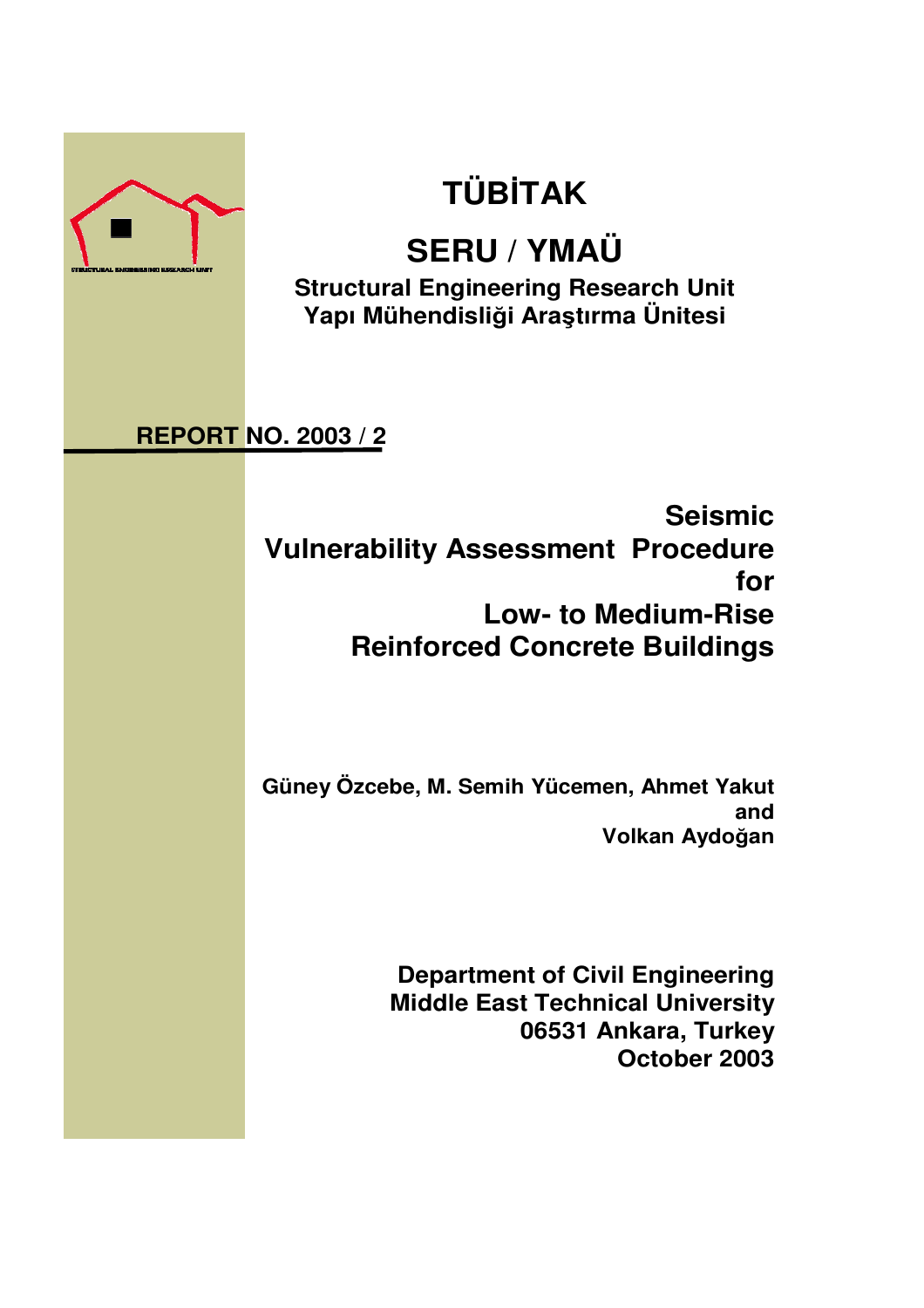# Seismic Vulnerability Assessment Procedure for Low- to Medium-Rise Reinforced Concrete Buildings

Guney Ozcebe, M. Semih Yucemen, Ahmet Yakut and Volkan Aydogan

> Department of Civil Engineering Middle East Technical University 06531 Ankara, Turkey October 2003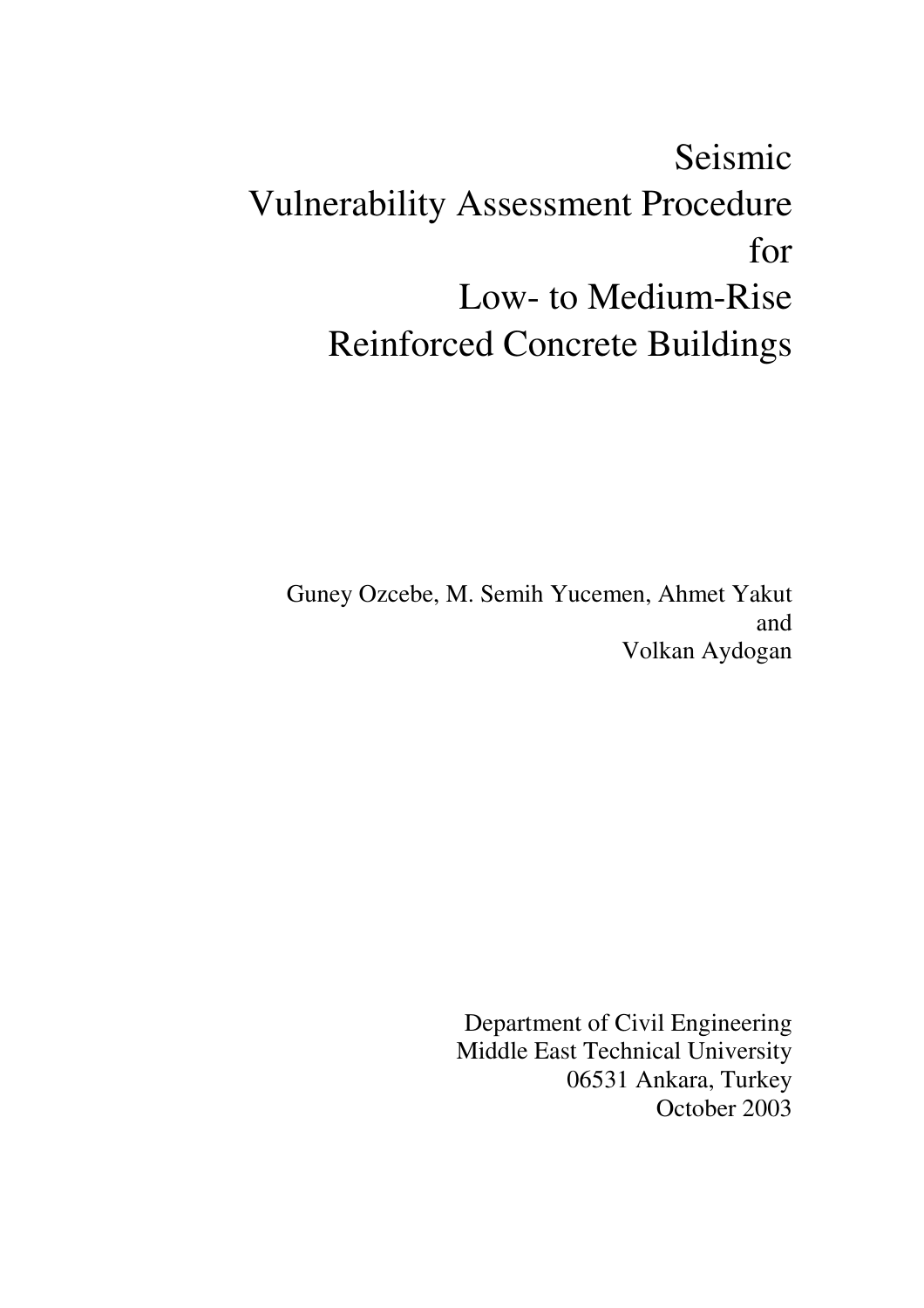# **FOREWORD**

This report introduces a new methodology for the preliminary seismic vulnerability assessment on a regional scale of low- to medium-rise reinforced concrete buildings. The model is based on a novel utilization of the discriminant analysis technique of multivariate statistics. The basic estimation variables are chosen among those structural parameters leading to inferior seismic behavior. The earthquake damage data compiled for the 12 November 1999 Duzce earthquake are used to develop a discriminant function in terms of these estimation variables. The preliminary testing of the proposed model by using the seismic damage data associated with recent earthquakes that occurred in Turkey supports the predictive ability of the proposed model.

The databases used in the analyses presented in this report are available at the SERU website. Readers may access these databases by following the "Archives" link an the  $SERU<sup>1</sup>$  homepage.

This study is part of the pioneering work initiated towards the seismic vulnerability assessment of existing buildings in Turkey and jointly sponsored by the National Scientific and Technical Council of Turkey (TUBITAK) through Grant No. ICTAG YMAU-I574 and NATO Science for Peace Programme through Grant No. NATO SfP977231. This document is disseminated under the sponsorship of TUBITAK.

SERU and the members of the project team gratefully acknowledge the financial assistance provided by TUBITAK and NATO.

Guney Ozcebe SERU Executive Director 21 October 2003

 $\overline{a}$ 

<sup>&</sup>lt;sup>1</sup> A TUBITAK research unit established on the premises of the Civil Engineering Department, Middle East Technical University, Ankara Turkey. Website: http://www.seru.metu.edu.tr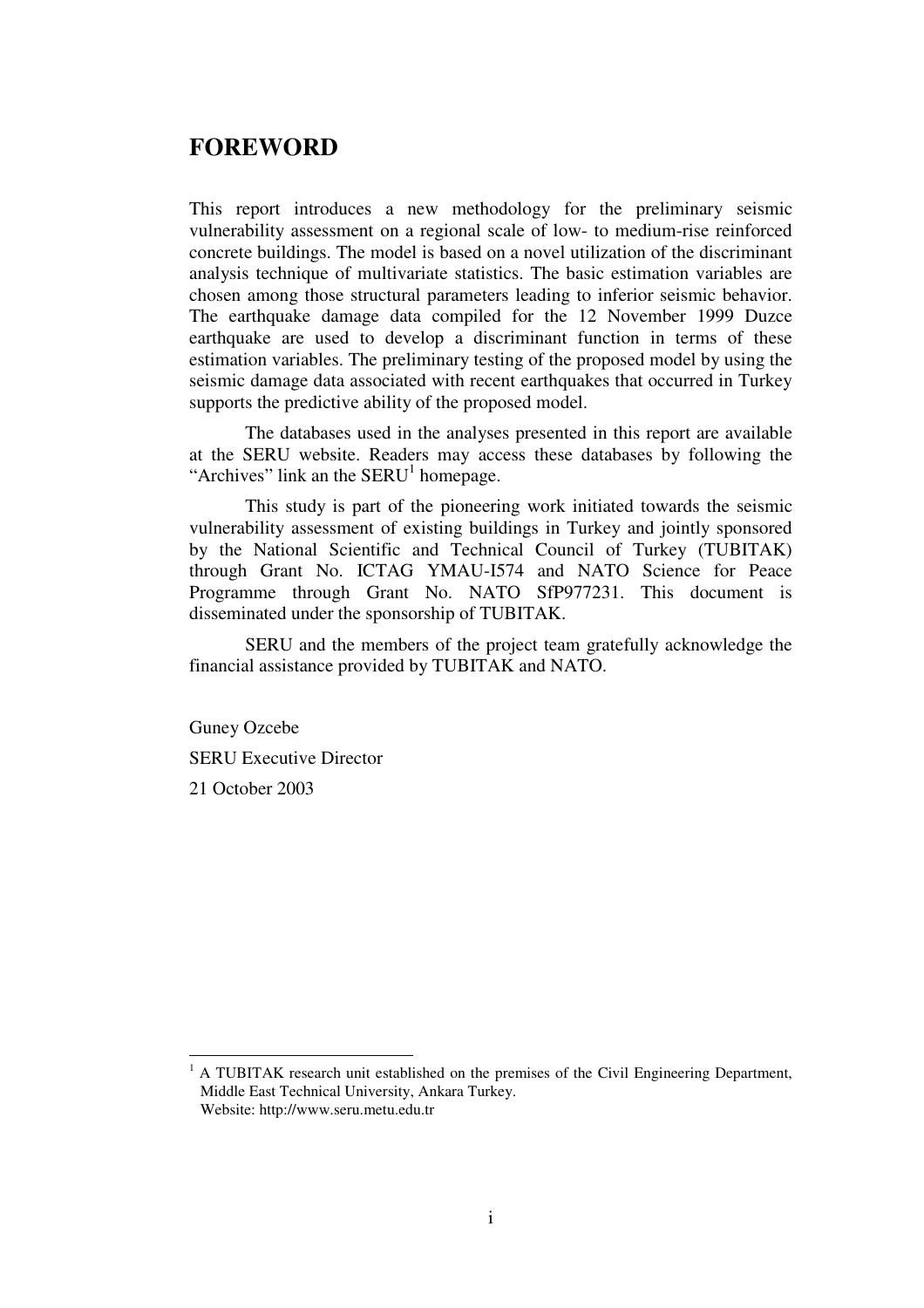# **TABLE OF CONTENTS**

| <b>FOREWORD</b>                                                                                    | $\mathbf{i}$                         |
|----------------------------------------------------------------------------------------------------|--------------------------------------|
| <b>TABLE OF CONTENTS</b>                                                                           | <b>ii</b>                            |
| <b>LIST OF FIGURES</b>                                                                             | iv                                   |
| <b>LIST OF TABLES</b>                                                                              | $\mathbf{V}$                         |
| <b>CHAPTER 1: INTRODUCTION</b>                                                                     | 1                                    |
| 1.1. GENERAL                                                                                       | $\mathbf{1}$                         |
| 1.2. REVIEW OF PREVIOUS STUDIES                                                                    | $\mathbf{1}$                         |
| 1.2.1. Seismic Vulnerability Evaluation Methods                                                    | $\mathbf{1}$                         |
| 1.2.2. Relevant Past Studies                                                                       | $\overline{2}$                       |
| 1.2.3. Objective and Scope of Study                                                                | $\overline{4}$                       |
| <b>CHAPTER 2: DESCRIPTION OF THE SEISMIC DAMAGE DATABASE</b>                                       |                                      |
| AND IDENTIFICATION OF THE DAMAGE INDUCING PARAMETERS                                               | 5                                    |
| 2.1. GENERAL                                                                                       | 5                                    |
| 2.2. REASONS OF DAMAGE IN REINFORCED CONCRETE STRUCTURES                                           | 5                                    |
| 2.2.1. Building Configuration and Structural Systems                                               | 6                                    |
| 2.2.2. Detailing<br>2.2.3. Construction                                                            | $\boldsymbol{7}$<br>$\boldsymbol{7}$ |
| 2.3. COLLECTION OF EARTHQUAKE DAMAGE DATA                                                          | $\,8\,$                              |
| 2.3.1. Data Collection Sheets                                                                      | $\,8\,$                              |
| 2.3.2. Classification of the Collected Data                                                        | 9                                    |
| 2.4. INTERPRETATION OF THE SEISMIC DAMAGE DATA                                                     | 11                                   |
| 2.4.1. Definition of the Parameters Considered in Vulnerability Evaluation                         | 14                                   |
| <b>CHAPTER 3: PROPOSED STATISTICAL MODEL FOR PRELIMINARY</b>                                       |                                      |
| SEISMIC VULNERABILITY ASSESSMENT                                                                   | 18                                   |
| 3.1. INTRODUCTION                                                                                  | 18                                   |
| 3.2. STATISTICAL BACKGROUND                                                                        | 18                                   |
| 3.3. STATISTICAL ANALYSIS OF DAMAGE DATA                                                           | 19                                   |
| 3.3.1. Two Damage State Grouping<br>3.4. CLASSIFICATION FOR FUTURE OBSERVATIONS                    | 20<br>23                             |
| 3.4.1. Two Damage State Grouping                                                                   | 23                                   |
| <b>CHAPTER 4: VALIDATION OF THE PROPOSED STATISTICAL MODEL</b>                                     |                                      |
| AND COMPARISONS WITH OTHER METHODOLOGIES                                                           | 26                                   |
| 4.1. GENERAL                                                                                       | 26                                   |
| 4.2. VERIFICATION OF THE PROPOSED STATISTICAL MODEL                                                | 26                                   |
| 4.2.1. Life Safety Performance Level                                                               | 26                                   |
| 4.2.2. Immediate Occupancy Performance Level                                                       | 27                                   |
| 4.2.3. Optimal Classification for the Two Damage State Grouping                                    | 28                                   |
| 4.3. APPLICATION OF OTHER METHODologies                                                            | 29                                   |
| 4.3.1. Method Proposed by Hassan and Sozen [17]<br>4.3.2. Method Proposed by Ersoy and Tankut [13] | 29<br>34                             |
|                                                                                                    |                                      |
| <b>CHAPTER 5: INCLUSION OF SITE CHARATERISTICS</b>                                                 | 38                                   |
| 5.1. GENERAL<br>5.2. PROCEDURE                                                                     | 38<br>38                             |
| 5.2.1. Site Classification                                                                         | 40                                   |
| 5.2.2. Attenuation Models                                                                          | 41                                   |
| 5.2.3. Number of Stories and Period Relationship                                                   | 42                                   |
| 5.2.4. Calculation of Spectral Displacement                                                        | 42                                   |
| 5.2.5. Calculation of Modification Factors                                                         | 45                                   |
| 5.3. AN APPLICATION OF THE PROPOSED PROCEDURE                                                      | 46                                   |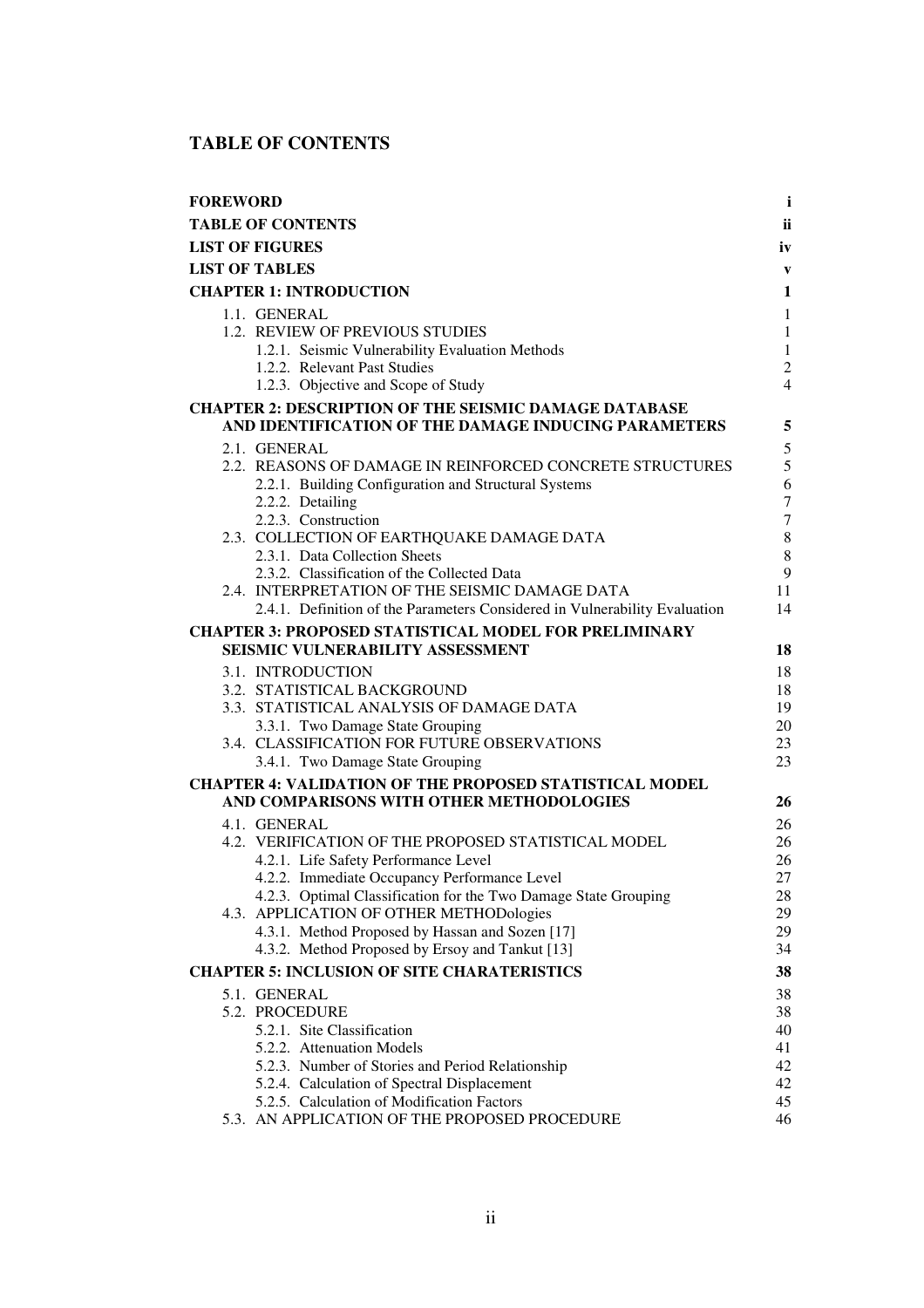| <b>CHAPTER 6: SUMMARY AND CONCLUSIONS</b> | 52  |
|-------------------------------------------|-----|
| 6.1. SUMMARY                              | 52. |
| 6.2. CONCLUSIONS                          | 52. |
| 6.3. FUTURE RECOMMENDATIONS               | 53. |
| <b>REFERENCES</b>                         | 54  |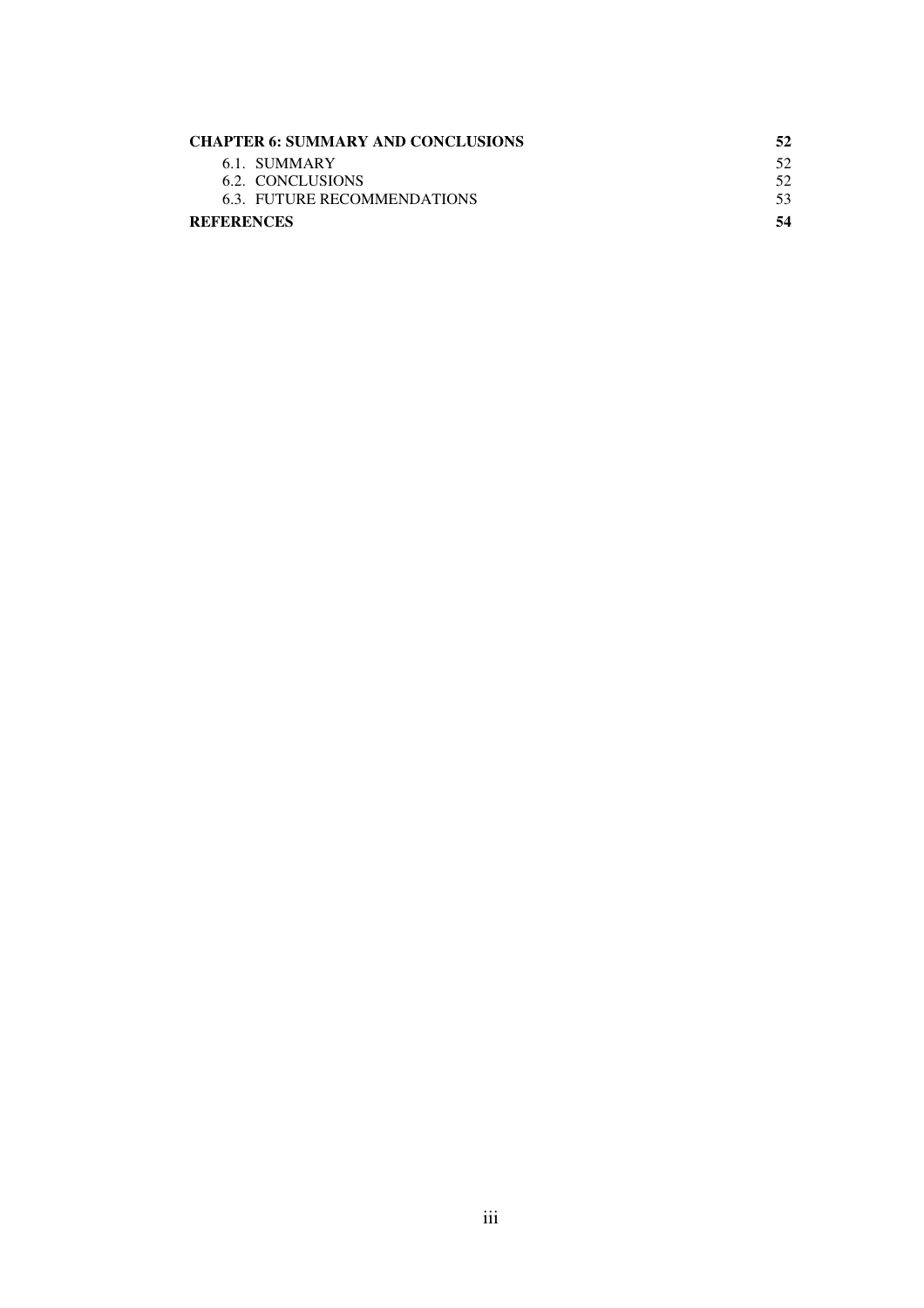# **LIST OF FIGURES**

| Figure 2.1. | Classification of the Duzce Damage Database According to Number of<br><b>Stories and Damage States</b>               |    |  |
|-------------|----------------------------------------------------------------------------------------------------------------------|----|--|
| Figure 2.2. | Definitions of the Geometrical Parameters for Cross-Sections                                                         | 13 |  |
| Figure 4.1. | Results Obtained from the Application of Hassan and Sozen's Method [17]<br>to the Duzce Damage Database              | 31 |  |
| Figure 4.2. | Results Obtained from the Application of Hassan and Sozen's Method [17]<br>to the Afyon Damage Database              | 32 |  |
| Figure 4.3. | Results Obtained from the Application of Hassan and Sozen's Method [17]<br>to the Bingol Damage Database             | 33 |  |
| Figure 4.4. | Results Obtained from the Application of Ersoy and Tankut's Method [13]<br>to the Duzce Damage Database              | 35 |  |
| Figure 4.5. | Results Obtained from the Application of Ersoy and Tankut's Method [13]<br>to the Afyon Damage Database              | 36 |  |
| Figure 4.6. | Results Obtained from the Application of Ersoy and Tankut's Method [13]<br>to the Bingol Damage Database             | 37 |  |
| Figure 5.1. | <b>Typical Damage Curve</b>                                                                                          | 39 |  |
| Figure 5.2. | Comparison of $S_{di}/S_{de}$ Relations                                                                              | 39 |  |
| Figure 5.3. | Comparisons of the Attenuation Models for $d = 7$ km and $d = 35$ km                                                 | 41 |  |
| Figure 5.4. | <b>Acceleration Response Spectra</b>                                                                                 | 42 |  |
| Figure 5.5. | Normalized S <sub>d</sub> versus Number of Stories (Linear Representation)                                           | 43 |  |
| Figure 5.6. | Normalized S <sub>d</sub> versus Number of Stories (Non-linear Representation)                                       | 44 |  |
| Figure 5.7. | Influence of Attenuation Relationship                                                                                | 44 |  |
| Figure 5.8. | Identification of Safe Buildings Based on Boore et al.'s [8] Attenuation<br>Relationship                             | 48 |  |
| Figure 5.9. | Identification of Unsafe Buildings Based on Boore et al.'s [8] Attenuation<br>Relationship                           | 49 |  |
|             | Figure 5.10. Identification of Intermediate Buildings Based on Boore et al.'s [8]<br><b>Attenuation Relationship</b> | 50 |  |
|             | Figure 5.11. JICA Estimates of Heavily Damaged Buildings (from JICA, 2002)                                           | 51 |  |
|             |                                                                                                                      |    |  |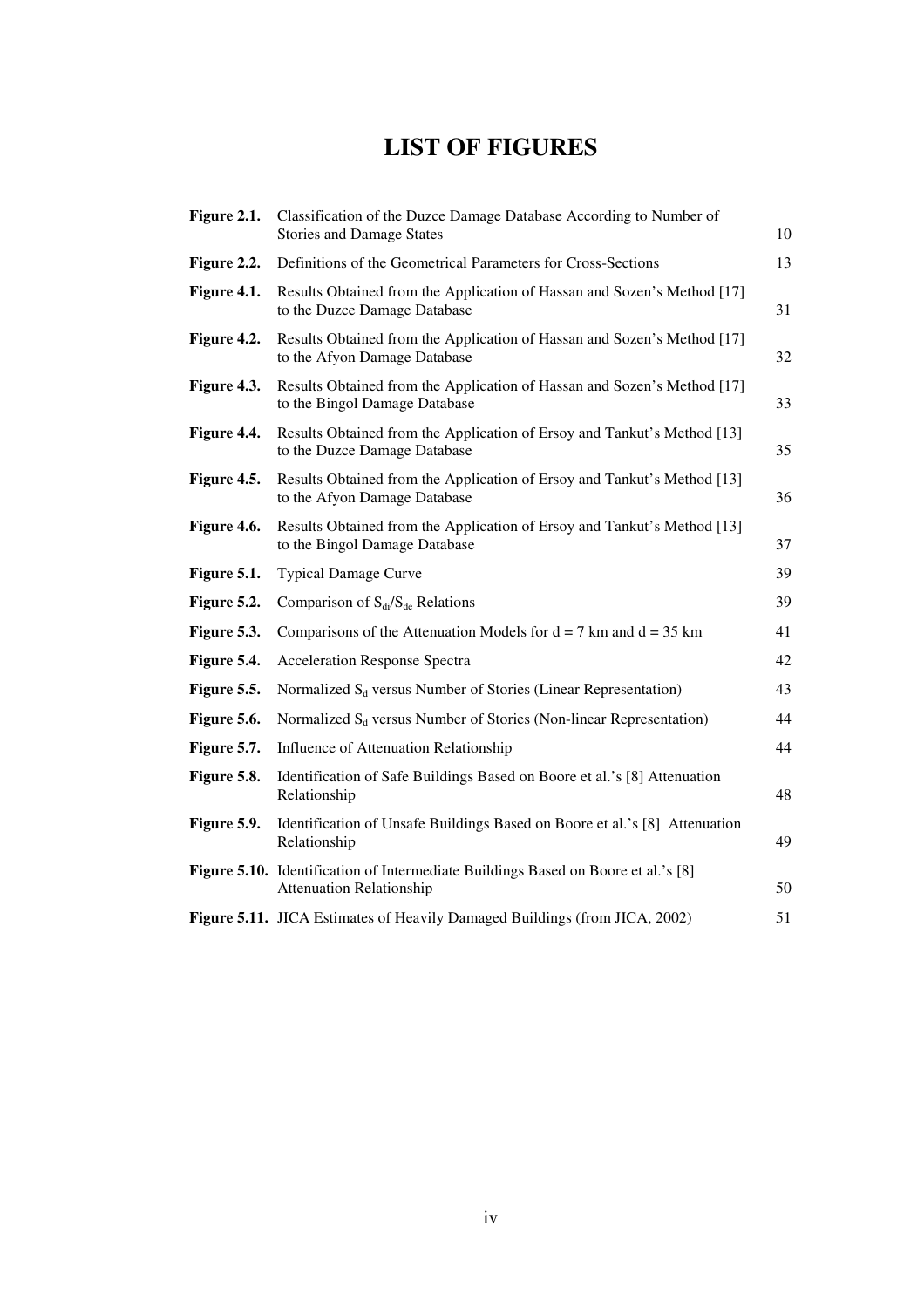# **LIST OF TABLES**

|            | Table 2.1. Classification of the Duzce Damage Database According to Number of<br><b>Stories and Damage States</b>        | 10 |
|------------|--------------------------------------------------------------------------------------------------------------------------|----|
|            | Table 2.2. Definition of the Normalized Redundancy Score                                                                 | 17 |
|            | Table 3.1. Classification of Damage States                                                                               | 19 |
|            | Table 3.2. Structure Coefficients Obtained for the Duzce Damage Database for LSPL                                        | 21 |
|            | Table 3.3. Classification Results for the Duzce Damage Database for LSPL                                                 | 21 |
|            | Table 3.4. Structure Coefficients Obtained for the Duzce Damage Database for IOPL                                        | 22 |
|            | Table 3.5. Classification Results for the Duzce Damage Database for IOPL                                                 | 22 |
|            | Table 3.6. Cutoff Functions in terms of "Number of Stories" for LSPL and IOPL                                            | 24 |
|            | Table 3.7. Decision Table for Classification According to the Optimal<br><b>Classification Method</b>                    | 25 |
|            | Table 3.8. Classification Results for the Duzce Damage Database According to the<br><b>Optimal Classification Method</b> | 25 |
|            | Table 4.1. Classification Results for the Erzincan Damage Database for LSPL                                              | 26 |
|            | Table 4.2. Classification Results for the Afyon Damage Database for LSPL                                                 | 27 |
|            | Table 4.3. Classification Results for the Bingol Damage Database for LSPL                                                | 27 |
|            | Table 4.4. Classification Results for the Erzincan Damage Database for IOPL                                              | 27 |
|            | Table 4.5. Classification Results for the Afyon Damage Database for IOPL                                                 | 27 |
|            | Table 4.6. Classification Results for the Bingol Damage Database for IOPL                                                | 28 |
|            | Table 4.7. Classification Results for the Erzincan Damage Database According to<br><b>Optimal Classification Method</b>  | 28 |
|            | Table 4.8. Classification Results for the Afyon Damage Database According to<br><b>Optimal Classification Method</b>     | 28 |
|            | Table 4.9. Classification Results for the Bingol Damage Database According to<br><b>Optimal Classification Method</b>    | 29 |
|            | Table 5.1. Site Classification                                                                                           | 40 |
|            | Table 5.2. Period versus Number of Stories for Duzce Damage Database                                                     | 42 |
|            | <b>Table 5.3.</b> Cutoff Modification Coefficients (CMC) for the Attenuation Relationship of<br>Boore et. al. [8]        | 45 |
| Table 5.4. | Cutoff Modification Coefficients (CMC) for the Attenuation Relationship of<br>Gulkan and Kalkan [15]                     | 46 |
|            | <b>Table 5.5.</b> Cutoff Modification Coefficients (CMC) for the Attenuation Relationship of<br>Abrahamson and Silva [1] | 46 |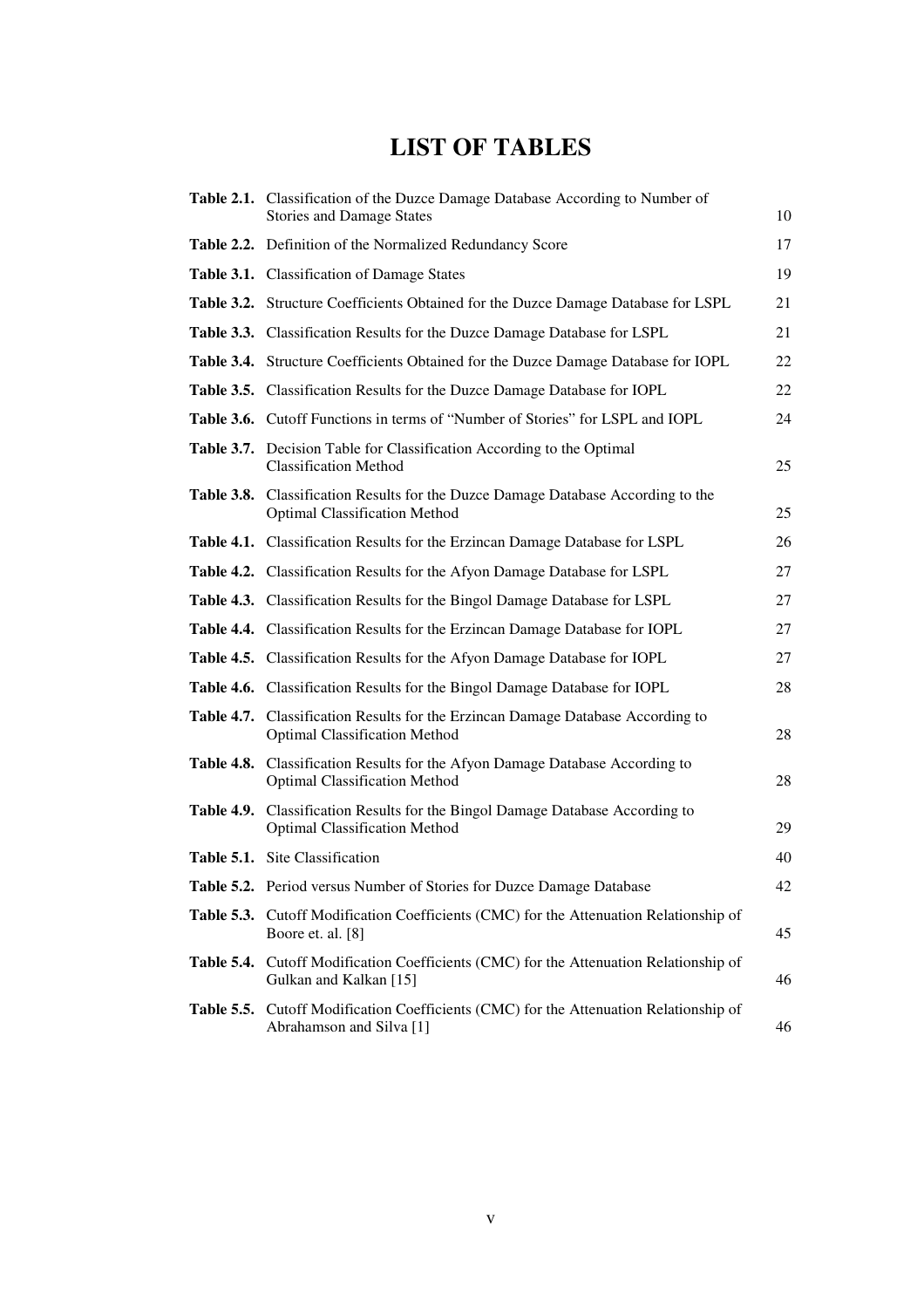# **CHAPTER 1: INTRODUCTION**

#### **1.1. GENERAL**

During the last decade, six major earthquakes struck different regions of Turkey and all six earthquakes caused significant damage, collapse of thousands of structures and killed nearly 30000 people. These earthquakes revealed that existing structures in Turkey have many deficiencies regarding their seismic performances. Hence, evaluation of the seismic resistance and the assessment of possible damage are quite imperative in order to take preventive measures and reduce the potential damage to civil engineering structures and loss of human lives during possible future earthquakes.

Turkey is a country of high earthquake risk, such that 89% of the population, 91% of land and 98% of the industry are located in seismically active zones. Since there are thousands of existing buildings in high seismicity regions and they are highly vulnerable during a strong ground motion, identification of the defective structures and mitigation of their hazard with detailed analysis and inspection are very difficult, expensive and time consuming. For this reason reliable, economical and yet simple methods are inevitably necessary to determine the vulnerability of existing structures.

Current approaches in seismic vulnerability evaluation methods follow three main stages. These stages are namely; walk-down evaluation, preliminary evaluation and final evaluation. Evaluation in the first stage does not require any analysis and it relies on the past performance of similar buildings. The goal of the walk-down evaluation is to determine the priority levels of buildings that require immediate intervention. The preliminary evaluation covers the buildings that are designated to be inadequate in the first stage. In this stage, the simplified analysis is performed based on variety of methods. The time needed for a preliminary evaluation of a particular building is about three to four hours. The final evaluation of the structure, mainly based on further detailed seismic performance analyses, is to be carried out by an experienced design engineer. In the final evaluation stage, buildings that cannot be classified in the first two stages are considered. The time needed for final evaluation of a particular structure can range from couple of days to several weeks.

Random variabilities and various sources of uncertainties are involved both in seismic demand and seismic capacity of structures. Hence, the assessment of potential seismic damage should be performed based on statistical and probabilistic concepts.

#### **1.2. REVIEW OF PREVIOUS STUDIES**

In this section, the most common seismic evaluation methodologies and relevant past studies are briefly explained. Although, the contents of these studies vary, the common objective is to interpret and classify the observed damage in the aftermath of earthquakes.

#### **1.2.1. Seismic Vulnerability Evaluation Methods**

#### **Evaluation Method in United States [3, 4, 5]**

Stepwise evaluation process, consisting three evaluation steps, is proposed by Applied Technology Council (ATC). The evaluation steps are namely Rapid Visual Screening, Evaluation in Detail and Engineering Evaluation. The stepwise evaluation may stop at any step in case the structure under assessment is found to be adequate at that step. If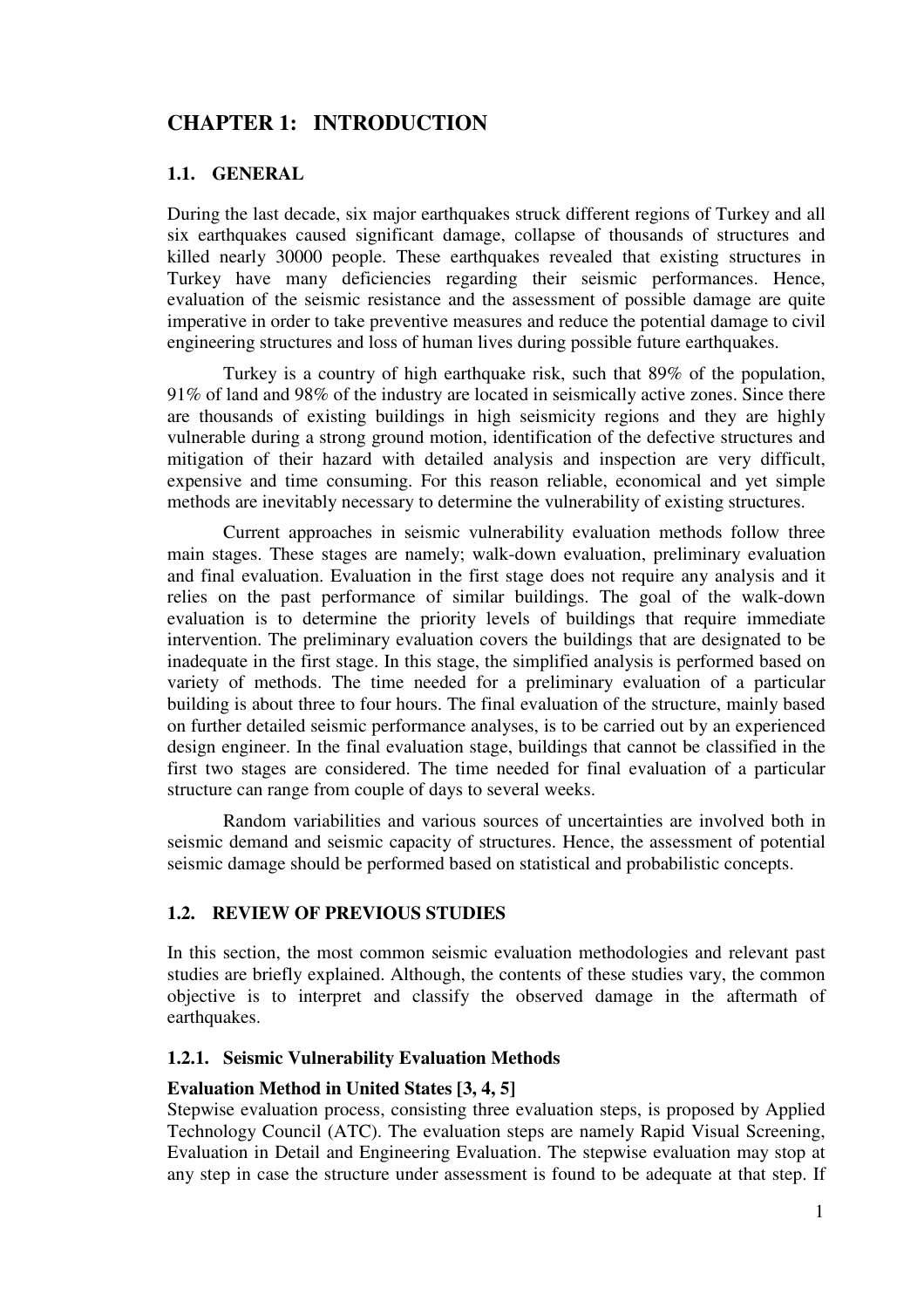the safety level of the structure is not clear, the consideration of the next step is required.

In the first stage named as rapid visual screening, rapid and easy identification of the building that might suffer severe damage and lead to the loss of human lives during a strong ground motion is aimed. The procedure is principally based on scoring of a structure, which consists of various structural scores and performance modifier factors. The second stage, evaluation in detail, is performed in order to determine whether there are any weak links in the structure that can cause component or structural failure. In this evaluation stage, lateral load carrying capacity of the structure is appraised by utilizing shearing stress check and drift check. The shearing stress check is based on the quick estimation of shearing stress in columns and structural walls, while drift check is mainly based on quick estimation of story drift considering relative rigidity of frame elements. The final evaluation stage, named as engineering evaluation, is carried out by an experienced design engineer in case the building is marked as seismically deficient and inadequate in the first two stages. The current design code is utilized in order to perform the further detailed structural analyses of building from "as built drawings". Final evaluation of the structure may need several weeks for each structure.

#### **Evaluation Method in Japan [23, 24]**

Ohkubo [23] and Otani [24] describe Japanese standard for the evaluation of the seismic vulnerability of the existing low-rise reinforced concrete buildings. Japanese design code requires large dimensions of columns and shear walls in order to provide substantial lateral load resistance. Since the estimation of deformation capacities of such large columns and shear walls is more difficult than the estimation of their strength capacities, the screening procedure in Japanese standards is mainly based on examination of story shear of columns and structural walls. The Japanese seismic evaluation standard, named as "Standard and Commentary for Evaluation of Seismic Capacity of Existing Reinforced Concrete Buildings" [18], follows three levels of screening procedures with different phases. These procedures are applicable for lowrise reinforced concrete buildings less than six stories with or without structural walls. For all of three screening levels, a structural index, I<sub>S</sub>, is defined with three sub-indices; namely basic structural performance sub-index,  $E_0$ , structural design sub-index,  $S_D$ , and sub-index on time dependent deterioration of the building, T. Then, the structural index is compared with the required seismic performance index,  $I_{\text{SO}}$ , based on the estimation of equivalent static earthquake force. In case the structural index is greater than the required seismic performance index, the building is found to be adequate and no further analysis is required. On the other hand, lower value of structural index requires additional study as a next level of screening.

#### **1.2.2. Relevant Past Studies**

#### **Hassan and Sozen [17]**

Hassan and Sozen [17] proposed a simplified method for the classification of low-rise monolithic reinforced concrete structures in a given region according to their seismic vulnerability. The main objective of the proposed method is to identify buildings that have high probability of severe damage during a strong ground motion. The ranking process basically depends on the total floor area of the building and cross-sectional areas of columns, shear walls and masonry walls. "Wall index" and "Column index" are calculated for both directions of a structure and the indices corresponding to the weaker direction are plotted such that x and y axes will represent column and wall indices,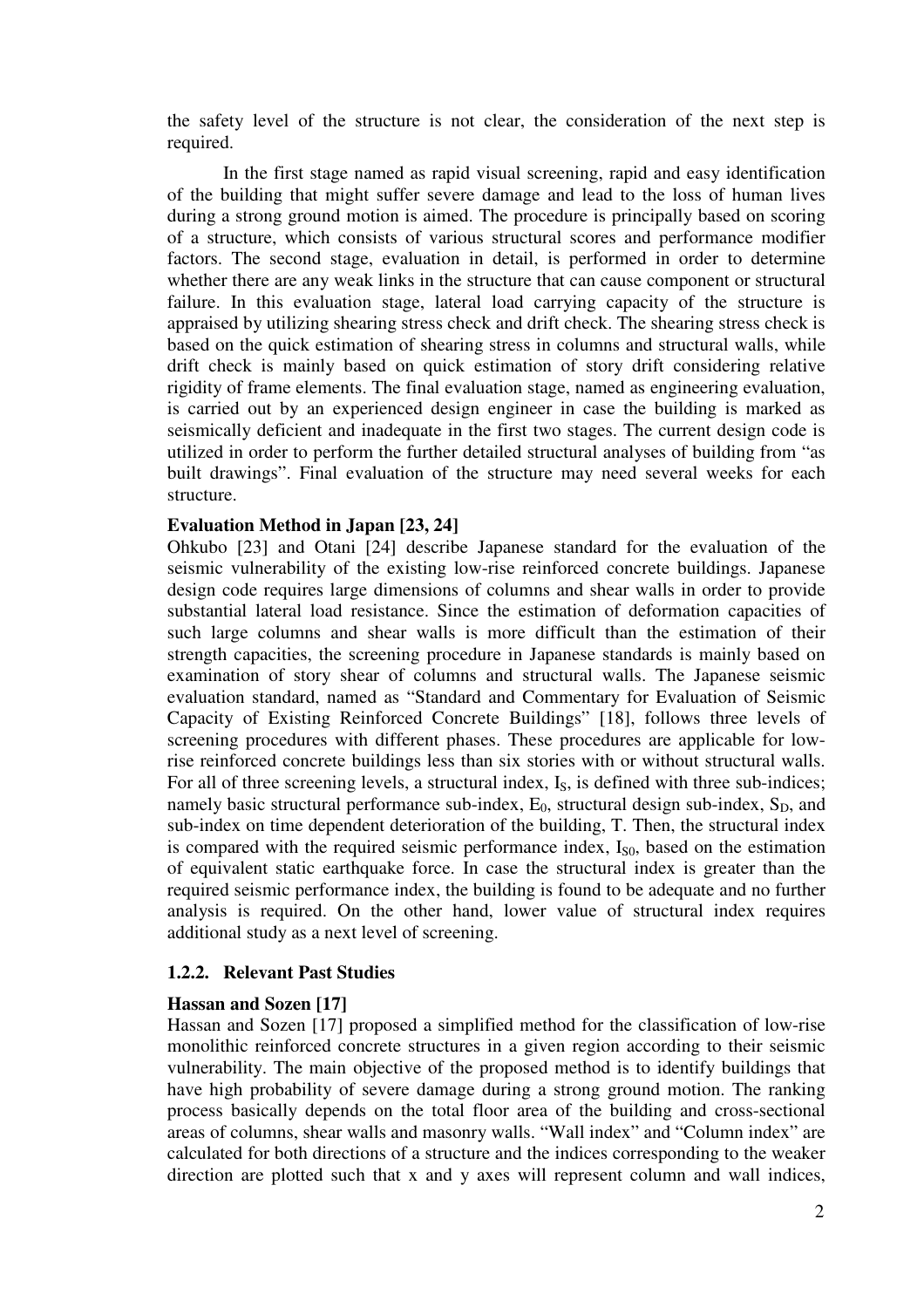respectively. The plot indicates the relative seismic vulnerability of the buildings with respect to each other in a given region.

#### **Gulkan and Sozen [16]**

Gulkan and Sozen [16] proposed a methodology in order to estimate the seismic vulnerability of reinforced concrete frame buildings with masonry infills. The method requires only total floor area, cross-sectional dimensions of columns and masonry infill walls. It is mainly based on defining the ranking on a two-dimensional plot using column and wall ratios. Column ratio is defined as the ratio of the sum of column areas in a given direction at the base level of the structure to the total floor area. Similarly, the wall ratio is simply the ratio of the effective masonry infill wall area in a given direction at the base level to the total floor area.

#### **Ersoy and Tankut [13]**

In this study, a methodology for the seismic design of low-rise residential reinforced concrete buildings is proposed by Ersoy and Tankut [13]. Authors stated that no detailed structural analyses are required in case:

- The structure satisfies the minimum requirements for the dimensions of structural elements and the reinforcement ratios given in the "Specifications for Structures to be Built in Disaster Areas" [22].
- The minimum column areas,  $\Sigma A_c$ , and wall areas,  $\Sigma A_w$ , as suggested by the authors, are provided in both directions for the building under consideration.

# **Pay [26]**

Pay [26] proposed a new methodology for the seismic vulnerability assessment of existing reinforced concrete buildings in Turkey. The proposed methodology was based on discriminant analysis technique and it was applied to the available seismic damage databases compiled from recent earthquakes in Turkey. Pay developed the method on the basis of the parameters that affect structural damage. The parameters included in the study were the number of stories, overhang ratio, soft story, redundancy, and square root of sum of squared moment of inertias. In the study, two parameters, overhang ratio and soft story, were found to be statistically insignificant. Therefore, the statistical analysis was based on the remaining three parameters.

# **Askan [6]**

Askan [6] proposed three different stochastic approaches in order to estimate potential seismic damage to existing reinforced concrete buildings in Turkey. First, damage probability matrices for each seismic zone were derived by considering the available damage databases and expert opinion. As a second methodology, Askan proposed a reliability-based model, in which seismic demand and seismic capacity were taken as random variables. This model requires total floor area, cross-sectional areas of columns and walls on the ground floor, an approximate estimation of the fundamental period of the structure and local soil conditions. Askan [6] utilized a discriminant analysis technique as the third methodology in order to estimate the seismic vulnerability of reinforced concrete structures. The estimation parameters included in the study were number of stories, normalized square root of sum of squares of inertias (SRSSI), soft story, overhang, redundancy, density ratio and floor regularity factor. Finally, in order to compare the damage estimations obtained from these three methods, the results are expressed in terms of mean damage ratios and compared with each other. It is concluded that at any certain intensity level, the two empirical models, the damage probability matrices and the discriminant analysis method, gave mean damage ratios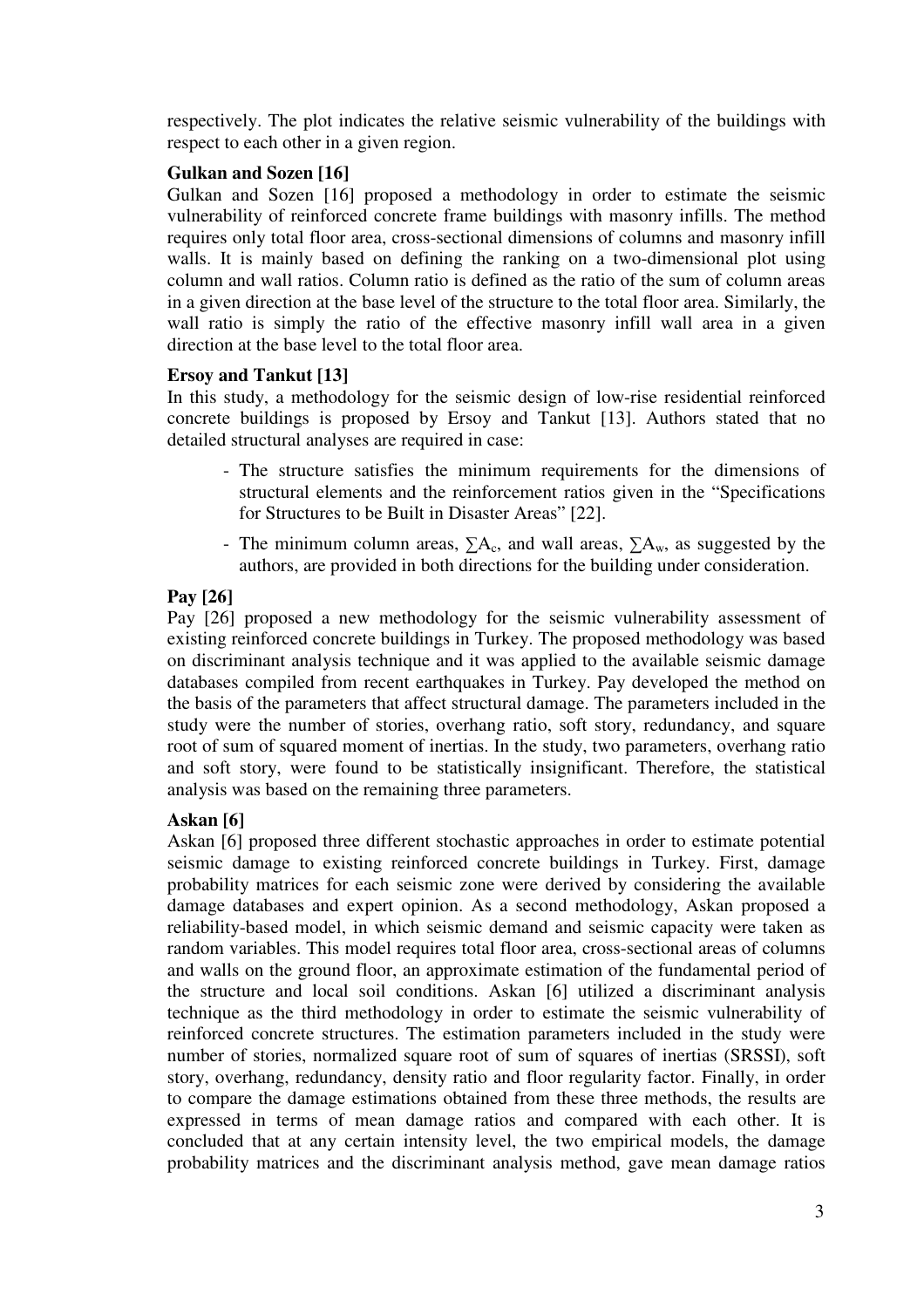that are very close to each other. However, the reliability-based model underestimated the damage rates at high intensities.

#### **1.2.3. Objective and Scope of Study**

The objective of this study is to develop a new statistical model to predict the seismic vulnerability of existing reinforced concrete buildings. In the development of a new methodology, particular emphasize is given on the identification of the structures that could suffer severe damage or collapse during a strong ground motion resulting in the loss of human lives. The basic aim of the analysis is to predict the preliminary seismic vulnerability of reinforced concrete buildings based on a number of engineering parameters, which are selected based on engineering judgment and observations.

The proposed method is based on one of the multivariate statistical techniques, called as the discriminant analysis. All statistical analyses for the execution of discriminant analysis is carried out by using the program SPSS 11.0 [28], which is a licensed software in METU and is commercially available. The method requires a number of engineering parameters that are correlated with structural damage and discriminates various damage states through a discriminant function, which is a linear function of the dominant damage inducing parameters. The study presented in this report includes only the low-rise to mid-rise reinforced concrete structures, with or without shear walls. This report is organized in the following manner:

In Chapter 1, general information on the purpose of the study is given and the objective of the study is explained. Later, the summaries of the most relevant studies related to the potential seismic damage prediction are presented.

In Chapter 2, main reasons of seismic damage in reinforced concrete buildings are briefly described. Then, the damage database used in the formation of the proposed methodology is introduced. Finally, the damage-inducing parameters that are the inputs of discriminant analysis are derived.

In Chapter 3, the proposed statistical models for two-damage states are presented and implemented for the estimation of potential seismic damage. The optimal classification technique for the two damage state groupings is also introduced.

In Chapter 4, the validity of the proposed methodology is checked by using the different damage databases compiled from recent earthquakes and the effectiveness of the proposed method is compared by the other methodologies proposed previously by different researchers.

Chapter 5 involves the modification of the proposed statistical method using site characteristics. Later, the application of the modified method to the scenario earthquake in Istanbul is presented. Chapter 6 includes the summary and main conclusions of the study.

The summary of the work presented in this report, along with the important findings, the conclusions and the recommendations for the future investigations are presented in Chapter 6.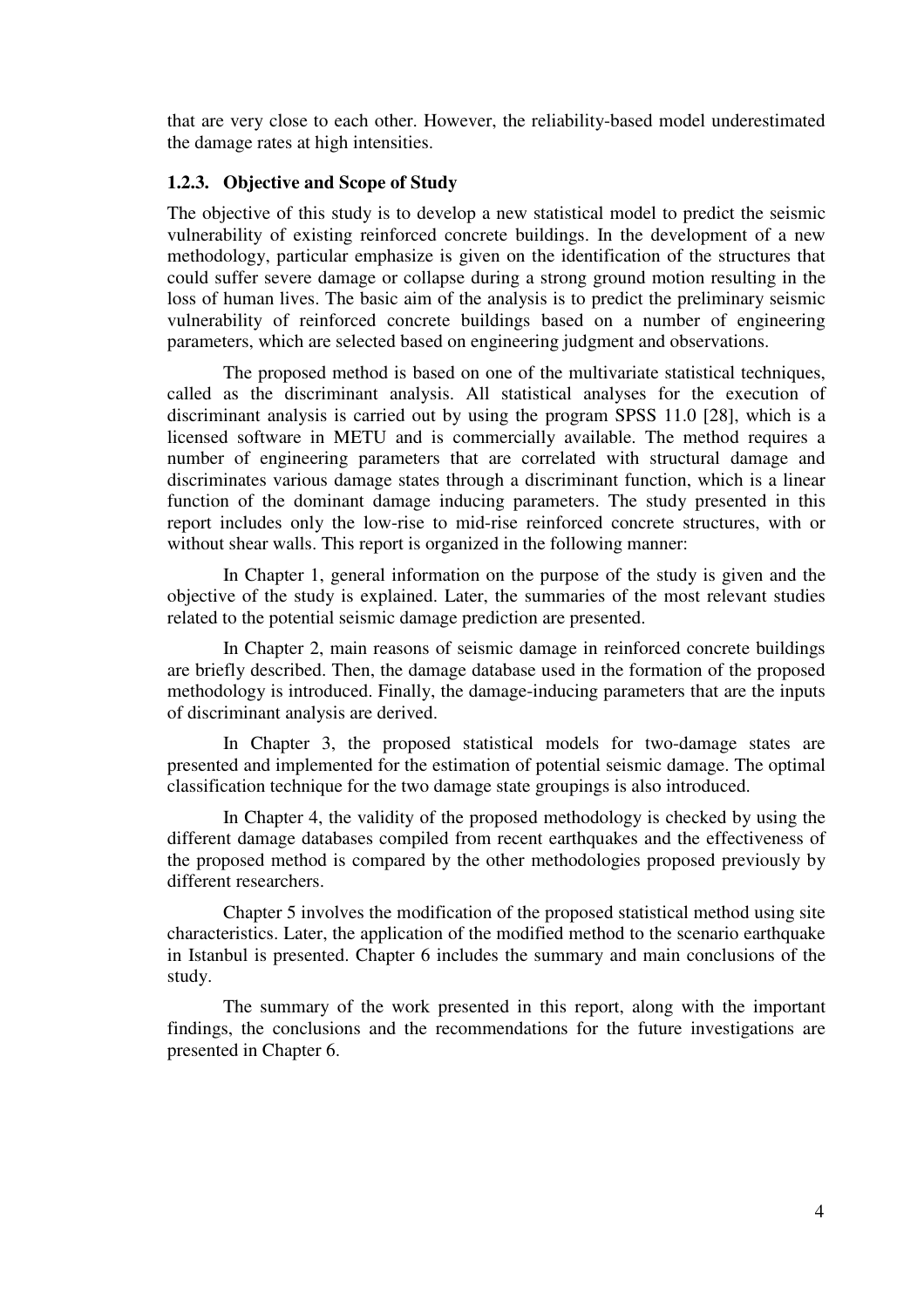# **CHAPTER 2: DESCRIPTION OF THE SEISMIC DAMAGE DATABASE AND IDENTIFICATION OF THE DAMAGE INDUCING PARAMETERS**

#### **2.1. GENERAL**

Earthquake force has one important and distinct property to be mentioned; that is its high uncertainty. All stages of earthquake vulnerability assessment, ranging from seismic hazard analysis to determination of a structure's response, include uncertainty.

Earthquake design principles, which limit the possible seismic vulnerability, are introduced with the development of modern earthquake codes. The general principle of earthquake resistant design according to "Specifications for Structures to be Built in Disaster Areas in Turkey" [22] is to prevent structural and non-structural elements of a building from any damage when it is subjected to a low-intensity earthquake; to limit the damage in structural and non-structural elements to repairable levels when it is subjected to a medium-intensity earthquake, and to prevent the overall or partial collapse of a building when it is subjected to a high-intensity earthquake, so that the loss of life is avoided.

In order to satisfy the general design principle stated above, there exist three main requirements of the earthquake resistant design concept:

- Strength requirements
- Ductility requirements
- Stiffness requirements

All three requirements of seismic resistant design are interrelated. These main requirements are to be satisfied by many provisions of the Code [22]. In addition, the seismic resistance of a structure may not be achieved by satisfying these requirements. The seismic performance of the structure is influenced by the characteristics of the seismic motion, properties of soil profile, and overall dynamic properties of the structure [11, 14].

In this chapter, reasons of damages to the reinforced concrete structures will be explained briefly and the structural data collected after 12 November Duzce Earthquake will be discussed.

#### **2.2. REASONS OF DAMAGE IN REINFORCED CONCRETE STRUCTURES**

The observations made after earthquakes have indicated that main causes of damage in reinforced concrete buildings can be classified into three groups:

- Improper configuration of architectural and structural systems
- Poor and inadequate detailing and proportioning
- Poor construction quality due to inadequate supervision

Almost 90 percent of the observed earthquake damage in reinforced concrete structures in Turkey during the past 30 years is due to one of the listed mistakes or combination of them [12, 14]. These deficiencies will be discussed briefly in the following paragraphs.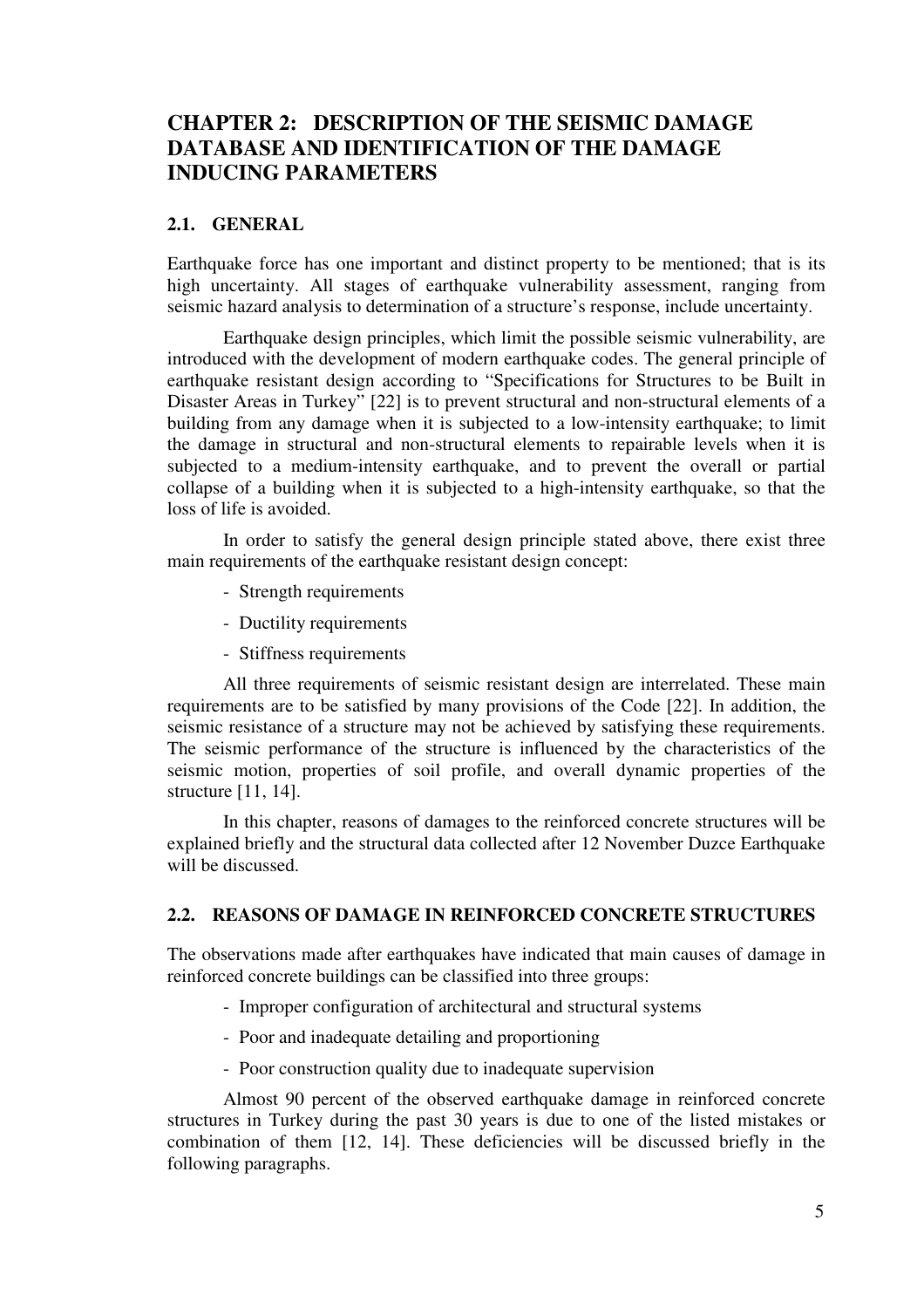### **2.2.1. Building Configuration and Structural Systems**

The deficiencies due to improper choice of architectural and structural systems can be listed as follows:

#### **Discontinuity in the Vertical Elements**

The load distribution between stories is not regular if the vertical load carrying members, i.e. columns or shear walls, are removed at some stories and supported by beams, or the structural walls of upper stories are supported by columns or beams underneath. This type of deficiency results in excessive loads in lower structural members and it can cause unexpected member failures.

#### **Sudden Changes in Stiffness and Strength**

In case sudden changes in stiffness or strength either in the elevation or in the plan of the structure exist, the distribution of the lateral loads entirely differs from those in uniform structures. Setbacks, changes in structural system over the height of building, changes in story height, unexpected participation of non-structural elements and changes in material properties are the main reasons of the sudden changes in stiffness or strength. Common problem of such discontinuities is the concentration of high inelastic deformations around the level of discontinuity.

#### **Short Columns**

Partial-height frame infills, which do not stand along the full height of the column, decrease the unsupported length of the column and lead to the formation of "short column". The shear required to develop flexural yielding in the short column is considerably higher than the shear required to develop flexure yielding in full length of the column. Since this short column formations are generally not considered in design stage, short column fails in shear, which is quite a brittle failure, before flexural yielding and causes severe damage.

#### **Soft Story**

This deficiency is related to the lack of lateral stiffness resulting in very large deformations. In case lateral stiffness provided by the vertical members at any particular floor is appreciably less than the upper or lower neighboring floor, that story acts as a "soft story". The main problem of this floor is excessive interstory drift. This excessive interstory drift causes damage both in structural and non-structural elements and leads to instability of structural system. If the structure is extremely massive and flexible, excessive second order moments resulting in heavy damage or collapse can be developed. Soft story formation is among the common defects of the existing building stock in Turkey.

#### **Weak Story**

A weak story can be formed when the strength of lateral load carrying system of a particular floor is significantly smaller than that of the upper neighboring floors. The formation of weak story can result in the partial or total collapse of the structure.

#### **Pounding / Hammering**

Significant damage can be developed due to the pounding of two neighboring structures or two adjacent blocks of a structure. The seismic joints between the neighboring structures or the neighboring blocks of a structure should be sufficient and wide to prevent the collision caused by their different sway patterns.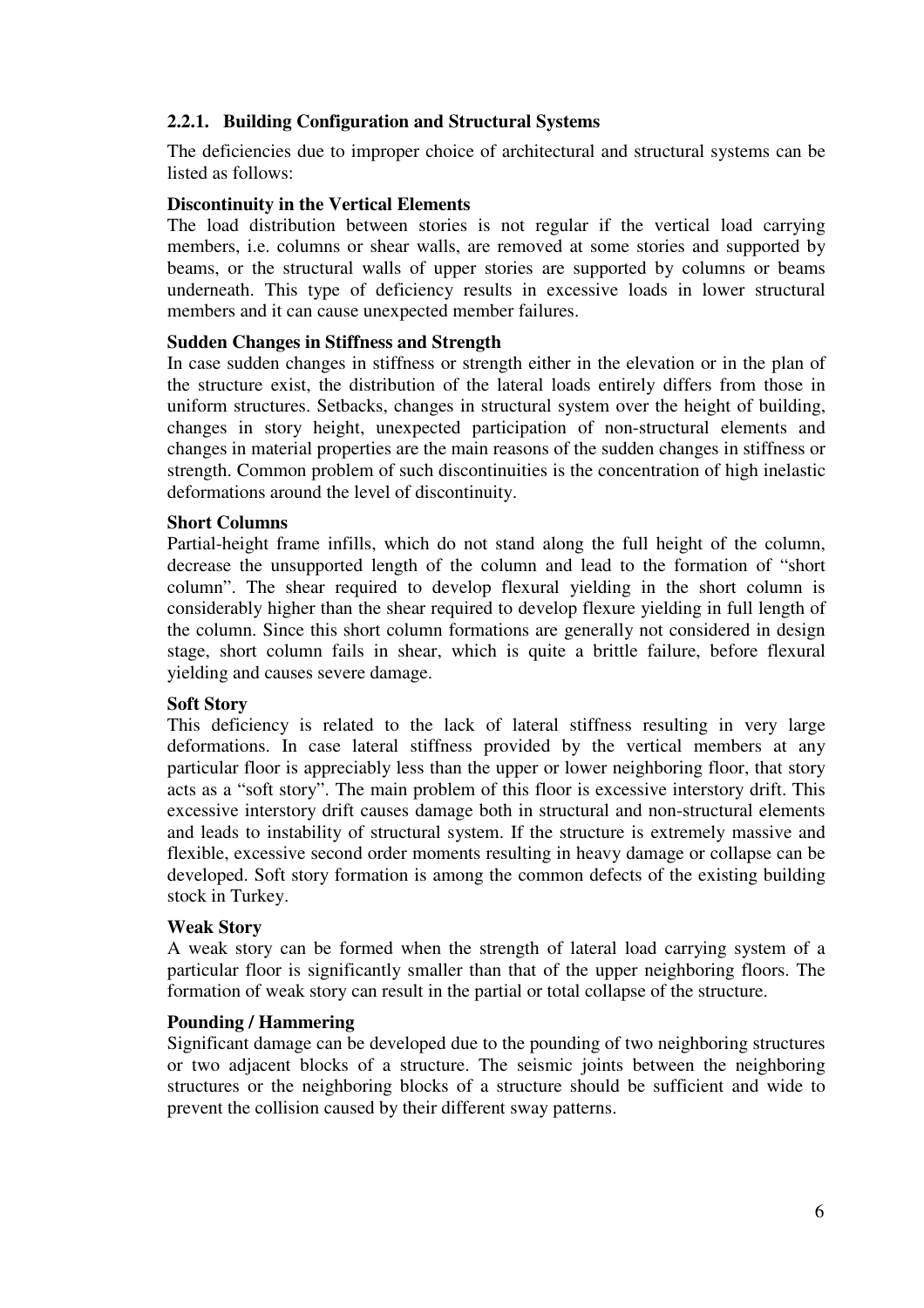# **Redundancy**

Structural systems that have many lateral load-resisting elements are observed to perform well during earthquakes. Redundancy in the structure ensures redistribution of the earthquake-induced lateral forces within the structural system. That is, if any member in the lateral load carrying system fails for any reason, the remaining members of the structural system can provide necessary lateral load resistance to prevent total collapse of the system. Redundancy of a structure can be defined as the indication of the degree of the continuity of multiple frame lines to distribute lateral forces throughout the structural system.

#### **Torsional Irregularity**

Unless the center of rigidity and the center of mass of a structure coincide, the structure under ground excitation is subjected to a coupled effect called floor torsion. When there is an eccentricity between these two centers, additional excessive shear forces on the outermost vertical elements are created. In order to prevent floor torsion, the vertical load carrying elements and non-structural infills should be proportioned and arranged symmetrically in the plan of a structure.

#### **Overhangs**

In case the area of the ground floor is noticeably smaller than the area of typical intermediate story, the probability of inferior seismic response of the structure increases. The load carrying elements of the framed structures with higher amount of overhang areas are susceptible to considerably large disturbances due to the existence of elevated masses.

#### **Weak Column-Strong Beam**

When the beams are strong enough to force the hinging in columns, plastic hinges at column ends can result in story mechanism and high inelastic deformations in a story level. These inelastic deformations may lead to instability of the frame due to amplified second order moments. In order to avoid story mechanism, creating instability of whole structure, weak column-strong beam formations should be prevented.

# **2.2.2. Detailing**

The basic principle of detailing is to provide the necessary strength and ductility at critical sections of structural members and at beam-column joints. Inadequate anchorage or splice length and inadequate confinement at these critical regions are the main reasons of damage related with detailing. Insufficient transverse reinforcement results in inadequate flexural rigidity. Since the members cannot dissipate excessive seismic energy without sufficient ductility, brittle failure occurs in the members and partial or total collapse of the structure could not be prevented. Another important criterion in detailing is to provide sufficient splice length to develop the yield strength of spliced bar at critical regions. In case the longitudinal bars in columns are spliced at the floor level without enough splice length, yielding cannot be reached and brittle failure occurs in the critical regions.

# **2.2.3. Construction**

Although the earthquake resistant design principles are applied at the design stage, many unpredicted failures can be observed due to the mistakes made at construction stage. These mistakes can be grouped as [11]: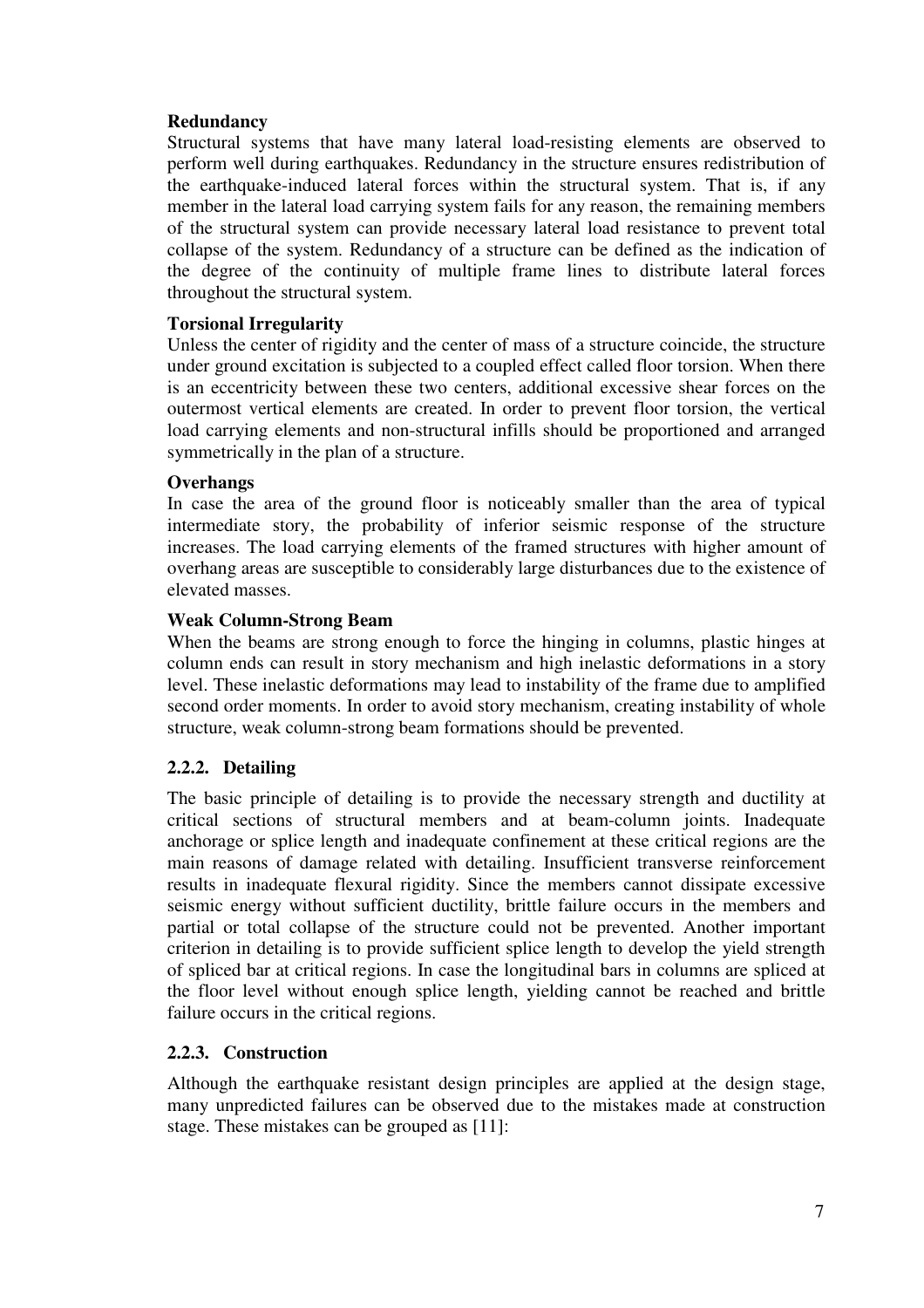- Different member sizes than the ones in design drawings,
- Different reinforcement detailing than the detailing shown in design drawings,
- Lower material quality than the quality taken in design calculations,
- Addition of some structural or non-structural members, which are not considered in design stage,
- Addition of extra stories, which are not considered in design stage.

# **2.3. COLLECTION OF EARTHQUAKE DAMAGE DATA**

After the 17 August Kocaeli Earthquake, having a moment magnitude of 7.4, and the 12 November Duzce Earthquake, with a moment magnitude of 7.2, two reconnaissance studies were carried out. The first field survey was performed by more than 20 researchers and engineers immediately after the Kocaeli Earthquake. In this survey, 152 among 854 low-rise to medium-rise monolithic reinforced concrete structures with one to six stories were studied in detail. Floor plans were generated and the observed damage was documented for each one of these buildings.

The second survey was carried out by the METU teams during the year 2000. In the second survey, 484 low-rise to medium-rise monolithic reinforced concrete buildings ranging from two to six stories were considered. Details of the second survey will be presented in the following sections. The statistical analyses in this study were carried out on the Duzce damage database consisting of these 484 reinforced concrete buildings examined during the second survey. It should be noted that all buildings forming the available database are located in the highest seismic zone of Turkey and they were subjected to strong ground motions of a level above that envisaged in the Specifications for Structures to be Built in Disaster Areas in Turkey [22] for the maximum design earthquakes. Moreover, post earthquake geotechnical surveys made in Duzce indicated that the city of Duzce is located on a rather uniform alluvial deposits composed of sand, silt and clay layers forming the top 20 meters of the soil profile.

# **2.3.1. Data Collection Sheets**

In the second reconnaissance study, the information for the buildings was collected by filling out the three-page data collection sheets. The information collected using these data collection sheets can be grouped into four:

#### **General Information**

- Survey date
- Street address of the building
- GPS coordinates of the building
- The design and construction date of the building
- Name of survey team
- Damage level of the building

The damage states are classified as "none", "light", "moderate", "severe" or "collapsed" to reflect the observed damage level of the structure. Damage levels are defined as follows: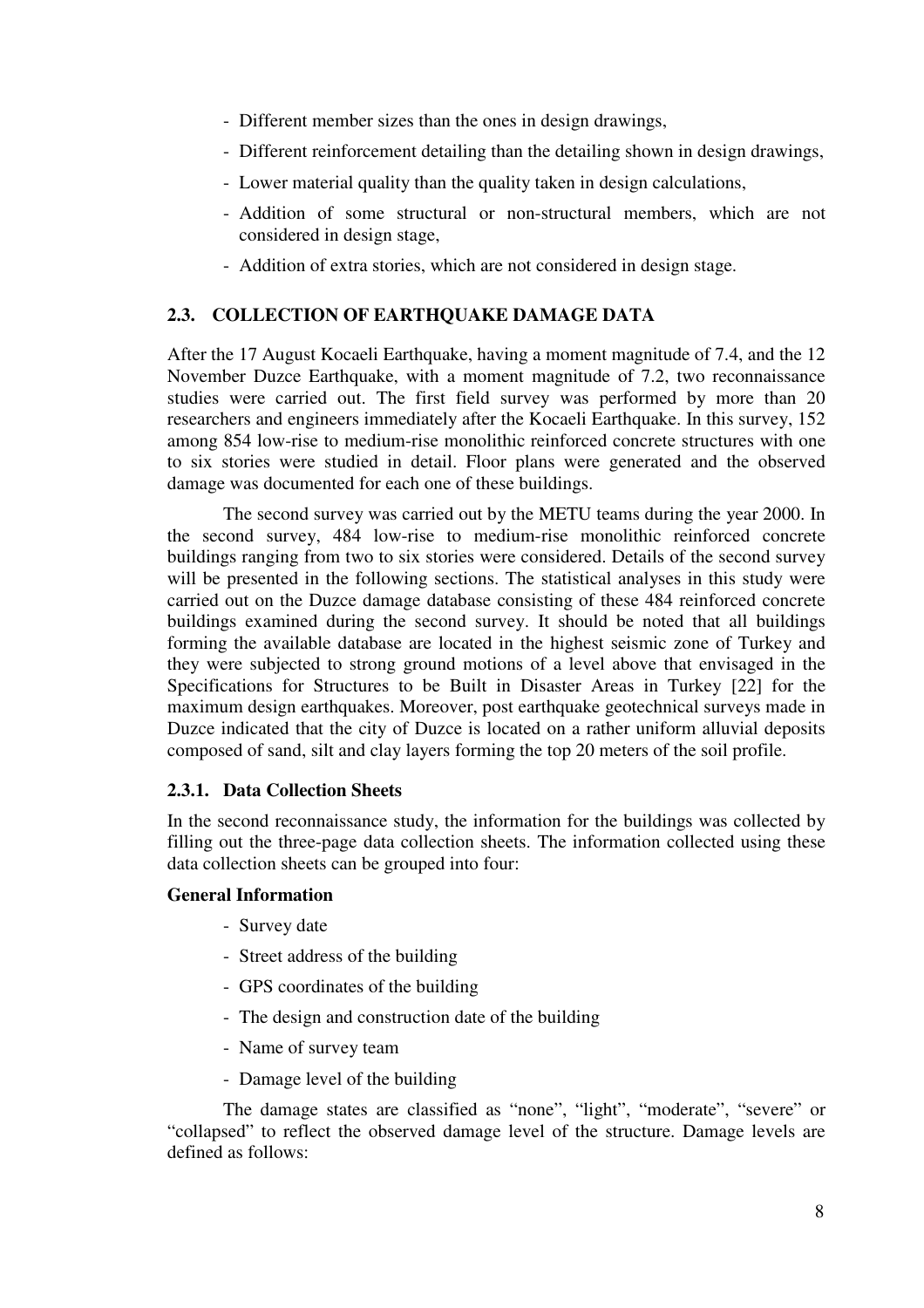None: No visual sign of damage to the structural and non-structural elements.

*Light*: Hairline flexural or inclined cracks in structural elements and flaking of plaster in non-structural elements.

*Moderate*: Inclined cracks in structural elements, spalling of concrete at beamcolumn joints, and flaking of large pieces of plaster in non-structural elements.

*Severe*: Wide inclined cracks in structural walls or columns, local structural failures, and wide or through cracks in non-structural walls.

*Collapsed*: Local or total collapse of the structure.

#### **Information on Architectural System**

- Number of stories
- Story heights
- Floor areas
- Irregularities both in plan and elevation as described in the Code [22]
- Location with respect to adjacent buildings
- Information on Structural System
- Floor plan of the ground story
- Dimensions of structural and non-structural elements
- Dimensions of upper stories
- Type of load carrying system
- Number of continuous frames in both directions
- Material of infill walls
- Material of structural walls in the basement (if exist)
- Floor system
- Material quality summaries (for concrete and reinforcement)

#### **Information on Workmanship and Quality**

- Some grading questions regarding the quality and workmanship of the structure to be answered by the surveyor

#### **2.3.2. Classification of the Collected Data†**

The Duzce damage database, which is used in this study, is classified according to the number of stories and observed damage states as shown in Table 2.1 and Figure 2.1. According to Figure 2.1, the distribution of the buildings according to damage levels is as follows:

None: 61 buildings Light: 150 buildings Moderate: 151 buildings Severe: 58 buildings Collapsed: 64 buildings

 $\overline{a}$ 

<sup>†</sup> This data base is available at http://www.seru.metu.edu.tr/archives/databases/duzce\_database.xls.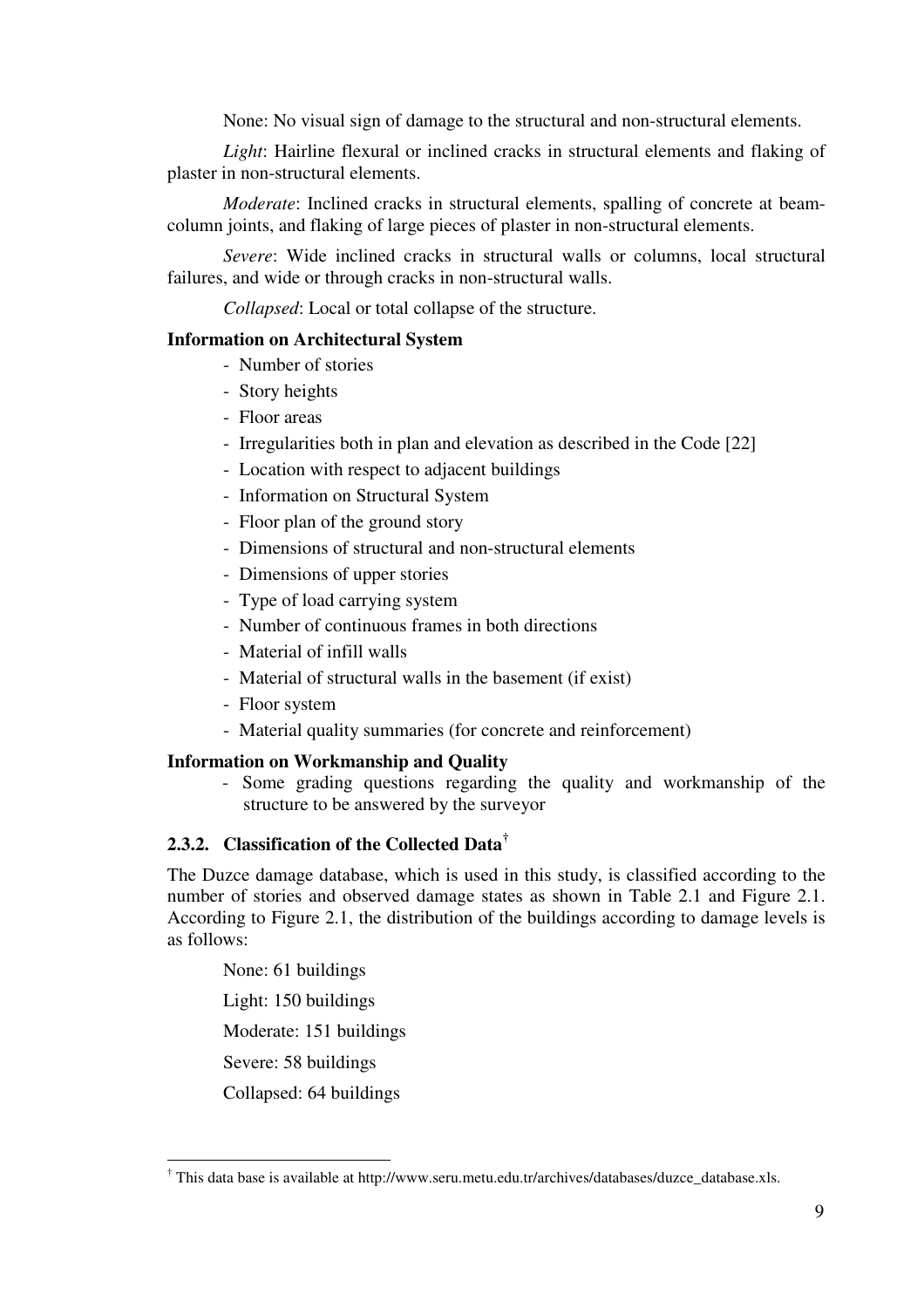Moreover, some general information related to the damage database is as follows:

- Distribution according to the existence of shear walls:

No shear wall: 367 buildings

Shear wall in one direction: 62 buildings

Shear wall in both directions: 55 buildings

- The story heights vary from 2.20 m to 5.30 m. Most of the story heights are between 2.80 m and 3.00 m. In addition, 281 buildings have soft story formations.
- In general, buildings have inadequate number of continuous frames for resisting the lateral loads in either direction. Also, lateral reinforcement details are generally poor. Concrete qualities of buildings vary from 8 MPa to 35 MPa.
- 385 buildings have overhang formations.
- Number of stories varies from one to six.
- Most of the buildings have irregularities as defined in the Turkish Seismic Code [22].

| <b>Number of</b><br>Number of |                  |      |       | <b>Observed Damage States</b> |        |           |
|-------------------------------|------------------|------|-------|-------------------------------|--------|-----------|
| <b>Stories</b>                | <b>Buildings</b> | None | Light | Moderate                      | Severe | Collapsed |
|                               | 23               |      | 13    |                               |        |           |
| 3                             | 122              | 18   | 62    | 29                            | 13     |           |
|                               | 157              | 17   | 44    | 59                            | 22     |           |
| 5                             | 168              | 17   | 31    | 56                            | 21     | 43        |
| h                             | 14               |      |       |                               |        |           |
| <b>Total</b>                  | 484              |      | 150   | 151                           | 58     |           |

**Table 2.1.** Classification of the Duzce Damage Database According to Number of Stories and Damage States



**Figure 2.1.** Classification of the Duzce Damage Database According to Number of Stories and Damage States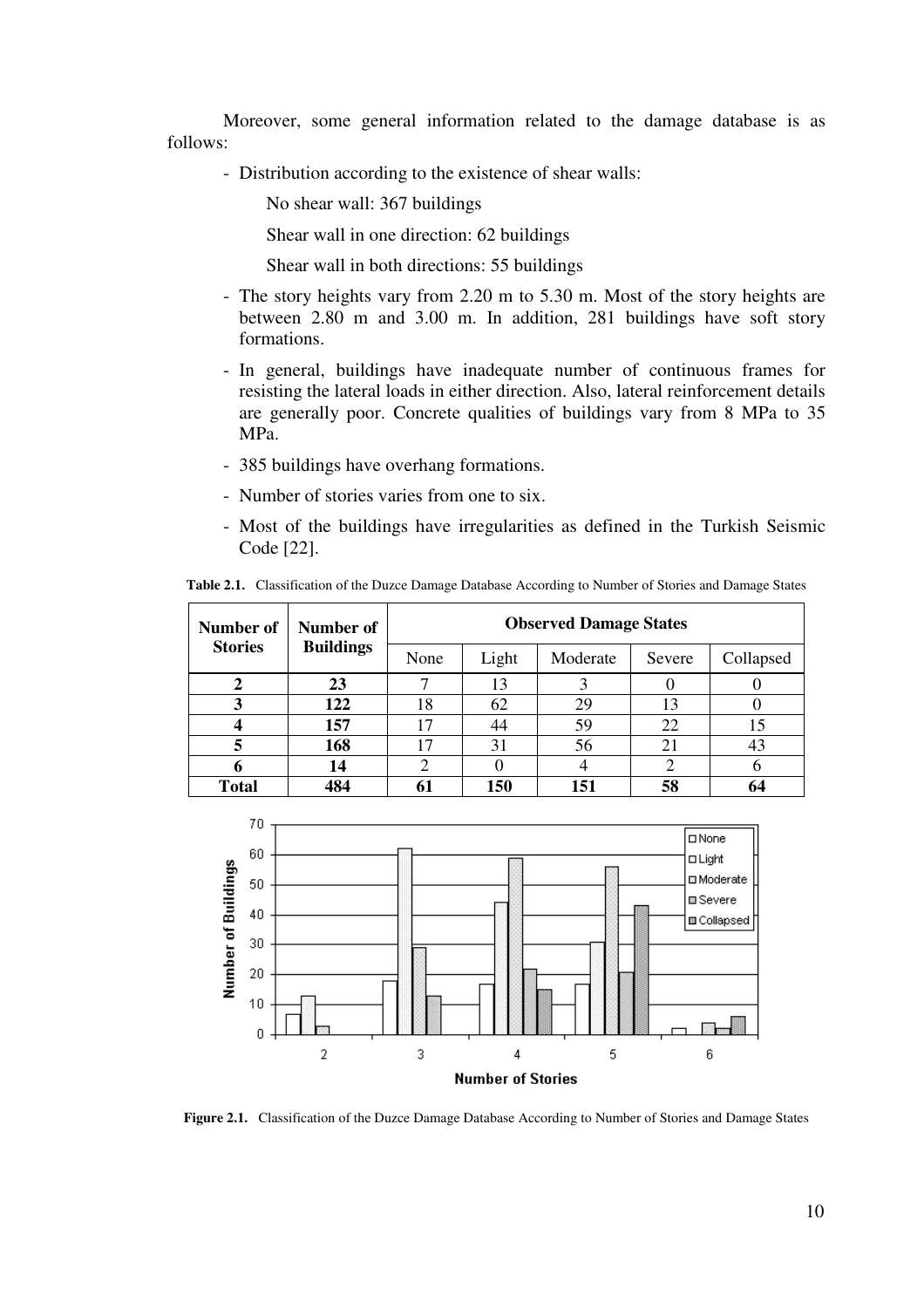#### **2.4. INTERPRETATION OF THE SEISMIC DAMAGE DATA**

The effects of different parameters on seismic damage vary significantly. From the Duzce damage database, parameters related to number of stories, lateral rigidity, lateral strength, soft story, redundancy and overhang area can be obtained. These parameters are used as the basic damage inducing variables for the preliminary seismic assessment model described in Chapter 3.

Structural members, i.e. columns, shear walls and masonry walls, are defined as follows:

- *Column*: a vertical reinforced concrete member with a maximum crosssectional dimension to minimum cross-sectional dimension ratio less than seven.
- *Shear Wall*: a vertical reinforced concrete wall with a maximum crosssectional dimension to minimum cross-sectional dimension ratio greater than or equal to seven.
- *Masonry Wall*: an unreinforced masonry infill wall with no window or door openings and supported by columns or shear walls at its both ends.

In addition to the above definitions, all structural walls around the elevator shafts, whether they satisfy the required height to width ratio or not, are considered as shear walls. The separation of shear walls into the areas, both in x and y directions, is shown in Figure 2.2.a. For the vertical elements with unusual cross-sections like in Figure 2.2.b, Equation 2.1 given below is used to determine whether the member is to be classified as shear wall or column. In other words, if Equation 2.1 is satisfied, the member is classified as a shear wall; otherwise it is treated as a column.

$$
\frac{l_1 + l_2 + l_3}{t} \ge 7\tag{2.1}
$$

where  $l_1$ ,  $l_2$  and  $l_3$  are the corresponding lengths of horizontal, inclined and vertical parts in Figure 2.2.b.

The rotated members, whose axes do not coincide with x and y axes, are separated into two members as shown in Figure 2.2.c according to Equations 2.2.a, 2.2.b, 2.3.a and 2.3.b. For both members, the thickness is taken as the original thickness of the rotated member.

$$
l_{x1} = l_x
$$
 (2.2.a)

$$
l_{y1} = t \tag{2.2.b}
$$

$$
l_{x2} = t \tag{2.3.a}
$$

$$
l_{y2} = l_y
$$
 (2.3.b)

where;

l: length of the rotated member shown in Figure 2.2.c

t: thickness of the rotated member shown in Figure 2.2.c

 $l_{x1}$ : length of the first member shown in Figure 2.2.c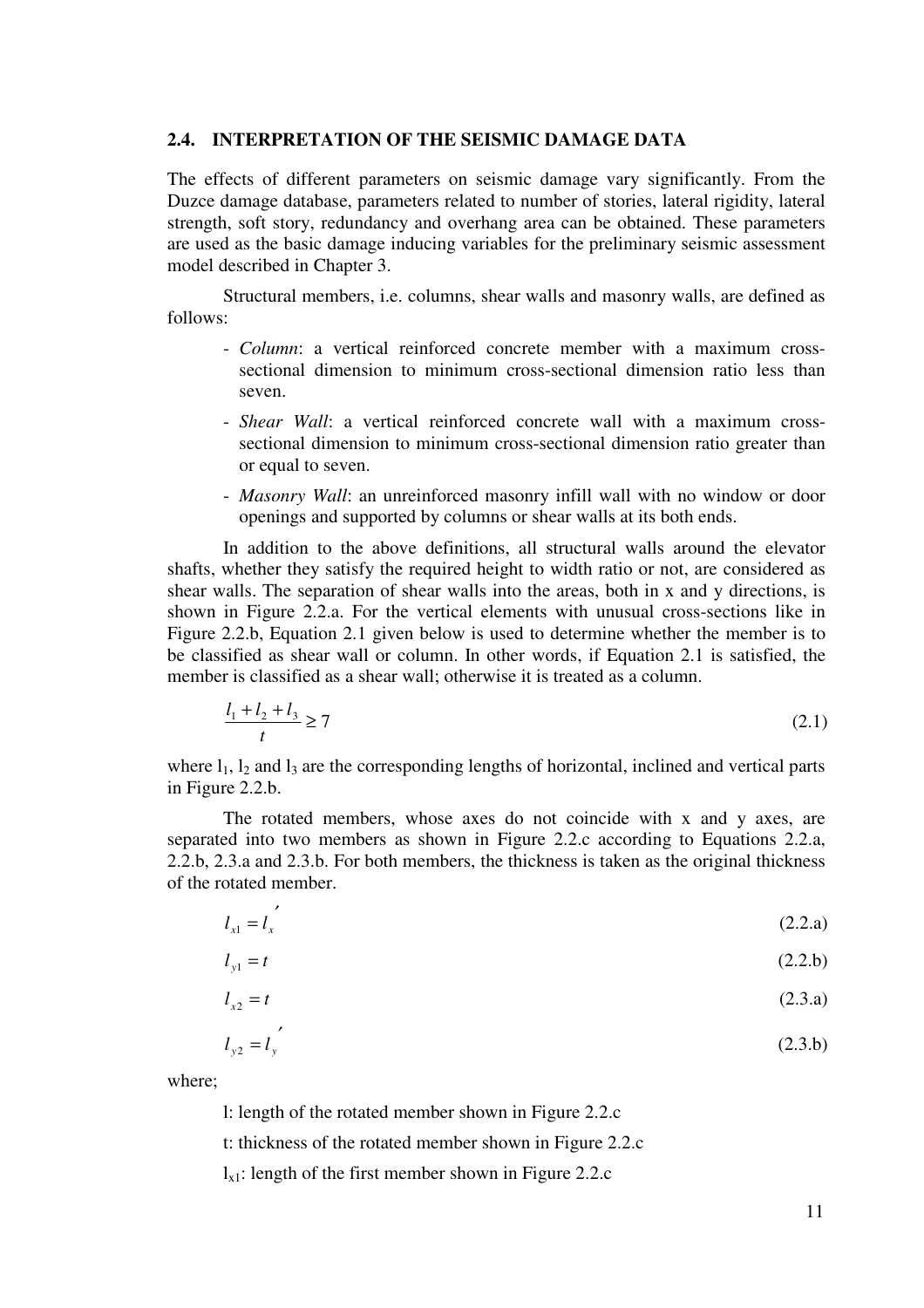$l_{\text{v1}}$ : thickness of the first member shown in Figure 2.2.c

 $l_{v2}$ : length of the second member shown in Figure 2.2.c

 $l_{x2}$ : thickness of the second member shown in Figure 2.2.c

 $l_x$ <sup>'</sup>: length of x-component of the rotated member

ly′: length of y-component of the rotated member

The moment of inertias of the vertical members with respect to their centroids are calculated at the ground level according to Equations 2.4.a and 2.4.b.

$$
I_x = \frac{1}{12} \cdot l_x \cdot l_y^3 \tag{2.4.a}
$$

$$
I_y = \frac{1}{12} \cdot l_y \cdot l_x^3 \tag{2.4.b}
$$

where;

lx: length of the member in x-direction as shown in Figure 2.2.d

ly: length of the member in y-direction as shown in Figure 2.2.d

 $I_x$ : moment of inertia with respect to x-axis

Iy: moment of inertia with respect to y-axis

The areas of the vertical members, i.e. columns, shear walls and masonry walls, are calculated at the ground level using Equations 2.5, 2.6 and 2.7, respectively.

$$
(A_{col})_x = k_x \cdot A_{col} \tag{2.5.a}
$$

$$
(A_{col})_y = k_y \cdot A_{col} \tag{2.5.b}
$$

where;

Acol: area of the column

 $(A_{col})_x$ : area of the column in x-direction

 $(A_{\text{col}})$ <sub>y</sub>: area of the column in y-direction

 $k_x$  and  $k_y$ : constants which define corresponding areas in x and y directions, respectively. These values shall be taken as follows:

 $k_x = 1/2$  for square/circular columns  $k_x = 2/3$  for rectangular columns  $l_x > l_y$  $k_x = 1/3$  for rectangular columns  $l_x < l_y$  $k_y = 1 - k_x$  $(A_{sw})_x = k_x \cdot A_{sw}$  (2.6.a)  $(A_{sw})_y = k_y \cdot A_{sw}$  (2.6.b)

where;

Asw: area of the shear wall

 $(A<sub>sw</sub>)<sub>x</sub>$ : area of the shear wall in x-direction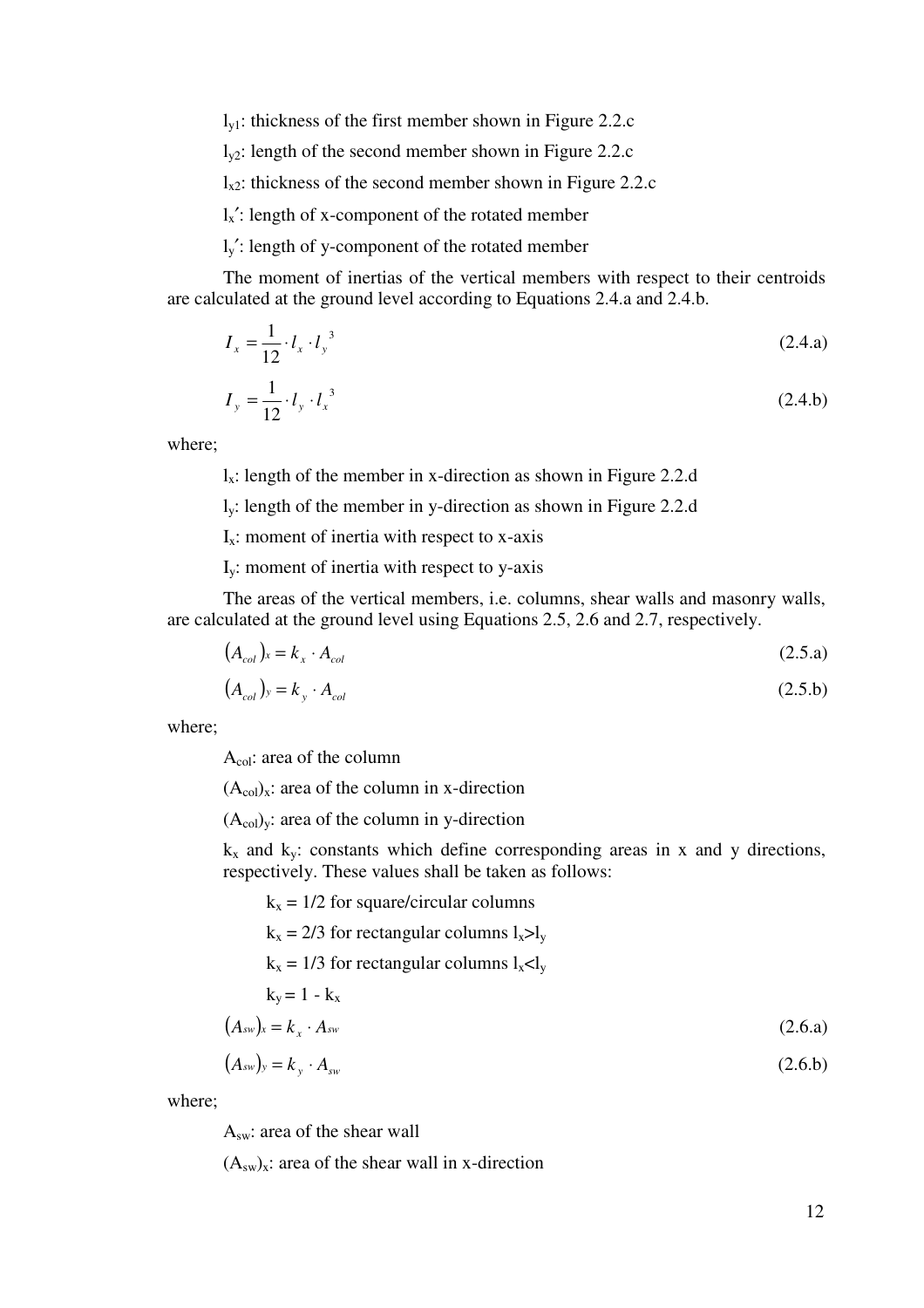

(a)







(d)

**Figure 2.2.** Definitions of the Geometrical Parameters for Cross-Sections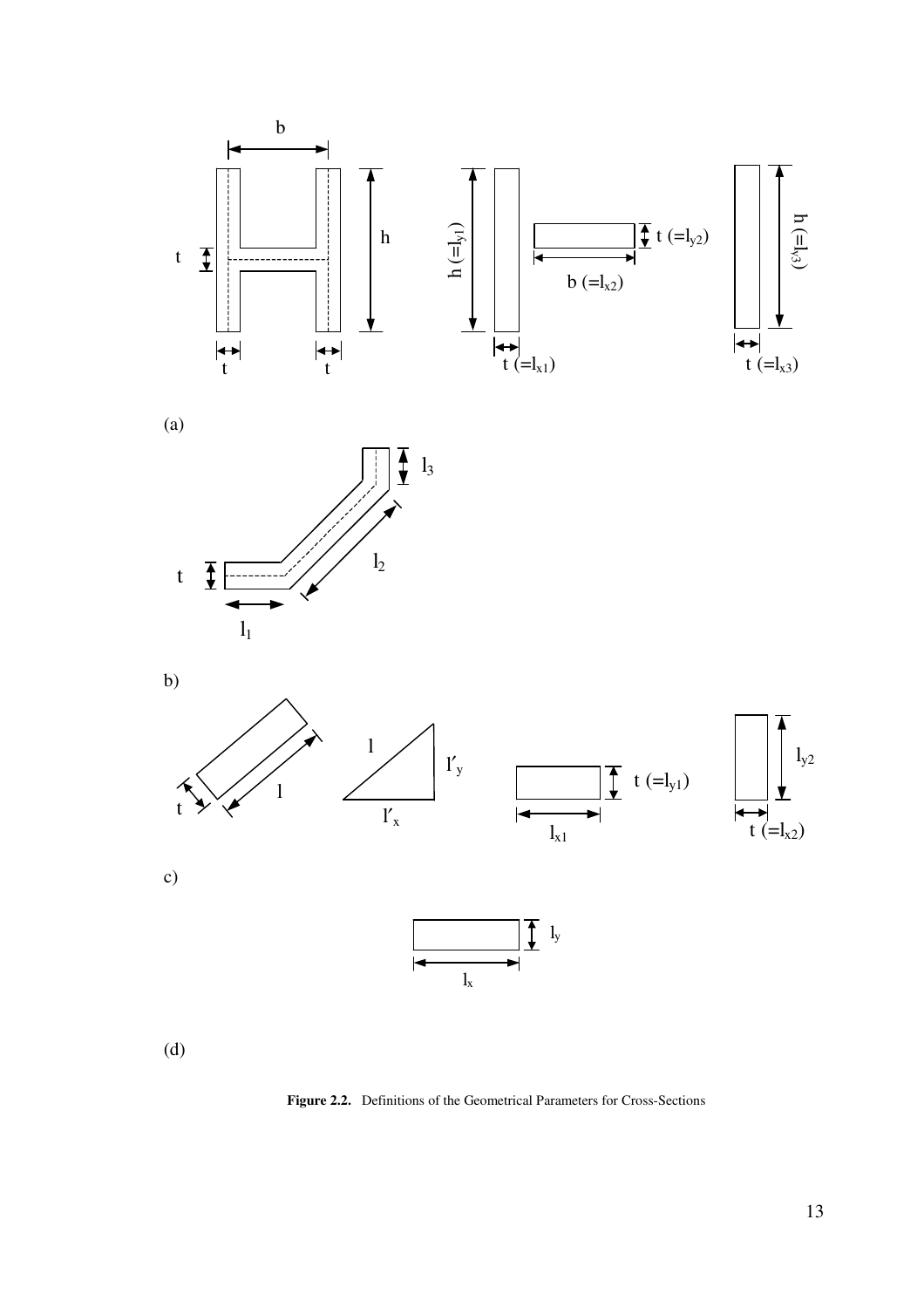$(A<sub>sw</sub>)<sub>y</sub>$ : area of the shear wall in y-direction

 $k_x$  and  $k_y$ : constants which define corresponding areas in x and y directions, respectively

 $k_x = 1$  for shear wall in the direction of x-axis

 $k_x = 0$  for shear wall in the direction of y-axis

$$
k_y = 1 - k_x
$$
  
\n
$$
(A_{mw})_x = k_x \cdot A_{mw}
$$
  
\n
$$
(2.7.3)
$$

$$
(A_{mw})_y = k_y \cdot A_{mw} \tag{2.7.b}
$$

where;

Amw: area of the masonry wall

 $(A<sub>mw</sub>)<sub>x</sub>$ : area of the masonry wall in x-direction

 $(A<sub>mw</sub>)<sub>y</sub>$ : area of the masonry wall in y-direction

 $k_x$  and  $k_y$ : constants which define corresponding areas in x and y directions, respectively

 $k_x = 1$  for masonry wall in the direction of x-axis

 $k_x = 0$  for masonry wall in the direction of y-axis

 $k_y = 1 - k_x$ 

The total area is defined as the total area of individual floor systems above the ground level at which calculations of moments of inertias and the calculation of member areas are performed.

#### **2.4.1. Definition of the Parameters Considered in Vulnerability Evaluation**

In determining the estimation variables to be used in the analysis, the basic assumption is that all of the buildings involved in each inventory are exposed to a specific earthquake. Post earthquake geotechnical surveys conducted in Duzce indicated that Duzce is founded on uniform alluvial deposits composed of sand, silt and clay layers. Moreover, the mean distance from the province to the fault is approximately 8 km. Thus, it can be assumed that each building stock in itself has faced almost the same ground motion properties. Hence, the damage will be evaluated only on the basis of structural responses rather than including the excitation parameters.

Since the methodology is constructed on the structural response of buildings, it is advantageous to consider the deficiencies that are present in architectural and structural systems of the damaged buildings involved in the damage database. Thus, six parameters reflecting these deficiencies were defined. These parameters are; number of stories, minimum normalized lateral stiffness index, minimum normalized lateral strength index, normalized redundancy score, soft story index and overhang ratio [7]. In the next chapter, these six parameters will be used to develop a statistical methodology for the preliminary seismic vulnerability assessment of the existing reinforced concrete structures. These parameters are described below.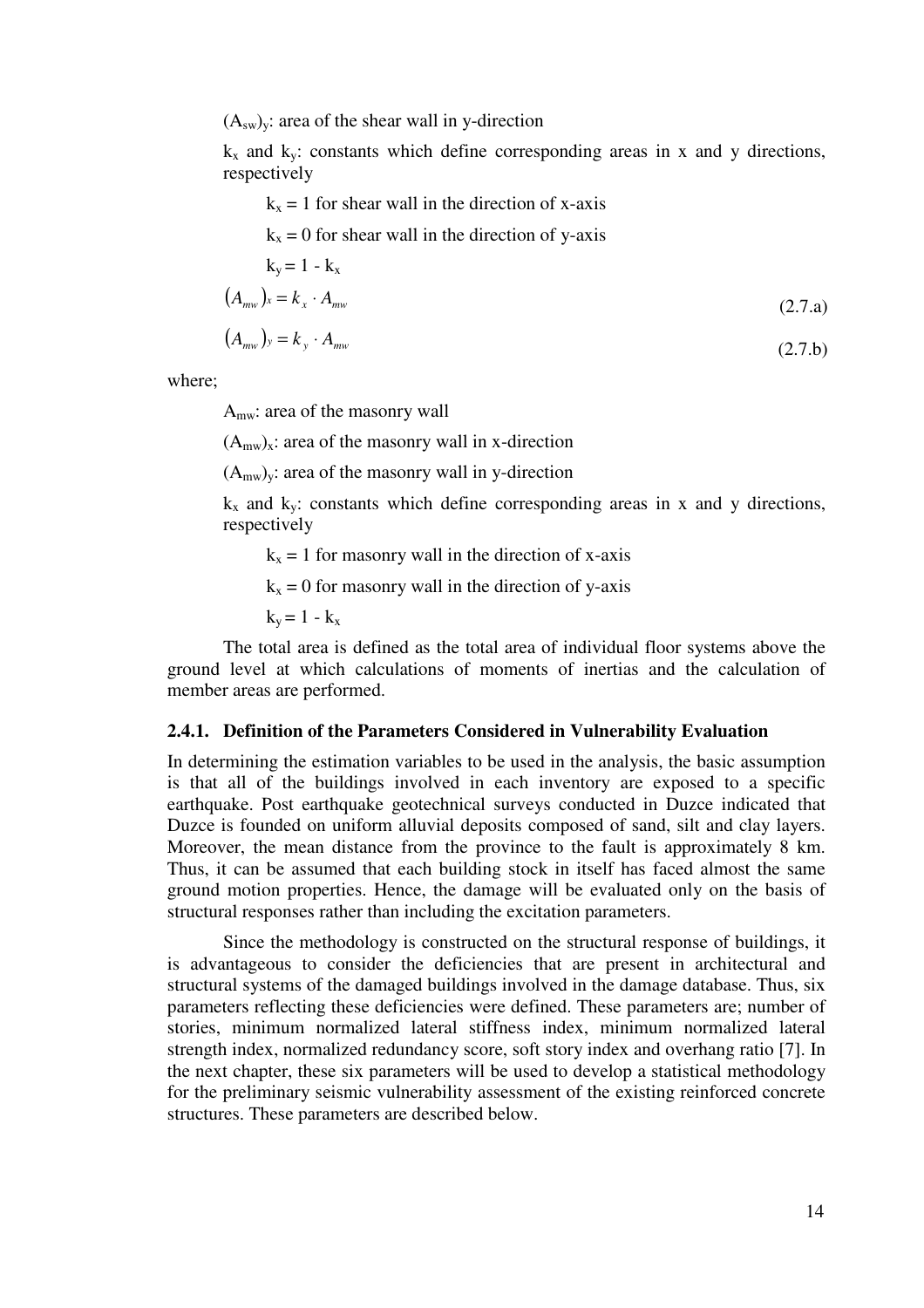#### **Number of Stories**

The observations made after recent earthquakes in Turkey on the reinforced concrete buildings indicated that number of stories is the most dominating damage inducing parameter and it is defined as the total number of individual floor systems above the ground level where the calculation of moments of inertias and the cross-sectional areas of the vertical elements are performed. Generally, higher level of damage is expected with an increase in number of stories. Number of stories is denoted by "*ns*" in the proceeding formulations.

#### **Minimum Normalized Lateral Stiffness Index**

This index is the indication of the lateral rigidity of the ground story, which is usually the most critical story. If the height, boundary conditions of the individual columns and the properties of materials are kept constant, this index would also represent the stiffness of the ground story. The minimum lateral stiffness index is denoted by "*mnlstf*" in the formulations. This index considers the moment of inertias of the columns and shear walls at the ground story and is calculated from the following:

$$
mnlstf = \min(I_{nx}, I_{ny})
$$
\n(2.8)

$$
I_{nx} = \frac{I_x}{\sum A_f} \times 1000
$$
 (2.9.a)

$$
I_{ny} = \frac{I_y}{\sum A_f} \times 1000
$$
 (2.9.b)

where;

$$
I_x = \sum (I_{col})_x + \sum (I_{sw})_x \tag{2.10.a}
$$

$$
I_{y} = \sum (I_{col})_{y} + \sum (I_{sw})_{y}
$$
 (2.10.b)

where;

 $(L_{col})_x$ ,  $(L_{col})_y$ : moment of inertias of columns about x and y axes, respectively. They are to be calculated according to Equations 2.4.a and 2.4.b, respectively.

 $(I_{sw})_x$ ,  $(I_{sw})_y$ : moment of inertias of shear walls about x and y axes, respectively. They are to be calculated according to Equations 2.4.a and 2.4.b, respectively.

 $\Sigma(I_{\text{col}})_{x}$ ,  $\Sigma(I_{\text{col}})_{y}$ : summation of the moment of inertias of all columns about their centroidal x and y axes, respectively.

 $\Sigma(I_{sw})_x$ ,  $\Sigma(I_{sw})_y$ : summation of the moment of inertias of all shear walls about their centroidal x and y axes, respectively.

 $I_{nx}$ ,  $I_{ny}$ : total normalized moment of inertia of all members about x and y axes, respectively.

 $\Sigma A_f$ : total floor area above ground level.

#### **Minimum Normalized Lateral Strength Index**

The minimum normalized lateral strength index is used as an indication of the base shear capacity of the most critical story. In the calculation of minimum normalized lateral strength index, the effects of partition walls at the ground floor are considered. The contribution of the partition walls are assumed to be 10 percent of the contribution of the shear walls based on the results of the tests conducted at the Structural Mechanics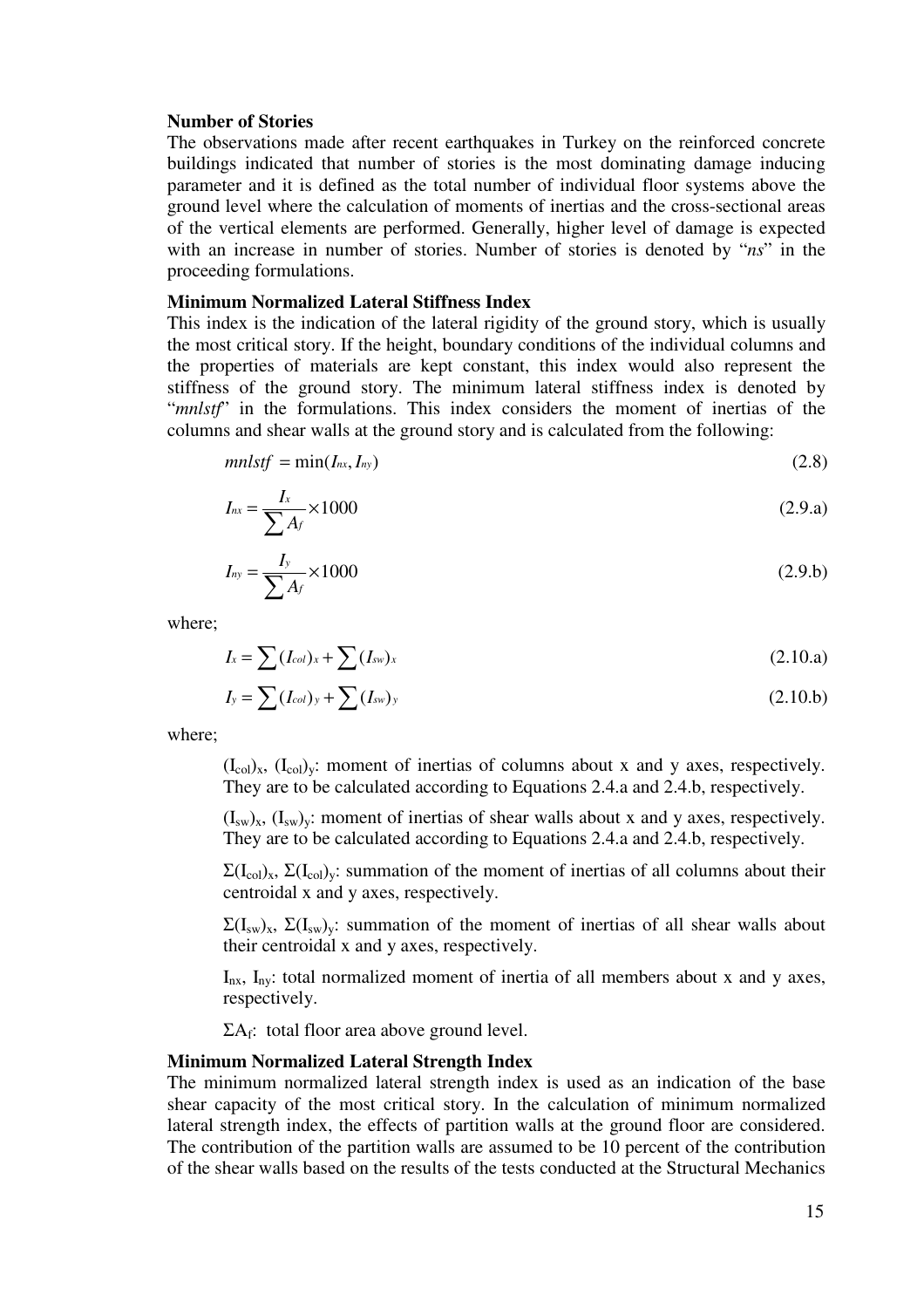Laboratory at Middle East Technical University [2, 21]. In other words, masonry walls are assumed to carry 10 percent of the shear force that can be carried by a structural wall having the same cross-sectional area. This index is represented by "*mnlstr*" in the formulations and it is to be calculated by using the following equations:

$$
mnlstr = \min(A_{nx}, A_{ny})
$$
\n(2.11)

$$
A_{nx} = \frac{A_x}{\sum A_f} \times 1000
$$
\n
$$
(2.12.a)
$$

$$
A_{ny} = \frac{A_y}{\sum A_f} \times 1000
$$
 (2.12.b)

where;

$$
A_x = \sum (A_{col})_x + \sum (A_{sw})_x + 0.1 \sum (A_{mw})_x
$$
 (2.13.a)

$$
A_{y} = \sum (A_{col})_{y} + \sum (A_{sw})_{y} + 0.1 \sum (A_{mw})_{y}
$$
 (2.13.b)

where;

 $(A_{col})_x$ ,  $(A_{col})_y$ : cross-sectional areas of columns in x and y directions, respectively. They are to be calculated according to Equations 2.5.a and 2.5.b, respectively.

 $(A_{sw})_x$ ,  $(A_{sw})_y$ : cross-sectional areas of shear walls in x and y directions, respectively. They are to be calculated according to Equations 2.6.a and 2.6.b, respectively.

 $(A_{mw})_x$ ,  $(A_{mw})_y$ : cross-sectional areas of masonry walls in x and y directions, respectively. They are to be calculated according to Equations 2.7.a and 2.7.b, respectively.

 $\Sigma(A_{\text{col}})_x$ ,  $\Sigma(A_{\text{col}})_y$ : summation of the cross-sectional areas of all columns in x and y directions, respectively.

 $\Sigma(A_{sw})_x$ ,  $\Sigma(A_{sw})_y$ : summation of the cross-sectional areas of all shear walls in x and y directions, respectively.

 $\Sigma(A_{mw})_x$ ,  $\Sigma(A_{mw})_y$ : summation of the cross-sectional areas of all masonry walls in x and y directions, respectively.

Anx, Any: total normalized cross-sectional areas of all members in x and y directions, respectively.

 $\Sigma A_f$ : total floor area above ground level.

#### **Normalized Redundancy Score**

Redundancy is the indication of the degree of the continuity of multiple frame lines to distribute lateral forces throughout the structural system. The normalized redundancy ratio (*nrr*) of a frame structure is calculated by using Equation 2.14.

$$
nrr = \frac{A_{tr} \cdot (f_x - 1) \cdot (f_y - 1)}{A_{sf}} \tag{2.14}
$$

where;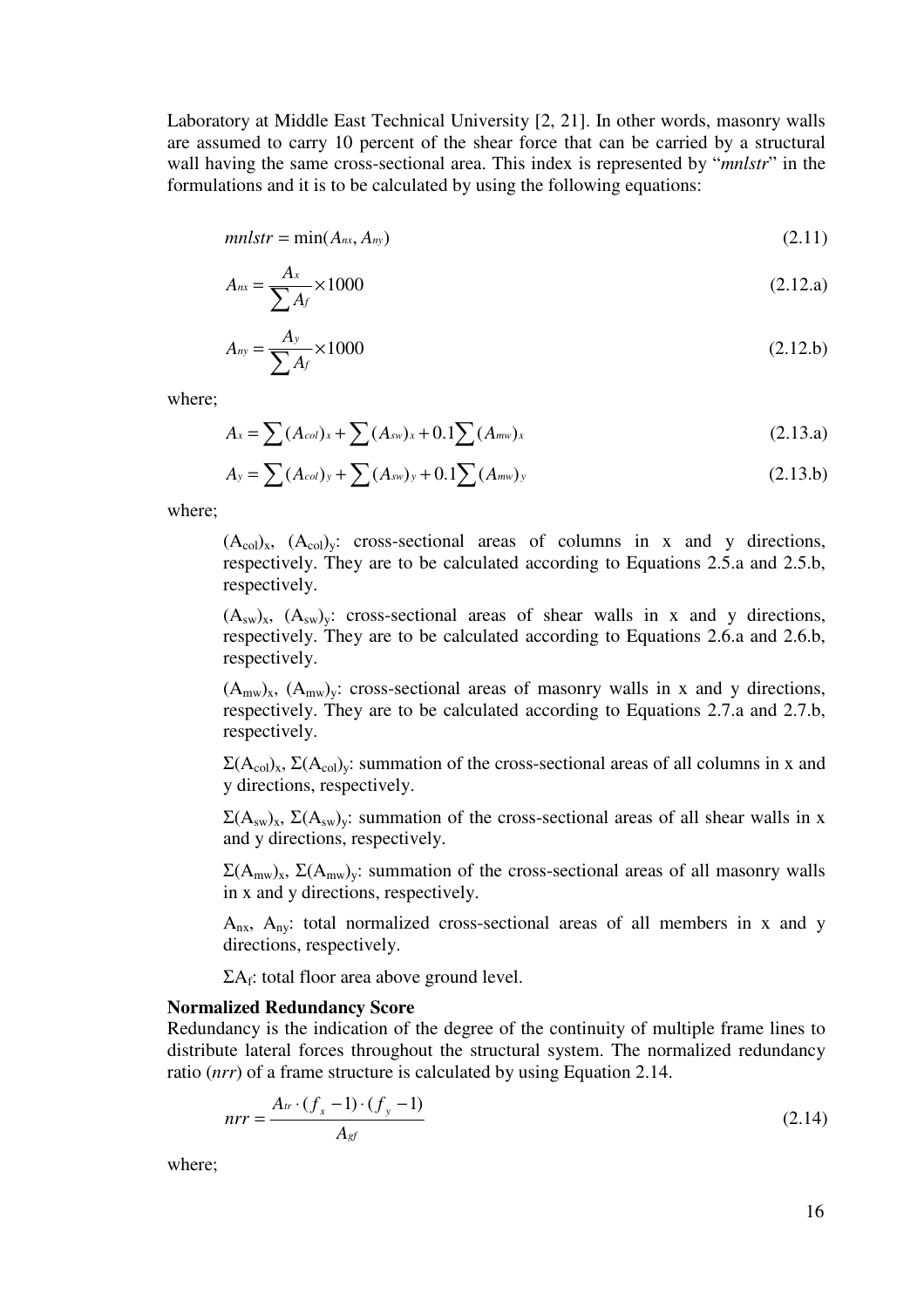$f_x$ ,  $f_y$ : number of continuous frame lines in the critical story in x and y directions, respectively.

 $A_{tr}$ : the tributary area for a typical column.  $A_{tr}$  shall be taken as 25 m<sup>2</sup> if  $f_x$  and  $f_y$  are both greater than or equal to 3. In all other cases,  $A_{tr}$  shall be taken as 12.5  $m<sup>2</sup>$ . The reason for this additional penalty on such buildings is that buildings having significant irregularities in plan and/or buildings having just one frame in either direction are considered more vulnerable than the others.

A<sub>gf</sub>: the area of the critical story (usually the ground story).

The definition of normalized redundancy score, "*nrs*", based on "*nrr*" values is shown in Table 2.2 below.

|                | <b>Normalized Redundancy Score (nrs)</b> |
|----------------|------------------------------------------|
| nrr > 1.0      |                                          |
| 1.0 > nr > 0.5 |                                          |
| nrr < 0.5      |                                          |

**Table 2.2.** Definition of the Normalized Redundancy Score

#### **Soft Story Index**

As mentioned in Section 2.2.1, the existence of soft story is one of the major causes of damage to reinforced concrete buildings in Turkey. Lower amount of partition walls in the ground story is one of the main reasons for soft story formations. Since the effects of masonry walls were included in the calculation of "*mnlstr*", the soft story index is simply defined as the ratio of the height of first story,  $H<sub>1</sub>$ , to the height of the second story,  $H_2$ . It should be noted that the soft story index is derived on the basis of the ratio of the stiffness of the first story to that of second story, where the stiffness of a story is related to the story height with its third power. Equation 2.15 expresses soft story index, "*ssi*", in a mathematical format as:

$$
ssi = \frac{H_1}{H_2} \tag{2.15}
$$

where;

 $H<sub>1</sub>$ : height of ground story (i.e. first story)

 $H_2$ : height of second story

#### **Overhang Ratio**

This parameter includes the deficiencies due to overhanging portions of the building. The overhang area is defined as the floor area beyond the outermost frame lines on all sides of a structure, such as heavy balconies. The summation of the overhang area of each floor,  $A_{oh}$ , divided by the area of ground floor,  $A_{gf}$ , is defined as the overhang ratio, as shown in Equation 2.16. The overhang ratio is designated by "*or*" in the formulations.

$$
or = \frac{A_{oh}}{A_{sf}}\tag{2.16}
$$

where;

Aoh: area of overhang portion of a structure in the first story

Agf: area of ground floor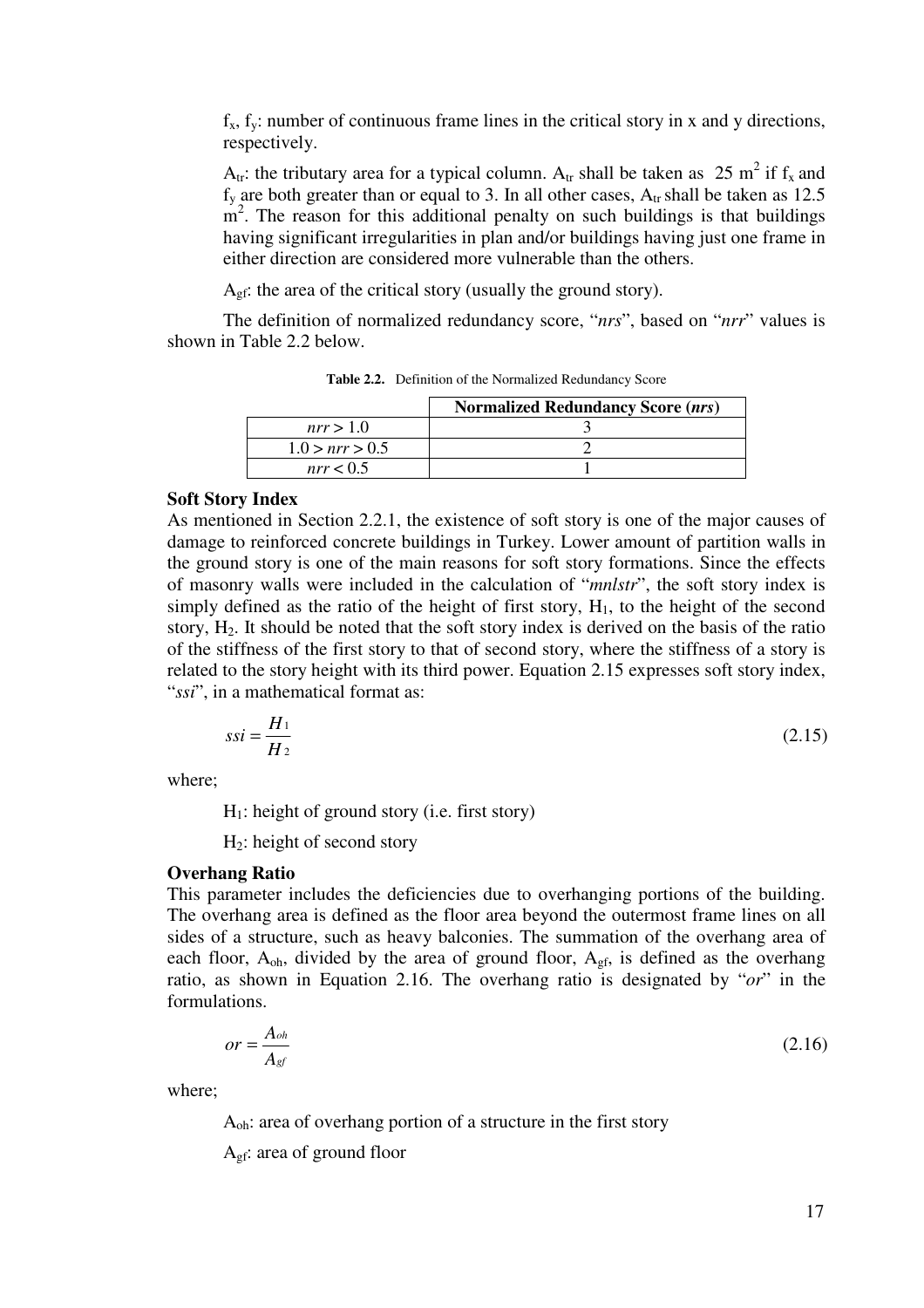# **CHAPTER 3: PROPOSED STATISTICAL MODEL FOR PRELIMINARY SEISMIC VULNERABILITY ASSESSMENT**

#### **3.1. INTRODUCTION**

In this chapter, the Duzce damage database compiled after 17 August 1999 and 12 November 1999 earthquakes is examined by utilizing statistical techniques. The main objective of the statistical analysis used in this study is to develop a model for preliminary seismic vulnerability assessment of low- to mid-rise reinforced concrete buildings based on a number of engineering parameters that were described in Chapter 2. In the following sections, firstly, the methodologies and the statistical tools are briefly described. Then, the statistical models are developed and the applications of these models to the available damage databases are presented.

#### **3.2. STATISTICAL BACKGROUND**

The effects of different parameters on seismic damage vary. In order to make a more rational and systematic evaluation of damage inducing parameters in the seismic vulnerability assessment, discriminant analysis technique is adopted.

In the most general sense earthquake damage to structures can be grouped in five damage states as: none (N), light (L), moderate (M), severe (S) and collapsed (C). Since the difference between severe damage and collapsed damage states is insignificant for life safety purposes, it is quite acceptable to combine the severe damage and collapsed cases into one group. In a similar manner, none and light damage states can be combined into one group based on the fact that the distinction between these two damage states is not critical from the point of view of vulnerability analysis. Therefore, there will be three damage state groupings, namely (N+L), (M) and (S+C).

It is possible to evaluate structures at different performance levels according to different objectives. If the main objective is to identify the buildings that are severely damaged or collapsed, the first three damage states (i.e. N, L and M) can be considered as one group and the severely damaged state and collapsed cases as the other group, reducing the distinct damage state groupings into two. Since the main objective is the identification of severely damaged and collapsed buildings for life safety purposes, this classification can be referred as "Life Safety Performance Level" (LSPL). If the main concern is to identify the structures which suffer no damage or light damage during an earthquake, the first two damage states (N and L) can be considered as one group and remaining damage states (M, S and C) as the other group, reducing the distinct damage state groupings again into two. This identification is named as "Immediate Occupancy Performance Level" since the main concern is to identify the buildings that can be occupied immediately after a large magnitude earthquake. Table 3.1 shows the classification of damage states, LSPL and IOPL, and the corresponding damage indicators.

The main objectives of the discriminant analysis technique utilized in this study are as follows:

- To identify the parameters that discriminate "best" among the damage states by utilizing the available damage database,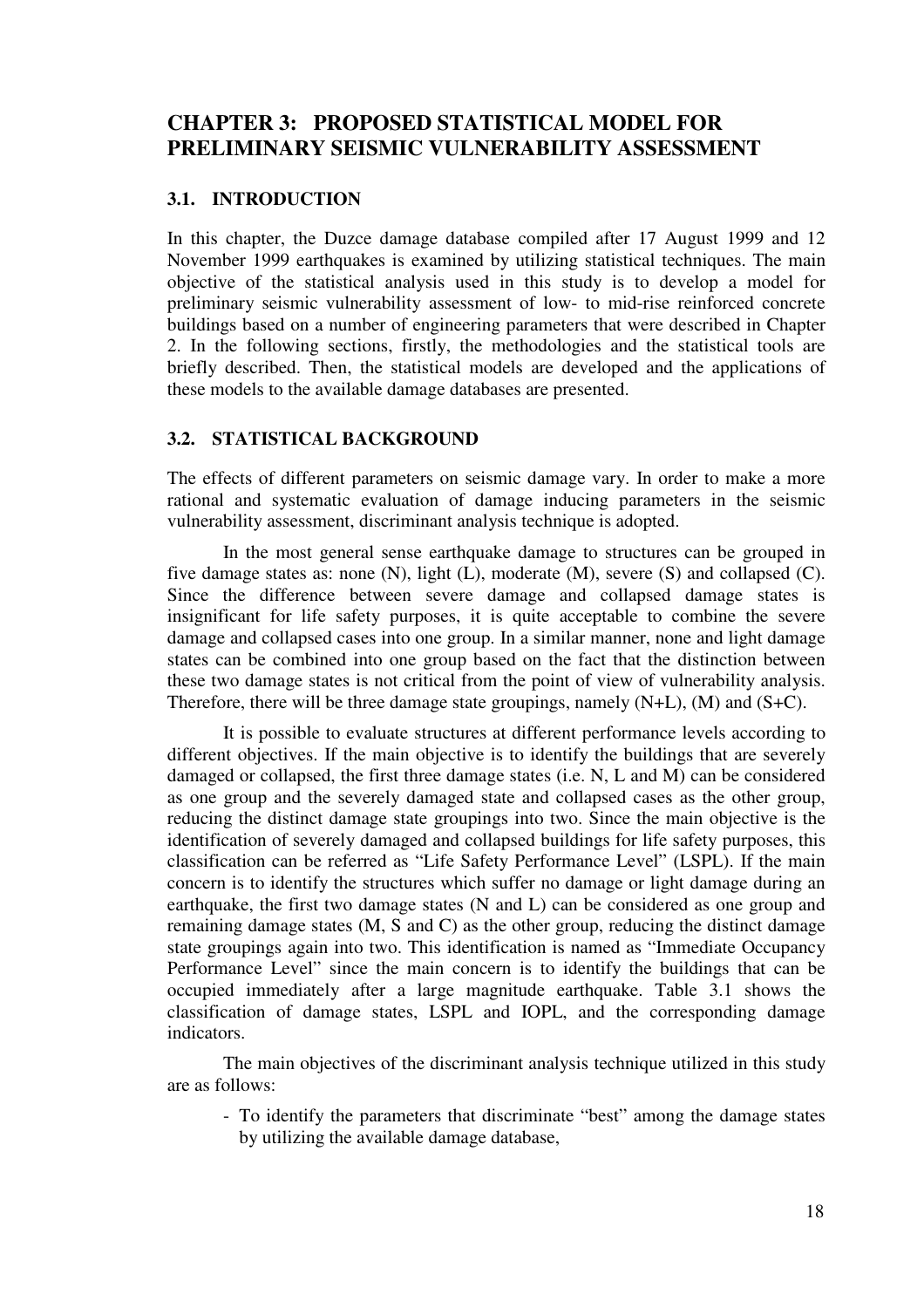- To develop a function for computing a new variable or a damage score that will represent differences among different damage states,
- To develop a rule for classifying future observations into one of the damage states with minimum error.

| <b>Damage States</b> | <b>Actual</b><br><b>Indicator</b> | <b>LSPL</b><br><b>Indicator</b> | <b>IOPL</b><br><b>Indicator</b> |
|----------------------|-----------------------------------|---------------------------------|---------------------------------|
| <b>None</b>          |                                   |                                 |                                 |
| Light                |                                   |                                 |                                 |
| <b>Moderate</b>      |                                   |                                 |                                 |
| <b>Severe</b>        |                                   |                                 |                                 |
| <b>Collapsed</b>     |                                   |                                 |                                 |

**Table 3.1.** Classification of Damage States

Discriminant analysis is one of the statistical techniques known as Multivariate Analysis of Variance, which tests group differences due to several dependent variables simultaneously with the investigation of number of cases. In this study, "groups" are the damage states of the buildings, "cases" are the buildings involved in the Duzce damage database and "variables" are the selected damage inducing parameters described in Chapter 2. These variables are known as "discriminator variables". The first step in discriminant analysis is to select the set of these variables that provides best discrimination among the groups. After the selection of the best discriminator variables, the linear combinations of these discriminator variables, known as "discriminant functions", are derived. The values obtained from these discriminant functions, called as "discriminant scores", are used for future classifications of the buildings to different damage states. The discriminant function is estimated in such a way that the ratio of the between-groups sum of squares to the within-group sum of squares for the discriminant scores is maximized [27]. Number of discriminating variables that are used in the analysis are the minimum of  $(g-1)$  and  $(p)$ , where g is the number of groups and p is the number of variables.

#### **3.3. STATISTICAL ANALYSIS OF DAMAGE DATA**

The damage data, containing 484 low-rise to medium-rise monolithic reinforced concrete structures, compiled after the 17 August 1999 and the 12 November 1999 earthquakes described in Chapter 2 form the database for the statistical analyses performed in this chapter. The statistical analysis will be carried out of two different stages. In the first step, "Life Safety Performance Level" will be considered with two damage stages. And in the second stage, "Immediate Occupancy Performance Level" is taken into consideration. In all cases, the implementations of discriminant analysis are carried out by using the SPSS 11.0 software [28], which is licensed to METU and is commercially available.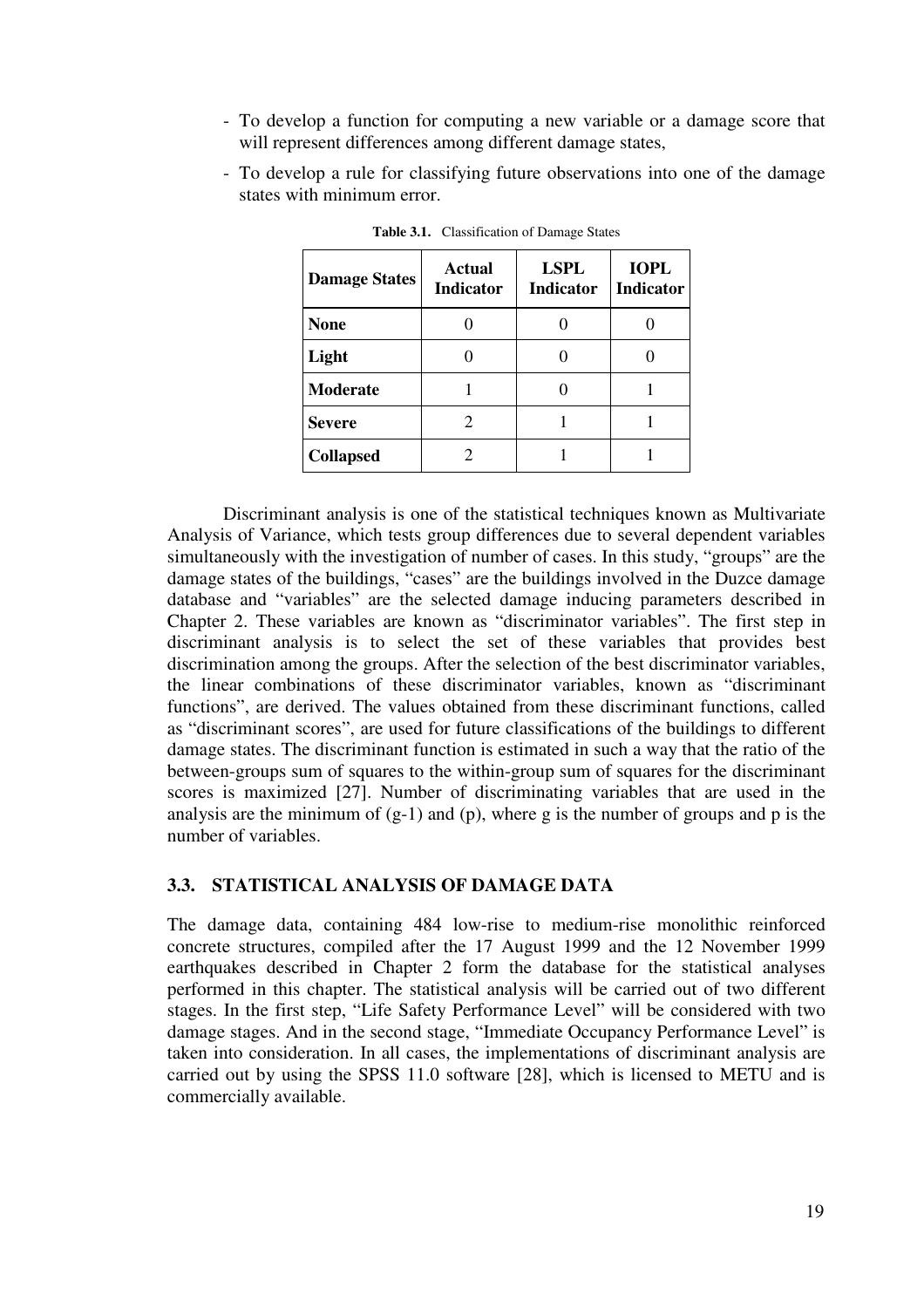#### **3.3.1. Two Damage State Grouping**

The analyses are conducted for both "Life Safety Performance Level" and "Immediate Occupancy Performance Level". In two damage state grouping, only one discriminant function is obtained since the number of groups (g) is equal to two.

#### **Life Safety Performance Level**

In "Life Safety Performance Level", the main objective is to identify the buildings, which have a tendency to suffer severe damage or to collapse under the design earthquake. If the severely damaged and collapsed structures are discriminated from the entire database, the life safety objective is satisfied. Therefore, the damage indicator "1" is used for severely damaged or collapsed buildings and "0" is used for the group consisting of other damage states; namely none, lightly and moderately damaged cases.

The unstandardized estimate of discriminant function based on previously derived six damage-inducing parameters is obtained by utilizing the SPSS software and the Duzce damage database. The resulting function is as follows:

*DS =* 0.620·*ns*-0.246·*mnlstf-*0.182·*mnlstr*-0.699·*nrs*+3.269·*ssi*+2.728·*or*-4.905 (3.1)

where;

*DS:* discriminant score

*ns:* number of stories

*mnlstf:* minimum normalized lateral stiffness index

*mnlstr:* minimum normalized lateral strength index

*nrs:* normalized redundancy score

- *ssi:* soft story index
- *or:* overhang ratio

The discriminant score is a composite index, formed by the linear combination of the damage inducing parameters, or discriminating variables. The discriminant score is used for the estimation of the damage state of the structure. The function in Equation 3.1 is named as unstandardized discriminant function, because unstandardized (raw) data are used for computing this discriminant function. Unstandardized coefficients are used in computing the discriminant scores from Equation 3.1. However, these unstandardized coefficients do not contain any information about the absolute contribution of a variable in determining the discriminant score. If the relative importance of each variable is required, the discriminant functions based on standardized coefficients should be considered. In order to obtain the standardized coefficients of variables, each unstandardized coefficient is multiplied by the pooled standard deviation of the corresponding variable [20]. The corresponding standardized discriminant function is as follows:

```
DSs = 0.563·ns-0.082·mnlstf-0.161·mnlstr-0.502·nrs+0.443·ssi+0.201·or (3.2)
```
Here, *DSs* denotes the standardized discriminant score. Standardized coefficients are normally used in the determination of the relative importance of discriminator variables that form the discriminant function. The larger the absolute value of the standardized coefficient of a variable in standardized discriminant function, the greater is the relative importance of the corresponding variable. Therefore, it can be concluded from Equation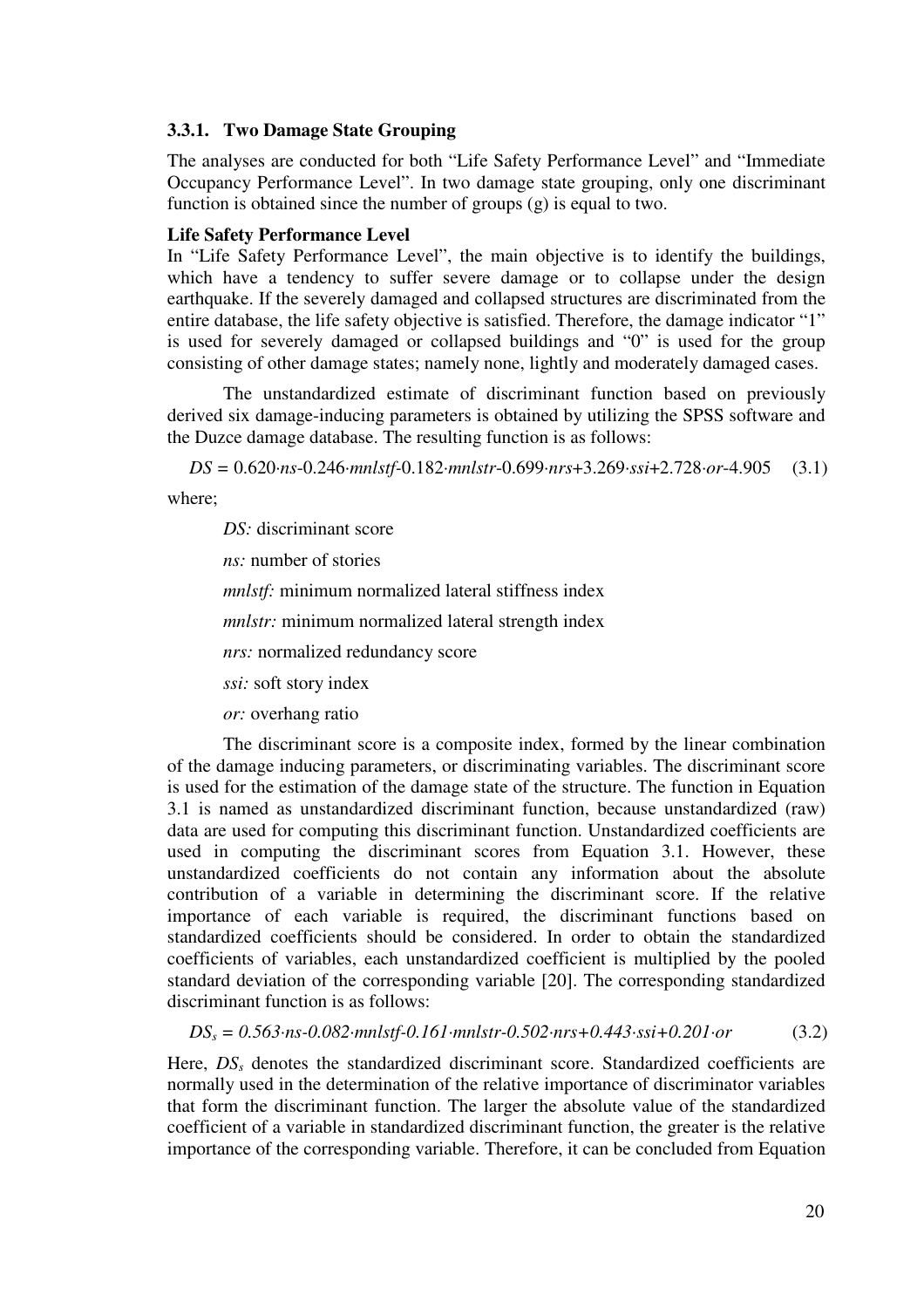3.2 that "number of stories", with a standardized coefficient of 0.563, is the most dominant variable in forming the discriminant function.

Though the standardized coefficients are used to evaluate the contribution of the variables, such an explanation may not be valid in case the variables are highly correlated among themselves. If two variables share nearly same discriminating information, i.e. they are highly correlated; they must share their contributions to the discriminant score even if that joint contribution is important. Thus, their standardized coefficients may be smaller than the coefficients in case only one of them is used. This is because the standardized coefficients take the simultaneous contributions of all the other variables into consideration [27].

In addition to the standardized coefficients, a better statistical parameter that indicates the association between the discriminant functions and the discriminating variables is the structure coefficient. In fact, the structure coefficient of a single discriminator variable is the correlation coefficient between the discriminant score and the discriminator variable. The value of structure coefficients changes between -1 and 1. If the absolute value of the structure coefficient is closer to 1, there is more association between the variable and the discriminant function and vice versa. Table 3.2 shows the structure coefficients of the parameters obtained for the Duzce damage database. As observed from the Table 3.2, "number of stories" is the most dominating parameter with the maximum structure coefficient of 0.738.

| <b>Variables</b> | <b>Structure Coefficients</b> |
|------------------|-------------------------------|
| ns               | $+0.738$                      |
| mnlstf           | $-0.076$                      |
| mnlstr           | $-0.503$                      |
| nrs              | $-0.555$                      |
| ssi              | $+0.418$                      |
|                  | $+0.167$                      |

**Table 3.2.** Structure Coefficients Obtained for the Duzce Damage Database for LSPL

The calculated discriminant score of each building based on the unstandardized coefficients is compared with the discriminant scores of the mean values of the group, i.e. discriminant scores of group centroids. Each building is assigned to the closest group according to its discriminant score. A summary of the classification results for the Duzce damage database, known as "classification matrix", is shown in Table 3.3. As it can be observed from these results, 69.0 % of original grouped cases are correctly classified. The correct classification rate for severely damaged or collapsed structures is 71.3%.

**Table 3.3.** Classification Results for the Duzce Damage Database for LSPL

|                                                      |                       |  | <b>Predicted Group Membership</b> |      |              |
|------------------------------------------------------|-----------------------|--|-----------------------------------|------|--------------|
|                                                      |                       |  |                                   |      | <b>Total</b> |
|                                                      | Count                 |  | 247                               | 115  | 362          |
|                                                      |                       |  | 35                                |      | 122          |
| embership<br>Original<br>Group                       | $\%$                  |  | 68.2                              | 31.8 | 100.0        |
|                                                      | 28.7<br>100.0<br>71.3 |  |                                   |      |              |
| 69.0% of original grouped cases correctly classified |                       |  |                                   |      |              |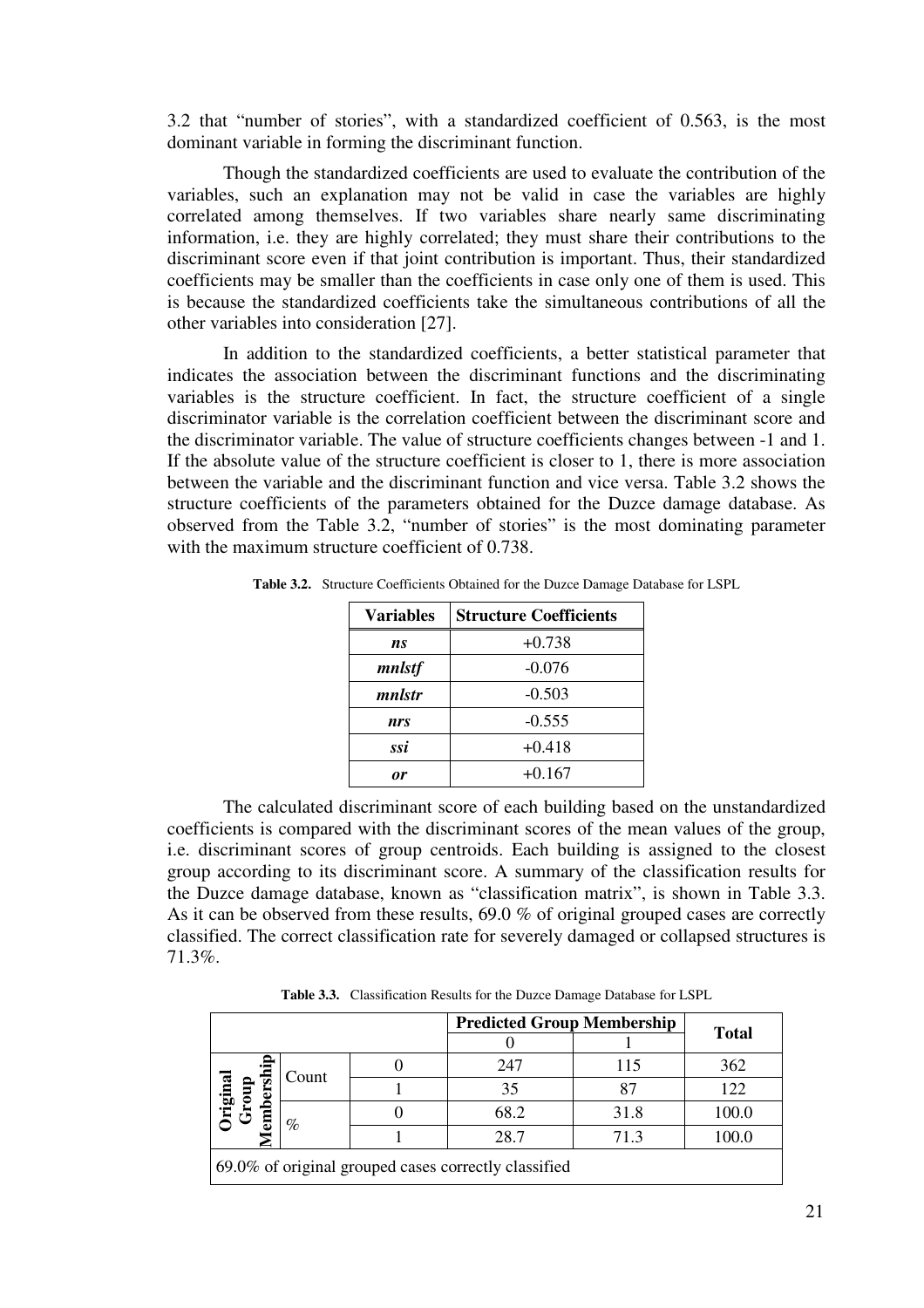#### **Immediate Occupancy Performance Level**

In "Immediate Occupancy Performance Level", the main concern is to identify the buildings that are suitable for habitation immediately after the design earthquake. In such buildings, the damage should be limited and repairable. In case none or lightly damaged buildings are discriminated from the entire database, the immediate occupancy objective is satisfied. Therefore, the damage indicator "0" is used for none or lightly damaged buildings and "1" is used for the other damage states, namely for moderately and severely damaged and collapsed cases. For the Duzce damage database and using the previously defined six damage-inducing parameters, the unstandardized and standardized discriminant functions are obtained from the SPSS software and presented below:

*DS =* 0.808·*ns*-0.334·*mnlstf-*0.107·*mnlstr*-0.687·*nrs*+0.508·*ssi*+3.884·*or*-2.868 (3.3)

$$
DS_s = 0.720 \cdot ns - 0.112 \cdot mnlstf - 0.095 \cdot mnlstr - 0.488 \cdot nrs + 0.070 \cdot ssi + 0.285 \cdot or \tag{3.4}
$$

The standardized discriminant function in Equation 3.4 implies that "number of stories", with a standardized coefficient of 0.720, is the most dominating parameter among the six damage-inducing parameters taking place in the discriminant function.

Table 3.4 shows the structure coefficients for the Duzce damage database for IOPL. As observed from the table, "number of stories" is the most dominating parameter with the maximum structure coefficient of 0.789.

| Variables | <b>Structure Coefficients</b> |
|-----------|-------------------------------|
| ns        | $+0.789$                      |
| mnlstf    | $-0.085$                      |
| mnlstr    | $-0.481$                      |
| nrs       | $-0.594$                      |
| ssi       | $+0.092$                      |
|           | $+0.284$                      |

**Table 3.4.** Structure Coefficients Obtained for the Duzce Damage Database for IOPL

A summary of the classification results for the Duzce damage database is shown in Table 4.5. 72.5 % of the original grouped cases are correctly classified whereas the correct classification rate for none or lightly damaged buildings is 69.2 %.

**Table 3.5.** Classification Results for the Duzce Damage Database for IOPL

|                                |       | <b>Predicted Group Membership</b>                    |      | <b>Total</b> |
|--------------------------------|-------|------------------------------------------------------|------|--------------|
|                                |       |                                                      |      |              |
|                                | Count | 146                                                  | 65   | 211          |
|                                |       | 68                                                   | 205  | 273          |
| Original<br>Group<br>embership |       | 69.2                                                 | 30.8 | 100.0        |
|                                | $\%$  | 24.9                                                 | 75.1 | 100.0        |
|                                |       | 72.5% of original grouped cases correctly classified |      |              |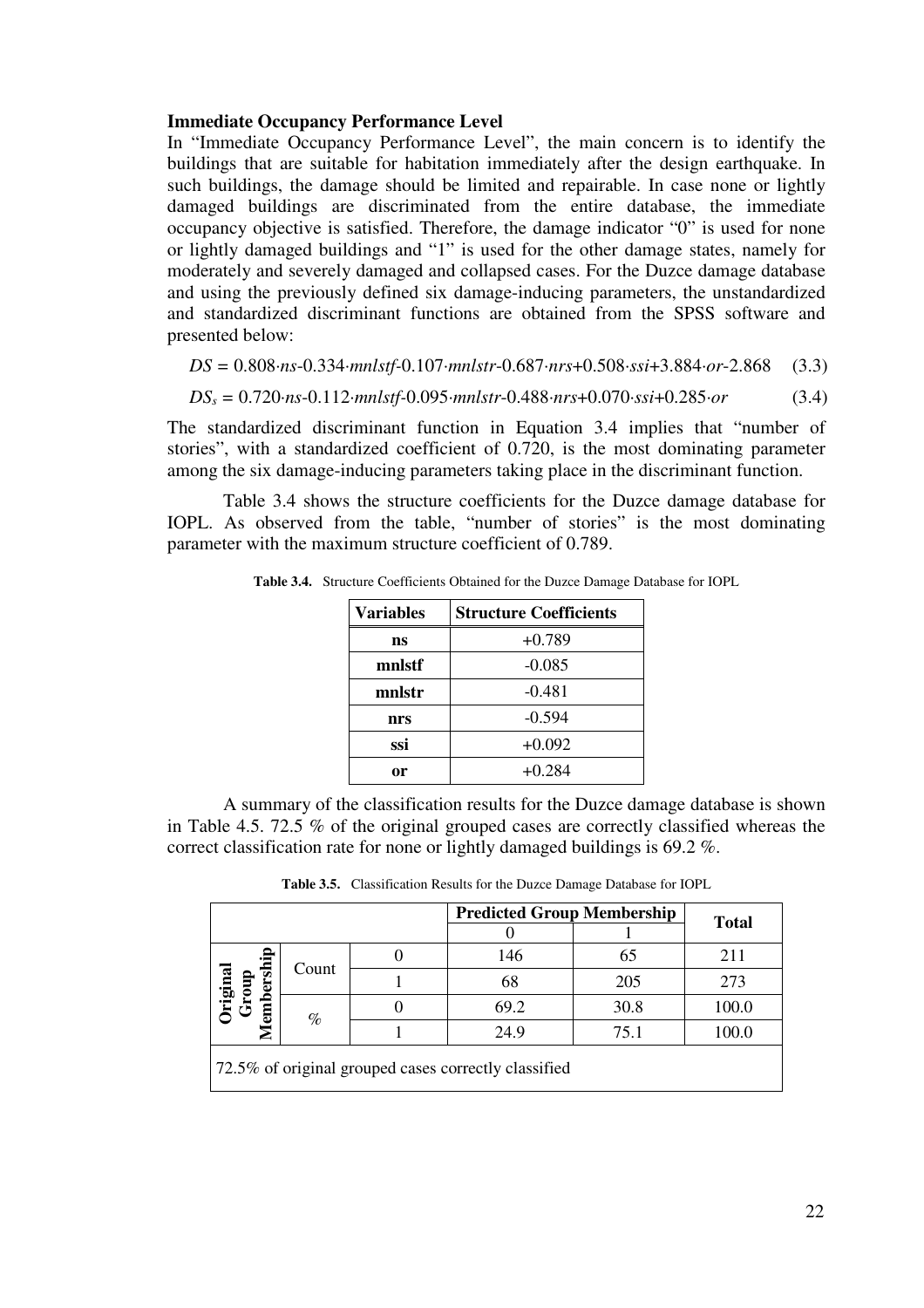#### **3.4. CLASSIFICATION FOR FUTURE OBSERVATIONS**

In this section, a model is proposed for the preliminary seismic vulnerability assessment of existing reinforced concrete buildings. The proposed model is based on the derived discriminant functions with six damage-inducing parameters, namely "ns", "mnlstf", "mnlstr", "nrs", "ssi" and "or". Firstly, the application of the two-damage state groupings namely: LSPL and IOPL groupings will be taken into consideration. Then, the optimal classification technique for the two damage state grouping will be presented.

#### **3.4.1. Two Damage State Grouping**

Damage state (score) of a structure is decided by calculating the discriminant score obtained from the unstandardized discriminant functions derived previously. This score is compared with the mean values of the discriminant scores of the groups, and then the structure is assigned to the closest group. Hence, it is necessary to divide the discriminant space into two regions for the future classification of the existing structures with respect to the two damage state groups. The value of the discriminant function that divides the region into two is called the cutoff value. Generally, the cutoff value that minimizes the number of misclassifications for the sample data is the average of the mean discriminant scores for the two groups [27]. The cutoff value is to be calculated from the following equation:

$$
CV = \frac{\overline{DS_0} + \overline{DS_1}}{2} \tag{3.5}
$$

where; CV is the cutoff value and  $DS_i$  is the mean value of the discriminant score for the  $i<sup>th</sup>$  group

#### **Life Safety Performance Level**

In the case of Life Safety Performance Level, the unstandardized discriminant function, given in Equation 3.1, is used for future classification of existing structures with respect to the two damage states, namely as "severe damage or collapse" (S+C) and "no severe damage" (N+L+M).

The mean discriminant scores are obtained as –0.247 and 0.734 for the "no severe damage" and "severe damage or collapse" damage state groups, respectively, from the output of SPSS software. According to Equation 3.5, the cutoff value for LSPL is  $(-0.247+0.734)/2 = 0.244$ . Hence, for any reinforced concrete building with known "ns", "mnlstf", "mnlstr", "nrs", "ssi" and "or", the value of unstandardized discriminant score is to be calculated from Equation 3.1. If the calculated discriminant score is greater than the 0.244, the building is expected to suffer severe damage or collapse during a large magnitude earthquake and may cause loss of life, whereas if its discriminant score is less than 0.244, no severe damage is expected.

#### **Immediate Occupancy Performance Level**

In the case of Immediate Occupancy Performance Level, the unstandardized discriminant function given in Equation 3.3 is to be used for future classification of existing reinforced concrete structures with respect to the two damage state grouping, namely as "suitable for immediate occupancy" (N+L) and "not suitable for immediate occupancy" (M+S+C).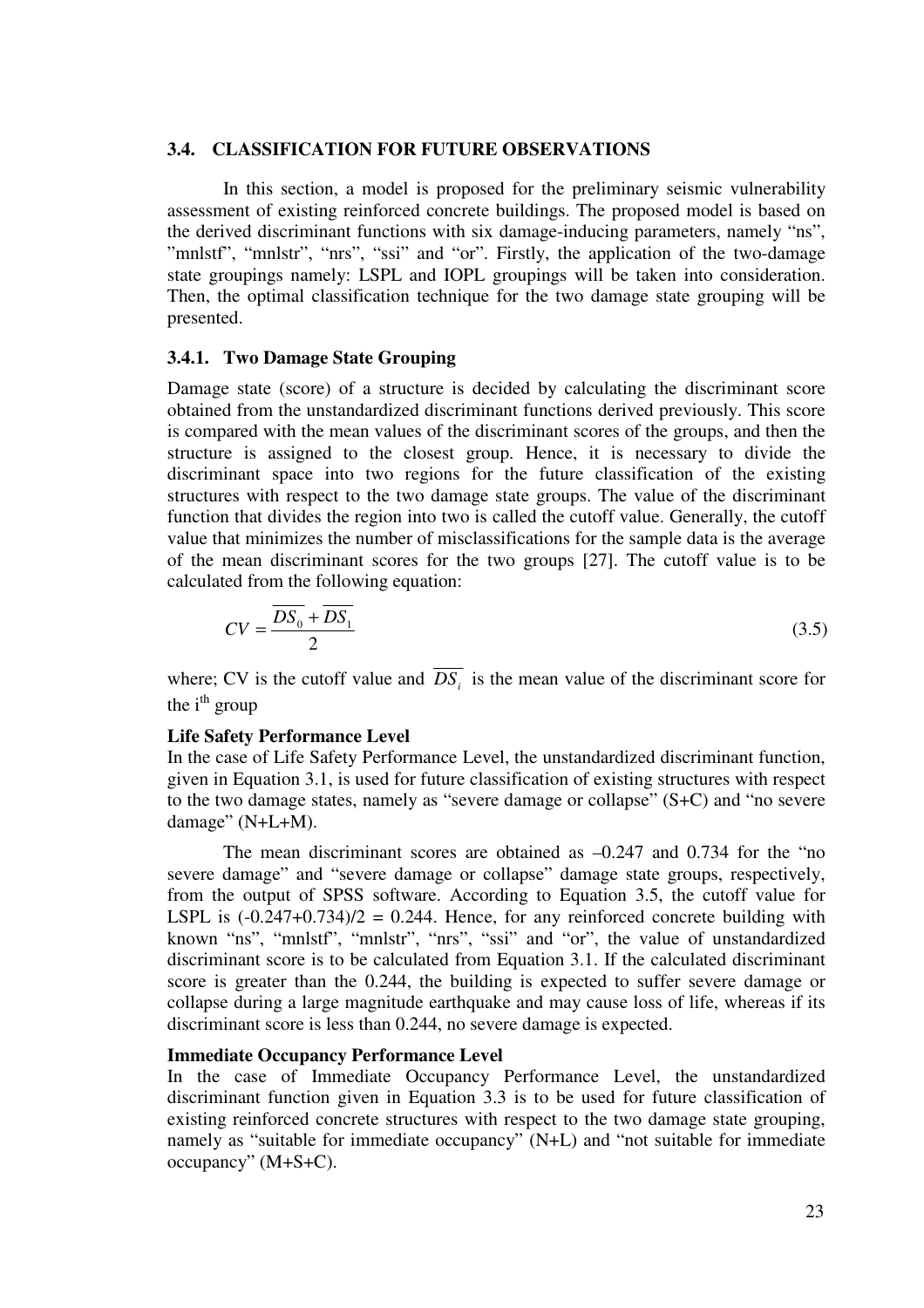In this case, the mean discriminant scores for first and second groups are  $-0.541$ and 0.418, respectively. From Equation 3.5, the cutoff value for IOPL is (-  $0.541+0.418/2 = -0.062$ . Hence, for any reinforced concrete building with known discriminant parameters, the unstandardized discriminant score is to be calculated from Equation 3.3. If the calculated discriminant score is greater than -0.062, the building is expected to experience moderate or severe damage or collapse during a large magnitude earthquake, whereas if its discriminant score is smaller than -0.062, the building will be rated as "suitable for immediate occupancy".

#### **Optimal Classification for the Two Damage State Grouping**

In the preliminary vulnerability assessment of existing buildings, the main objective is to satisfy the life safety. Although the correct classification rates for the Duzce damage database are reasonably high, the proposed method should be modified in order to increase the efficiency of the method, especially in classifying the damage states related to life safety. In addition to the need for improved efficiency, there is  $35/484 \times 100 =$ 7.2% incorrect classification rate, which may result into life loss according to "Life Safety Performance Level". Also, as it was stated in the preceding sections, "number of stories" is the most dominant and the most discriminating damage inducing parameter in both performance levels. Therefore, the proposed method should be modified to account for these observations in an optimal way, and achieve the following objectives:

- To increase the efficiency of the proposed method,
- To increase the discriminating contributions of the parameters other than "number of stories",
- To increase the life safety performance correct classification rate above a certain level. For this purpose, the maximum acceptable misclassification rate resulting in life loss is restricted to 5 %,

Since the "number of stories" is the most dominating parameter, it is aimed to establish a functional relationship between cutoff values and the "number of stories". In the determination of the number of story dependent cutoff function, two constraints are imposed at each story level. These constraints are;

- the minimum acceptable correct classification rate for each sample of individual story group is restricted to be 70 % and,
- the maximum tolerable misclassification rate causing loss of life for each sample of individual story group is restricted to 5 %.

After obtaining the cutoff points for each story groups, a third-order polynomial cutoff function is assigned to each performance level using the "least squares fitting method". The cutoff functions for different performance level are given in Table 3.6.

| <b>Performance Level</b> | <b>Cutoff Function</b>                    |
|--------------------------|-------------------------------------------|
| LSPL                     | $-0.090ns^{3}+1.498ns^{2}-7.518ns+11.885$ |
| TOPL.                    | $-0.085ns^3+1.416ns^2-6.951ns+9.979$      |

**Table 3.6.** Cutoff Functions in terms of "Number of Stories" for LSPL and IOPL

As it was stated in the preceding sections, buildings may be evaluated according to either "Life Safety Performance Level" (LSPL) or "Immediate Occupancy Performance Level" (IOPL). At the end of the analysis for LSPL, the structure is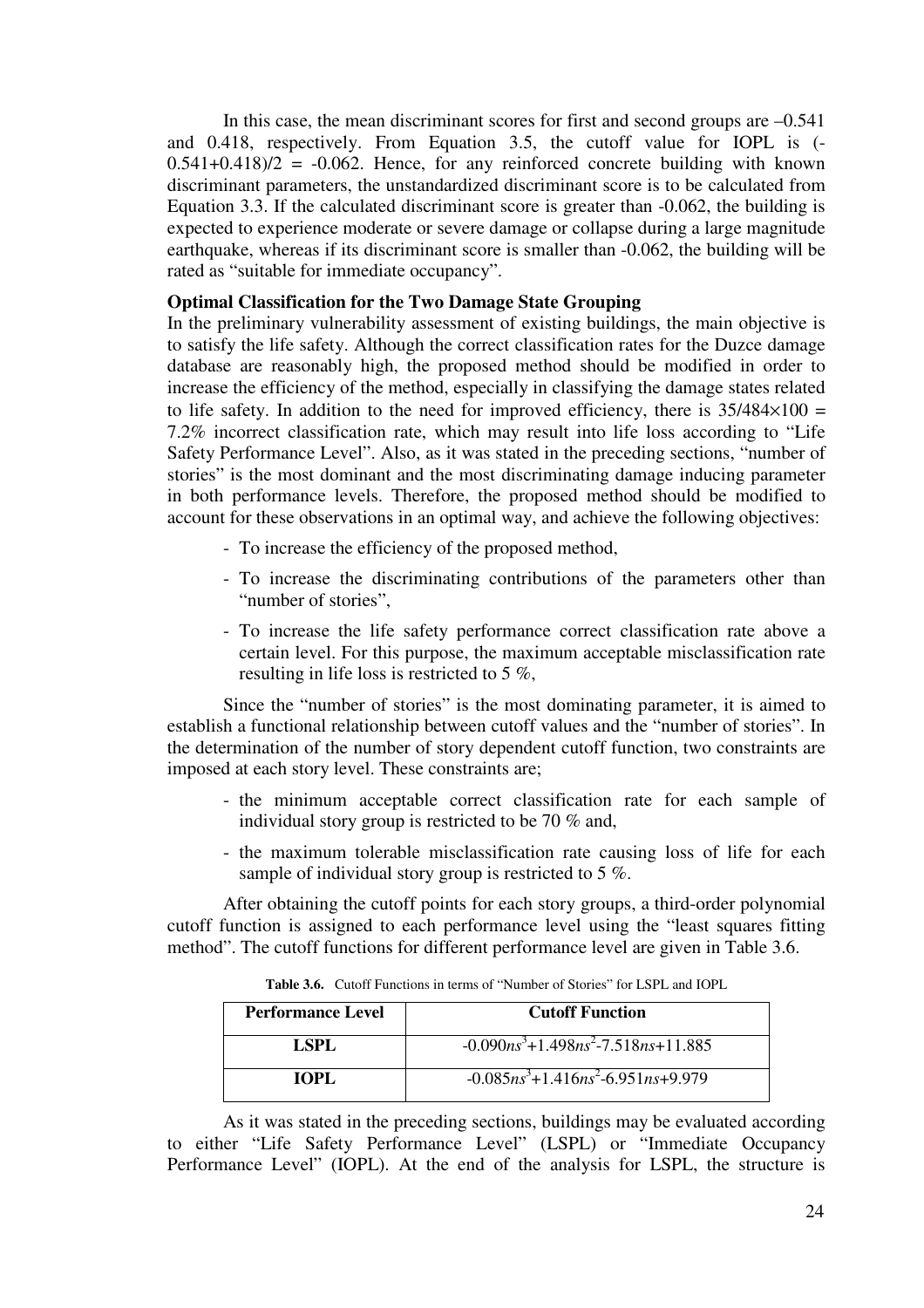classified as either "unsafe" (S or C) or "safe" (N, L or M). The damage indicator "1" is used for "unsafe" rating and the damage indicator "0" is used for "safe" rating. On the other hand, after the IOPL analysis, the structure is classified as either "safe" (N or L) or "unsafe" (M, S or C) with the corresponding damage indicator variables "0" and "1", respectively.

In the optimal classification method, in order to classify an existing structure, the structure is analyzed both for "Life Safety Performance Level" and "Immediate Occupancy Performance Level", simultaneously. The decision for the vulnerability of structure will be concluded at the end of these two analyses. If both performance levels assign indicator variable "0" for the structure; i.e. "safe" for both LSPL and IOPL cases, the structure is considered to be "safe". In the same way, if the structure is marked as "1" in both performance levels; i.e. "unsafe" for both LSPL and IOPL cases, it is rated as "unsafe". In all other cases, the structure is classified as "requires further evaluation". In other words, if there is any contradiction between the estimations of the two performance levels, the building is left for further detailed seismic performance analyses and further evaluations. The decision table for the results of simultaneous analyses of both performance levels is shown in Table 3.7.

| <b>Damage</b><br>Indicator |             | <b>Classification According to the</b>    | Indicator in the      |
|----------------------------|-------------|-------------------------------------------|-----------------------|
| <b>LSPL</b>                | <b>IOPL</b> | <b>Optimal Method</b>                     | <b>Optimal Method</b> |
| $\Omega$                   | $\Omega$    | SAFE (None or Light Damage)               |                       |
|                            |             | <b>UNSAFE</b> (Severe Damage or Collapse) |                       |
|                            | $\Omega$    | <b>Requires Further Evaluation</b>        |                       |
| 0                          |             | <b>Requires Further Evaluation</b>        |                       |

**Table 3.7.** Decision Table for Classification According to the Optimal Classification Method

The classification results of the Duzce damage database according to the optimal classification method are shown in Table 3.8. The correct classification rate in determining the severely damaged and collapsed structures is increased to 80.3 %, and the total misclassification that corresponds to the life loss is reduced to  $13/484\times100 =$ 2.7%. The percent of buildings that is left for further evaluations is  $(37+11+51)/484\times100 = 20.5\%$ .

|            |       |                                |      | <b>Predicted Group Membership</b> |      | <b>Total</b> |
|------------|-------|--------------------------------|------|-----------------------------------|------|--------------|
|            |       |                                |      |                                   |      |              |
|            |       | None or Light                  | 130  | 44                                | 37   | 211          |
| dno.       | Count | Severe or Collapsed            | 13   | 98                                |      | 122          |
| 5          |       | Moderate                       | 37   | 63                                | 51   | 151          |
|            |       | <b>SAFE</b>                    | 61.6 | 20.8                              |      | 100.0        |
| Membership | $\%$  | <b>UNSAFE</b>                  | 10.7 | 80.3                              |      | 100.0        |
| Original   |       | Requires Further<br>Evaluation |      |                                   | 20.5 | 100.0        |

**Table 3.8.** Classification Results for the Duzce Damage Database According to the Optimal Classification Method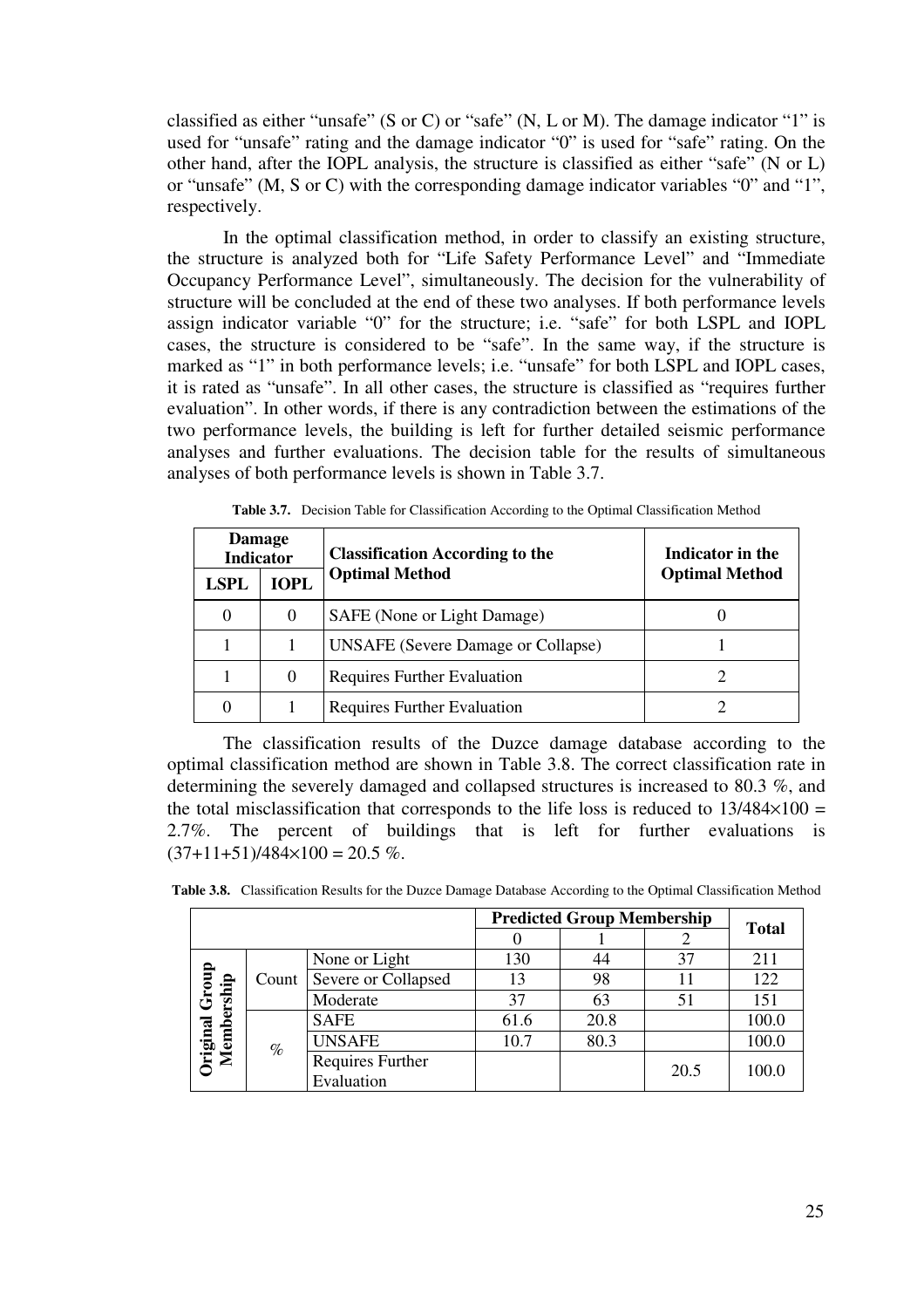# **CHAPTER 4: VALIDATION OF THE PROPOSED STATISTICAL MODEL AND COMPARISONS WITH OTHER METHODOLOGIES**

#### **4.1. GENERAL**

It should be noted that the discriminant functions derived in the previous sections are based on the Duzce damage database. It is assumed that all of the 484 buildings in the damage database were subjected to the same earthquake excitation under similar soil conditions. In other words, each building stock in the database in itself has faced "almost" the same ground motion characteristics, thus the damage will be evaluated only on the basis of structural responses rather than including the excitation parameters.

It is desirable to check the efficiency of the proposed model by examining the correct classification rates in cases of different damage databases compiled from recent earthquakes in Turkey. Therefore, proposed classification models are applied to the damage databases compiled from the 1992 Erzincan, 2002 Afyon and 2003 Bingol earthquakes. Later, the methodologies proposed by Hassan and Sozen [17] and Ersoy and Tankut [13] are applied to these damage databases in order to compare the efficiency of the proposed statistical model in predicting the seismic damage to reinforced concrete buildings.

#### **4.2. VERIFICATION OF THE PROPOSED STATISTICAL MODEL**

In this section, the damage databases compiled from the 1992 Erzincan, 2002 Afyon and 2003 Bingol earthquakes are analyzed for the verification of the proposed statistical models.

# **4.2.1. Life Safety Performance Level**

In order to check the validity of the model proposed for the Life Safety Performance Level, the unstandardized discriminant score is calculated by using the unstandardized discriminant function given by Equation 3.1. The classification matrices obtained based on the cutoff value of 0.244 for the Erzincan, Afyon and Bingol damage databases are shown in Tables 4.1, 4.2 and 4.3, respectively.

As it is observed from these tables, the overall correct classification rates are found to be 100.0%, 83.3% and 78.6% for the Erzincan, Afyon and Bingol damage databases, respectively.

|                                                       |       |  | <b>Predicted Group Membership</b> |       | <b>Total</b> |  |  |
|-------------------------------------------------------|-------|--|-----------------------------------|-------|--------------|--|--|
|                                                       |       |  |                                   |       |              |  |  |
|                                                       | Count |  |                                   |       |              |  |  |
| <b>hriginal</b><br>Group                              |       |  |                                   |       |              |  |  |
| embership                                             | %     |  | 100.0                             | 0.0   | 100.0        |  |  |
|                                                       |       |  | 0.0                               | 100.0 | 100.0        |  |  |
| 100.0% of original grouped cases correctly classified |       |  |                                   |       |              |  |  |

**Table 4.1.** Classification Results for the Erzincan Damage Database for LSPL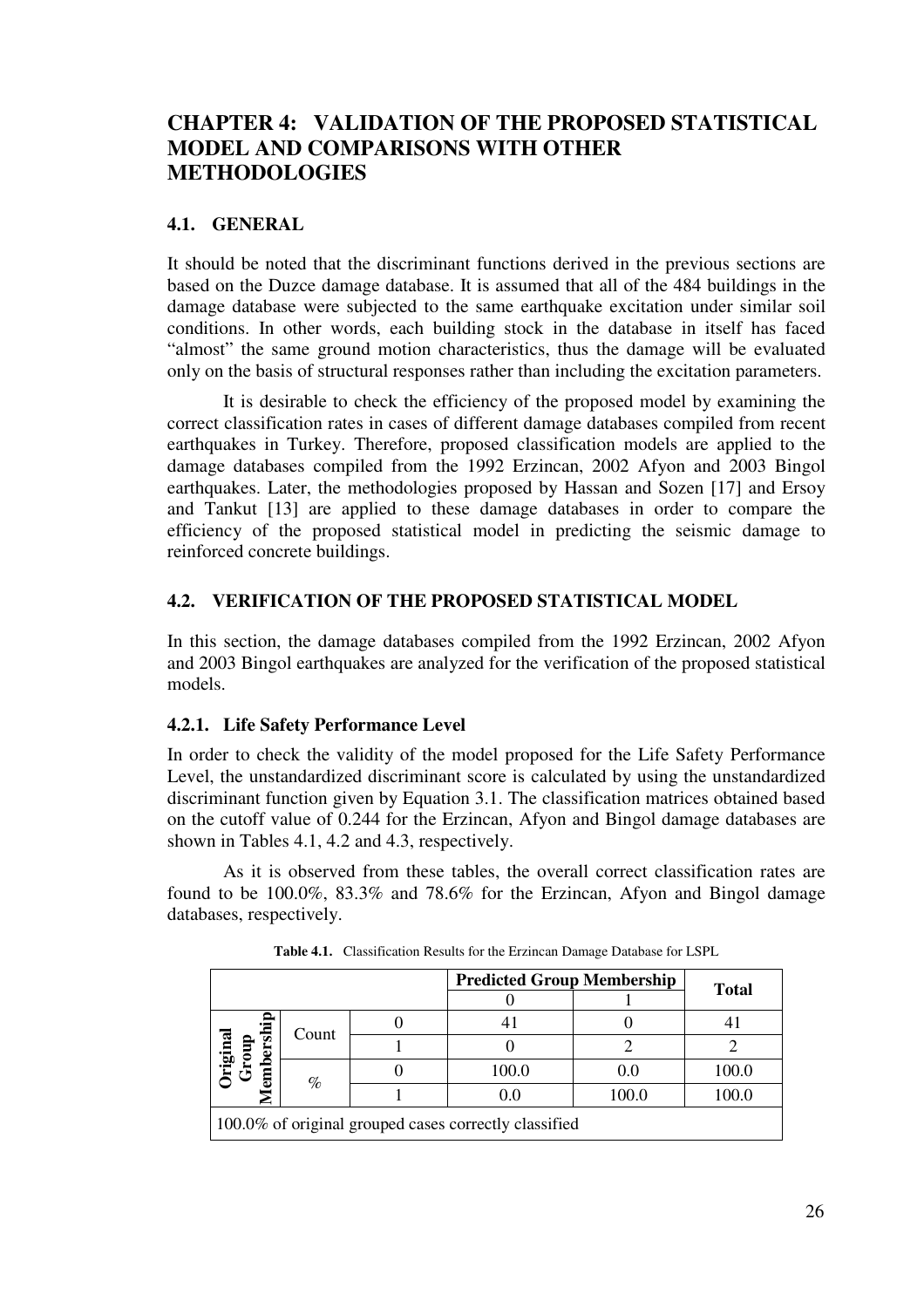|                                                      |       |  | <b>Predicted Group Membership</b> |      | <b>Total</b> |  |  |
|------------------------------------------------------|-------|--|-----------------------------------|------|--------------|--|--|
|                                                      |       |  |                                   |      |              |  |  |
| Original<br>Group<br>embership                       |       |  |                                   |      |              |  |  |
|                                                      | Count |  |                                   |      |              |  |  |
|                                                      | $\%$  |  | 100.0                             | 0.0  | 100.0        |  |  |
|                                                      |       |  | 30.0                              | 70.0 | 100.0        |  |  |
| 83.3% of original grouped cases correctly classified |       |  |                                   |      |              |  |  |

**Table 4.2.** Classification Results for the Afyon Damage Database for LSPL

**Table 4.3.** Classification Results for the Bingol Damage Database for LSPL

|                                                      |       |  | <b>Predicted Group Membership</b> |      | <b>Total</b> |  |  |
|------------------------------------------------------|-------|--|-----------------------------------|------|--------------|--|--|
|                                                      |       |  |                                   |      |              |  |  |
| <b>hriginal</b><br>Group<br>ಕಾ<br>ber                |       |  |                                   |      | 22           |  |  |
|                                                      | Count |  |                                   |      |              |  |  |
|                                                      | %     |  | 86.4                              | 13.6 | 100.0        |  |  |
|                                                      |       |  | 50.0                              | 50.0 | 100.0        |  |  |
| 78.6% of original grouped cases correctly classified |       |  |                                   |      |              |  |  |

# **4.2.2. Immediate Occupancy Performance Level**

The model proposed for the Immediate Occupancy Performance Level was applied to the Erzincan, Afyon and Bingol damage databases. The unstandardized discriminant score is calculated by using Equation 3.3 and the classification is performed by considering the cutoff value of -0.062.

The classification matrices obtained for the Erzincan, Afyon and Bingol damage databases are shown in Tables 4.4, 4.5 and 4.6, respectively. 74.4%, 50.0% and 75.0% overall correct classification rates are achieved for the Erzincan, Afyon and Bingol damage databases, respectively.

|                                                      |       |  | <b>Predicted Group Membership</b> |      | <b>Total</b> |  |  |  |
|------------------------------------------------------|-------|--|-----------------------------------|------|--------------|--|--|--|
|                                                      |       |  |                                   |      |              |  |  |  |
|                                                      | Count |  |                                   |      | 28           |  |  |  |
|                                                      |       |  |                                   |      |              |  |  |  |
| Original<br>Group<br>embership                       | $\%$  |  | 96.4                              | 3.6  | 100.0        |  |  |  |
|                                                      |       |  | 66.7                              | 33.3 | 100.0        |  |  |  |
| 74.4% of original grouped cases correctly classified |       |  |                                   |      |              |  |  |  |

**Table 4.4.** Classification Results for the Erzincan Damage Database for IOPL

**Table 4.5.** Classification Results for the Afyon Damage Database for IOPL

|                                                      |       |  | <b>Predicted Group Membership</b> |      |              |  |  |
|------------------------------------------------------|-------|--|-----------------------------------|------|--------------|--|--|
|                                                      |       |  |                                   |      | <b>Total</b> |  |  |
|                                                      |       |  |                                   |      |              |  |  |
| bershi                                               | Count |  |                                   |      |              |  |  |
| –<br>Original<br>Group                               | %     |  | 100.0                             | 0.0  | 100.0        |  |  |
|                                                      |       |  | 64.3                              | 35.7 | 100.0        |  |  |
| 50.0% of original grouped cases correctly classified |       |  |                                   |      |              |  |  |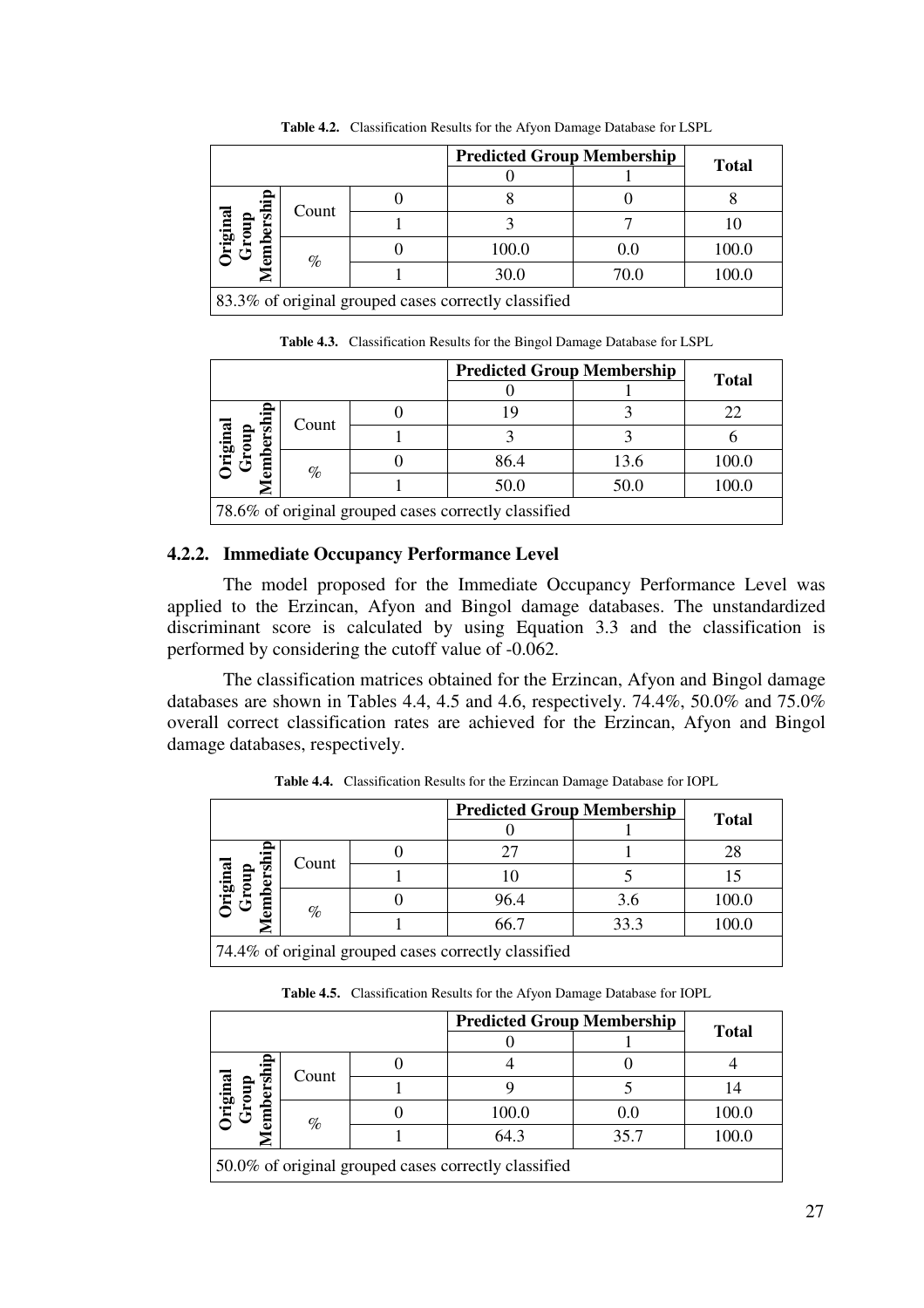|                                                      |       |  | <b>Predicted Group Membership</b> |      | <b>Total</b> |  |  |
|------------------------------------------------------|-------|--|-----------------------------------|------|--------------|--|--|
|                                                      |       |  |                                   |      |              |  |  |
|                                                      |       |  |                                   |      |              |  |  |
|                                                      | Count |  |                                   |      |              |  |  |
| Original<br>Group<br>embership                       | $\%$  |  | 86.7                              | 13.3 | 100.0        |  |  |
|                                                      |       |  | 38.5                              | 61.5 | 100.0        |  |  |
| 75.0% of original grouped cases correctly classified |       |  |                                   |      |              |  |  |

**Table 4.6.** Classification Results for the Bingol Damage Database for IOPL

#### **4.2.3. Optimal Classification for the Two Damage State Grouping**

The optimal classification methodology described in Section 3.4.2 is applied to the Erzincan, Afyon and Bingol damage databases. The classification results of the optimal method for these databases are presented in Table 4.7, Table 4.8 and Table 4.9, respectively. For the Erzincan damage database (Table 4.7), the correct classification rate for severely damaged and collapsed buildings is the same as the results obtained for LSPL (100.0 %). Moreover, the correct classification rate for none and light damage is increased from 66.7 % to 96.4 %. The structures left for further detailed evaluation is only  $(1+0+3)/43\times100 = 9.3$  %. Moreover, correct classification rates for the Afyon and Bingol damage databases were improved with the use of the optimal classification methodology.

The individual and overall correct classification rates for the Erzincan, Afyon and Bingol damage databases for two damage state groupings and the optimal classification method show that the discriminant analysis technique provides a rational approach for seismic vulnerability assessment and the selected parameters are "good" indicators of seismic damage to reinforced concrete buildings in Turkey.

|                            |                     |                                |      | <b>Predicted Group Membership</b> |     | <b>Total</b> |
|----------------------------|---------------------|--------------------------------|------|-----------------------------------|-----|--------------|
|                            |                     |                                |      |                                   |     |              |
|                            |                     | None or Light                  | 27   |                                   |     | 28           |
| l Group<br>ership<br>Count | Severe or Collapsed |                                |      |                                   |     |              |
|                            |                     | Moderate                       | 10   |                                   |     | 13           |
|                            |                     | <b>SAFE</b>                    | 96.4 | 0.0                               |     | 100.0        |
| Original<br>Membe          | $\%$                | <b>UNSAFE</b>                  | 0.0  | 100.0                             |     | 100.0        |
|                            |                     | Requires Further<br>Evaluation |      |                                   | 9.3 | 100.0        |

|  |  | Table 4.8. Classification Results for the Afyon Damage Database According to Optimal Classification Method |  |  |
|--|--|------------------------------------------------------------------------------------------------------------|--|--|
|  |  |                                                                                                            |  |  |

|                     |       |                     |      | <b>Predicted Group Membership</b> |      | <b>Total</b> |
|---------------------|-------|---------------------|------|-----------------------------------|------|--------------|
|                     |       |                     |      |                                   |      |              |
|                     |       | None or Light       |      |                                   |      |              |
|                     | Count | Severe or Collapsed |      |                                   |      |              |
| Group<br>lembership |       | Moderate            |      |                                   |      |              |
|                     |       | <b>SAFE</b>         | 75.0 | 0.0                               |      | 100.0        |
|                     | $\%$  | <b>UNSAFE</b>       | 10.0 | 80.0                              |      | 100.0        |
| Original            |       | Requires Further    |      |                                   | 22.2 | 100.0        |
|                     |       | Evaluation          |      |                                   |      |              |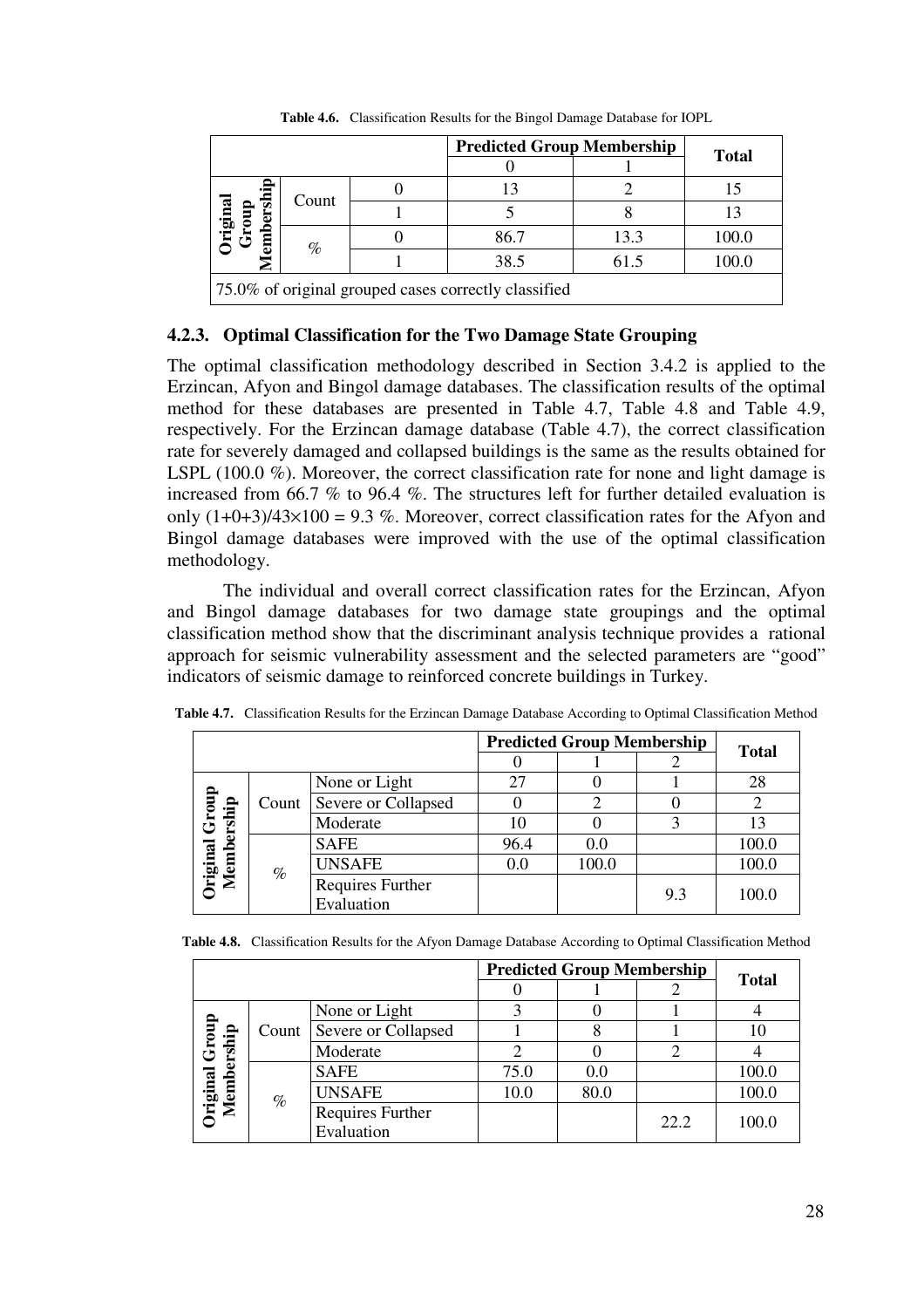|                                                                                                   |      |                           | <b>Predicted Group Membership</b> | <b>Total</b> |      |       |
|---------------------------------------------------------------------------------------------------|------|---------------------------|-----------------------------------|--------------|------|-------|
|                                                                                                   |      |                           |                                   |              |      |       |
|                                                                                                   |      | None or Light             | 13                                |              |      |       |
| al Grou<br>bership<br>$\overline{\mathbf{a}}$<br>$\overline{a}$<br>Origin<br>$\breve{\mathbf{z}}$ |      | Count Severe or Collapsed |                                   |              |      |       |
|                                                                                                   |      | Moderate                  |                                   |              |      |       |
|                                                                                                   | $\%$ | <b>SAFE</b>               | 86.7                              | 13.3         |      | 100.0 |
|                                                                                                   |      | <b>UNSAFE</b>             | 0.33                              | 66.7         |      | 100.0 |
|                                                                                                   |      | Requires Further          |                                   |              | 14.2 | 100.0 |
|                                                                                                   |      | Evaluation                |                                   |              |      |       |

**Table 4.9.** Classification Results for the Bingol Damage Database According to Optimal Classification Method

#### **4.3. APPLICATION OF OTHER METHODOLOGIES**

In this section, two different methodologies previously proposed by Hassan and Sozen [17] and Ersoy and Tankut [13] are applied on the Duzce, Afyon and Bingol damage databases.

#### **4.3.1. Method Proposed by Hassan and Sozen [17]**

Hassan and Sozen [17] proposed a method for ranking low-rise monolithic reinforced concrete structures according to their seismic vulnerability. The proposed ranking process requires only the total floor area of the structure and cross-sectional areas of columns, shear walls and masonry walls. The method requires the calculation of two indices, namely: wall index (WI) and column index (CI). These indices are defined as follows:

$$
WI = \frac{A_{wt}}{A_{ft}} \times 100
$$
\n
$$
\tag{4.1}
$$

$$
CI = \frac{A_{ce}}{A_{ft}} \times 100\tag{4.2}
$$

in which;

$$
A_{wt} = A_{cw} + \frac{A_{mw}}{10} \tag{4.3}
$$

$$
A_{ce} = \frac{A_{col}}{2} \tag{4.4}
$$

where;

 $A_{ft}$ : total floor area above base level of the structure.

Amw: total cross-sectional area of non-reinforced masonry walls in one horizontal direction at base level of the structure.

Acw: total cross-sectional area of reinforced concrete walls in one horizontal direction at base level of the structure.

Ace: effective cross-sectional area of columns above base level of the structure.

Acol: total cross-sectional area of columns above base level of the structure.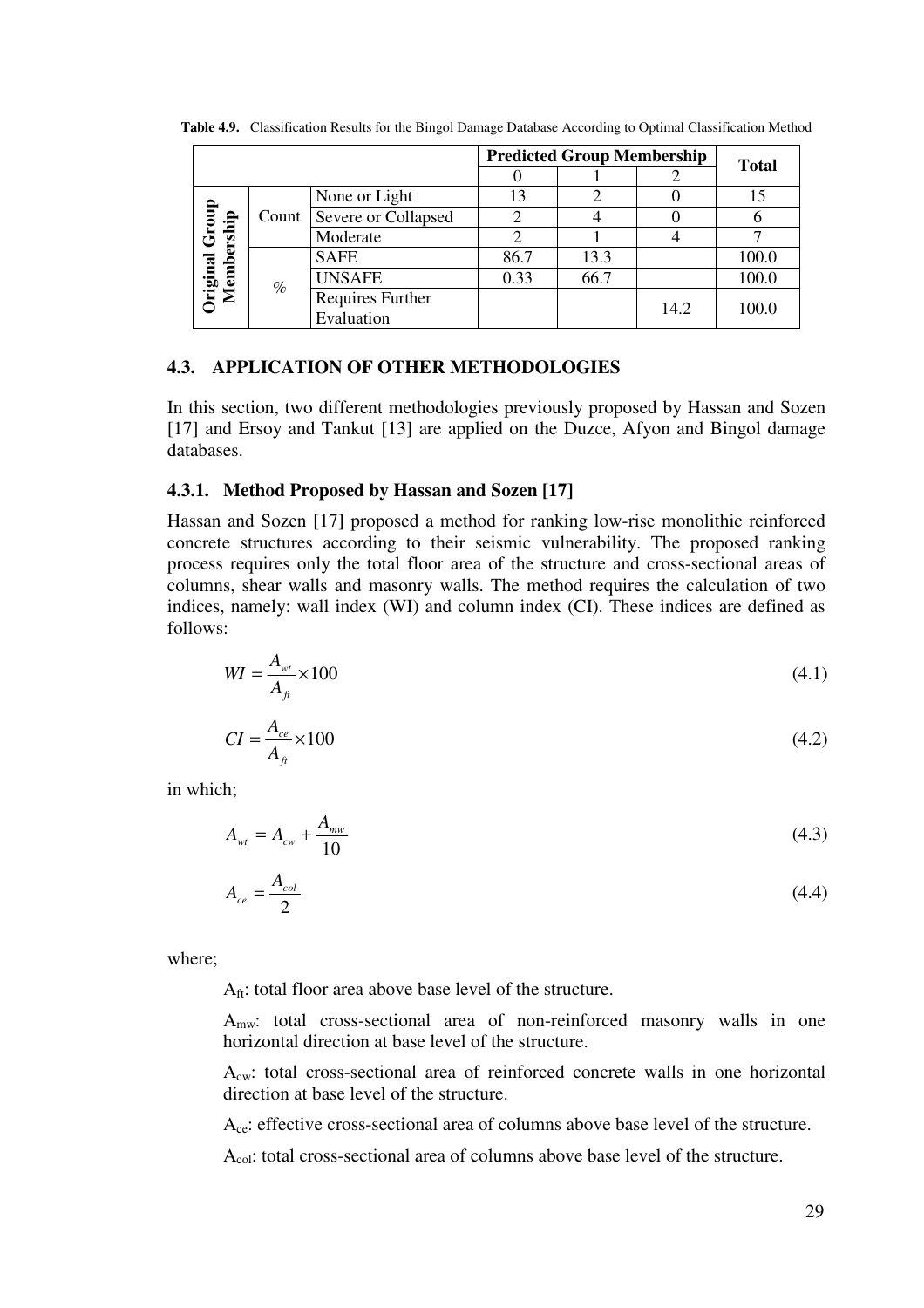The wall and column indices are calculated for both directions of a structure. Then, the indices corresponding to the weaker direction are plotted such that x and y axes will represent column and wall indices, respectively. This plot indicates their relative seismic vulnerability with respect to each other in a given region. Priority index is defined to identify the buildings that require immediate rehabilitation. The priority index is calculated using the following relationship:

$$
PI = WI + CI \tag{4.5}
$$

Structures with the lowest priority index are considered to be candidates for severe damage in case of a strong ground motion. If decisions are to be made for immediate renewal or strengthening of structures in a given region, priority index could be used as an indicator. Since the method is designed to rank buildings in the same region, no additional factors are needed to reflect the relative seismic risk of those buildings.

The methodology proposed by Hassan and Sozen was applied to the Duzce damage database and the results are shown in Figure 4.1. In this figure, two boundary lines are shown. In the proposed method, in case the column and wall indices define a point within a triangle formed by Boundary 1 and the two axes of the graph, that particular building is considered to be more vulnerable than a building for which the indices intersect at a position, say, outside Boundary 2. However, there is no absolute basis for the determination of the boundary lines. For the application of proposed method to the Duzce damage database, the boundary lines suggested by authors for the 1992 Erzincan earthquake were used. Although these boundary lines were suitable for the Erzincan damage database, they seem to be unconservative for the Duzce damage database. A significant number of buildings that suffered severe damage intersect the region outside Boundary 2. Similarly, considerable number of buildings that experienced no or light damage fall in a triangle formed by Boundary 1 and the two axes of the graph. Moreover, almost 50 percent of the buildings intersect the region formed by these two boundary lines. Hence, it can be concluded that the proposed ranking procedure does not reflect the observed damage in Duzce earthquake, satisfactorily. Moreover, it can be concluded from Figures 4.2 and 4.3 that the method fails in ranking the observed damage for the Afyon and Bingol damage databases.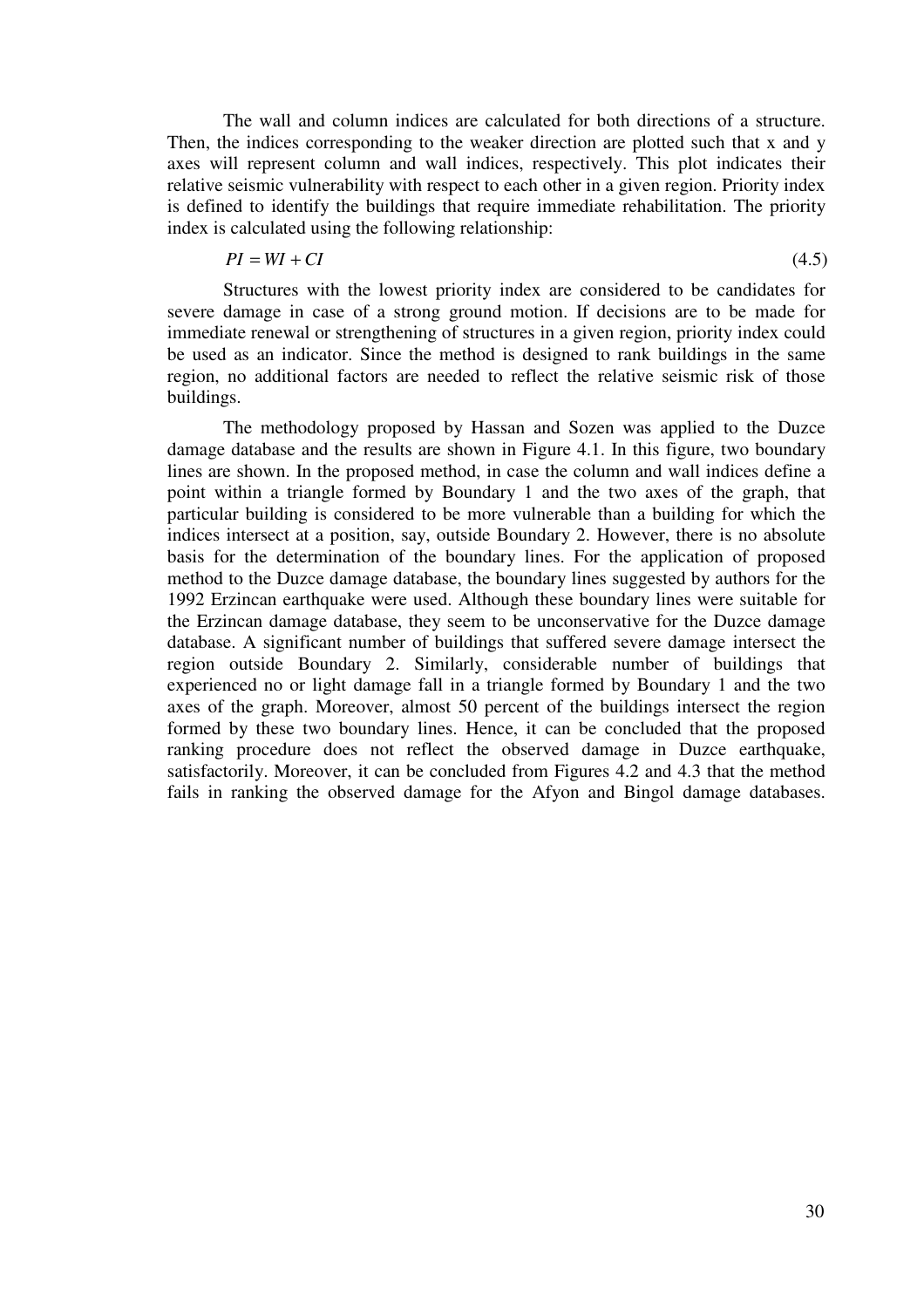

**Figure 4.1.** Results Obtained from the Application of Hassan and Sozen's Method [17] to the Duzce Damage Database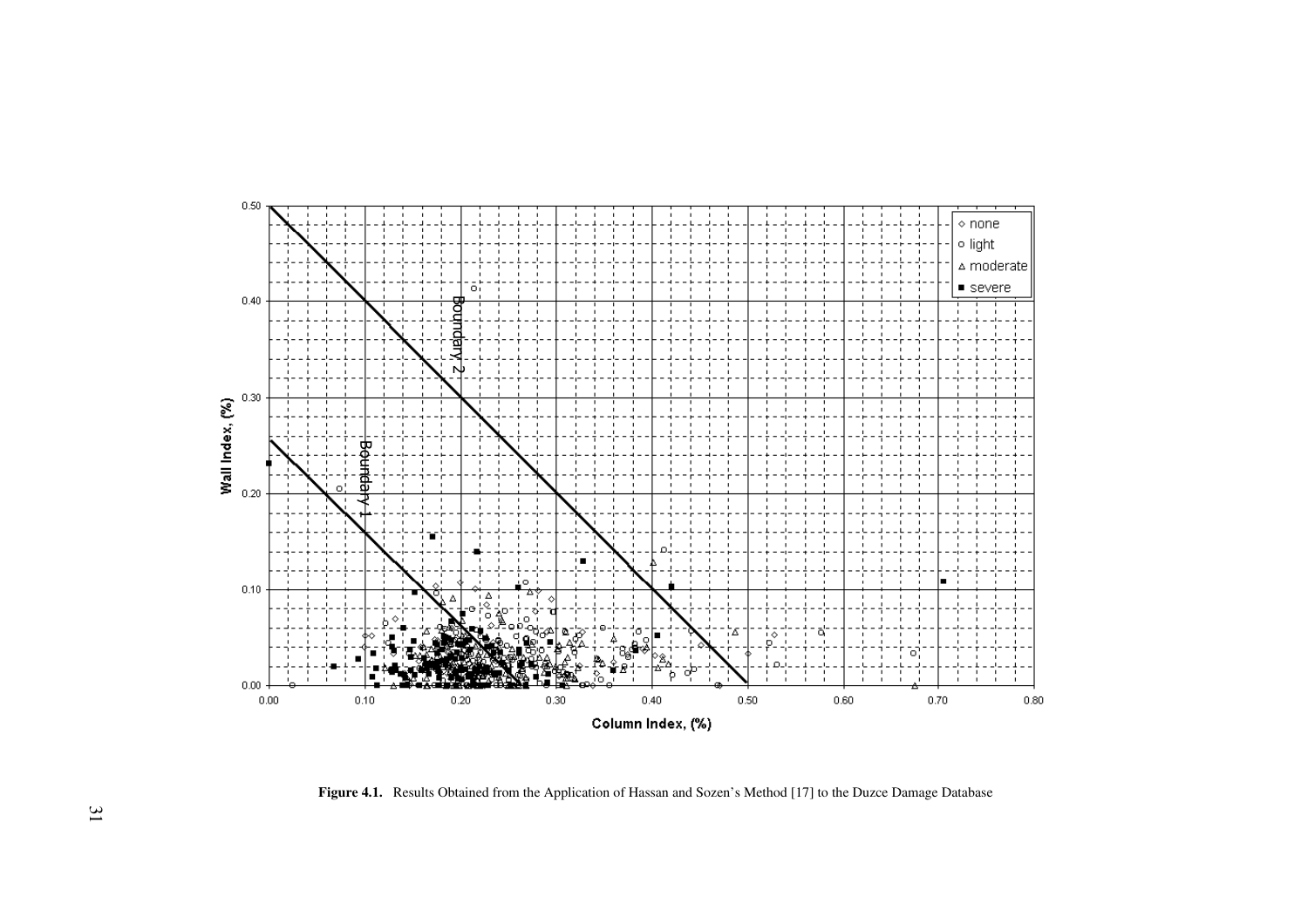

**Figure 4.2.** Results Obtained from the Application of Hassan and Sozen's Method [17] to the Afyon Damage Database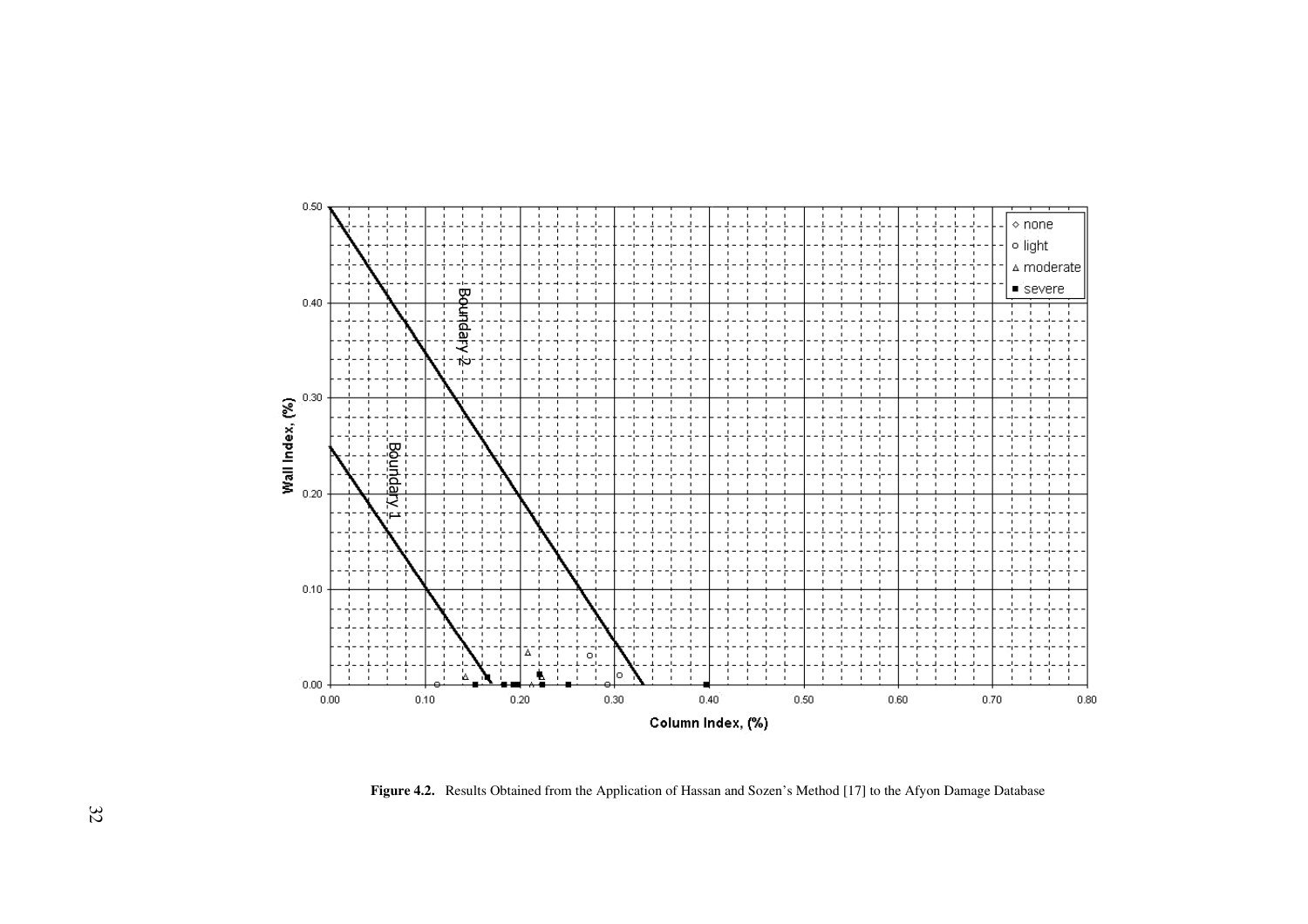

**Figure 4.3.** Results Obtained from the Application of Hassan and Sozen's Method [17] to the Bingol Damage Database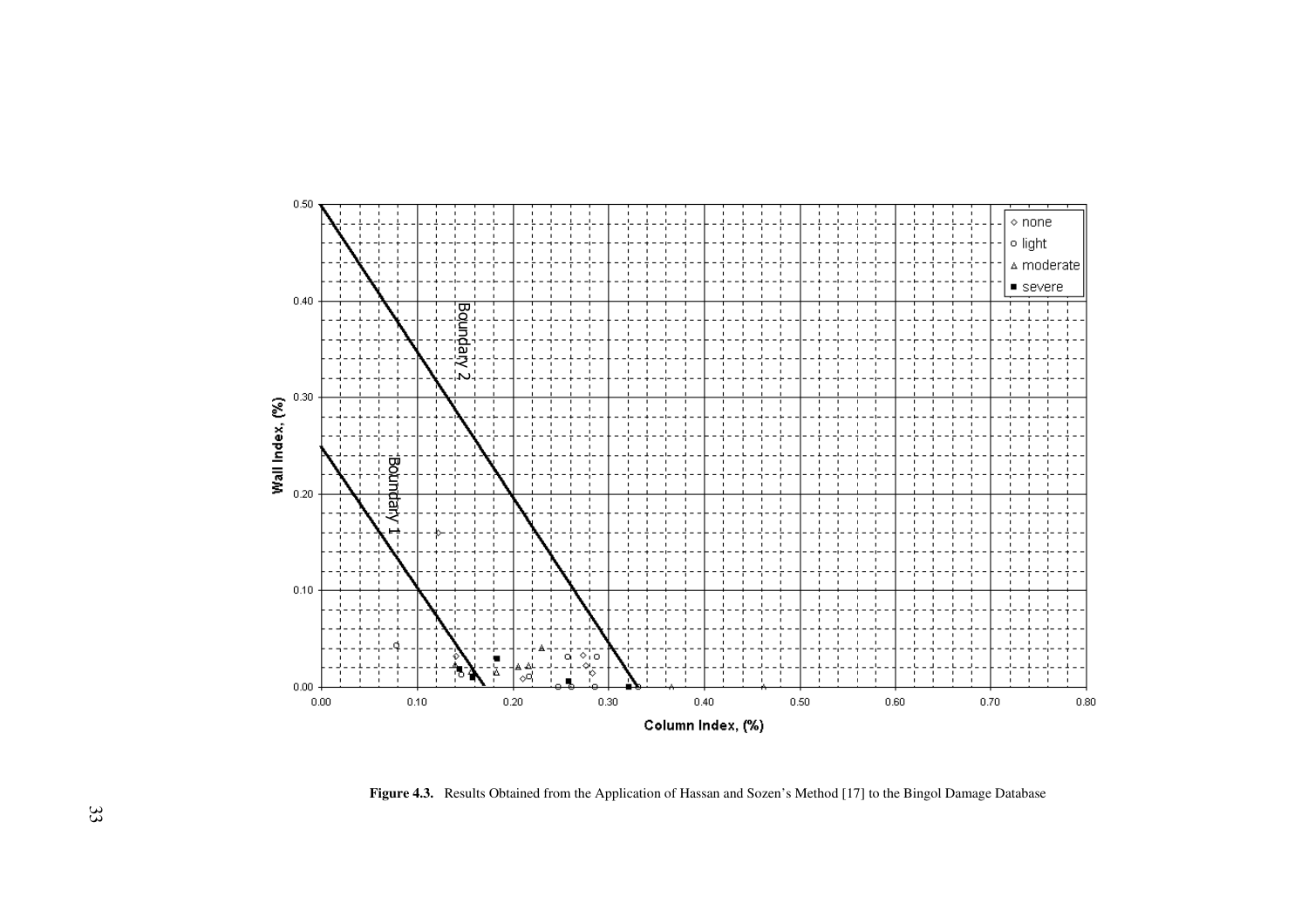#### **4.3.2. Method Proposed by Ersoy and Tankut [13]**

Ersoy and Tankut [13] proposed a methodology for the seismic design of low-rise residential reinforced concrete buildings with less than seven stories. Authors stated that detailed structural analysis of buildings is not needed if the structure fulfills the minimum design requirements for the reinforcement ratios and the dimensions of members given in the "Specifications for Structures to be Built in Disaster Areas" [22] and the column and wall areas given in Equations 4.6 and 4.7 are satisfied.

$$
(k \cdot \sum A_c + \sum A_w) \ge 0.003 \cdot \sum A_p \tag{4.6}
$$

$$
\sum A_{w} \ge 0.002 \sum A_{p} \ge 0.01 A_{pb}
$$
\n(4.7)

where;

 $\Sigma A_c$ : total cross-sectional area of columns at the base level of the structure

 $\Sigma A_w$ : total cross-sectional area of shear walls in one horizontal direction at the base level of structure

 $\Sigma A_p$ : total floor area above base level of the structure

 $A_{pb}$ : floor area at the base level of the structure

k: 1/2 for square and circular columns, 1/3 for rectangular columns in their shorter directions, 2/3 for rectangular columns in their longer directions.

Authors have examined the validity of the proposed method using the Erzincan damage database. The ratio of available column and shear wall areas of the buildings to the required area is denoted by R and is computed by Equation 4.8. The ratios were calculated in both directions for each structure by using Equations 4.6, 4.7 and 4.8. Smaller "R" values of structures were plotted against the number of stories. If the ratio is greater than one, no severe damage is expected in case of a strong ground motion.

$$
R = \frac{(k \cdot \sum A_c + \sum A_w)}{0.003 \cdot \sum A_p}
$$
\n(4.8)

The methodology proposed by Ersoy and Tankut was applied to the Duzce damage database. "R" values of each structure were calculated in both horizontal directions and the smaller of these ratios were plotted versus number of stories in Figure 4.4. As seen in this figure, seven buildings that suffered severe damage were not expected to experience severe damage during a strong ground motion. This figure also implies that R values of almost 85% of the building stock in Duzce damage database are less than one and the percents of buildings that suffered severe damage are almost same in both regions of the limit value of R (less than one and more than one). Therefore, it can be concluded that no evaluation is possible by considering the wall and column area ratios, only. The number of misclassifications indicates that the proposed method does not reflect the observed damage in Duzce inventory, satisfactorily, although it was found to be in good correlation with respect to the damage records associated with the Erzincan damage database.

Moreover, it can be concluded from Figures 4.5 and 4.6 that there is no possible discrimination by using the proposed boundary line for the Afyon and Bingol damage databases.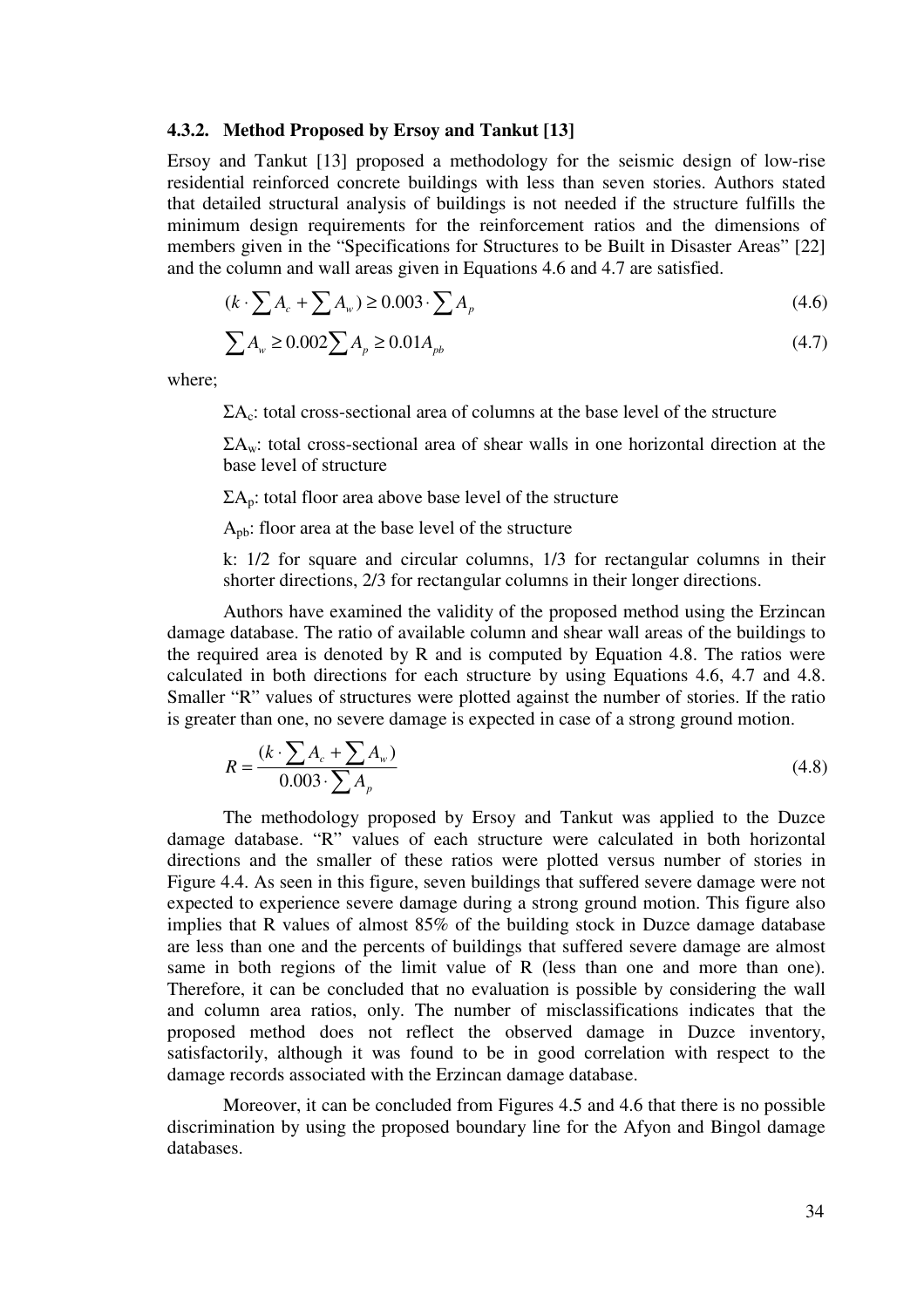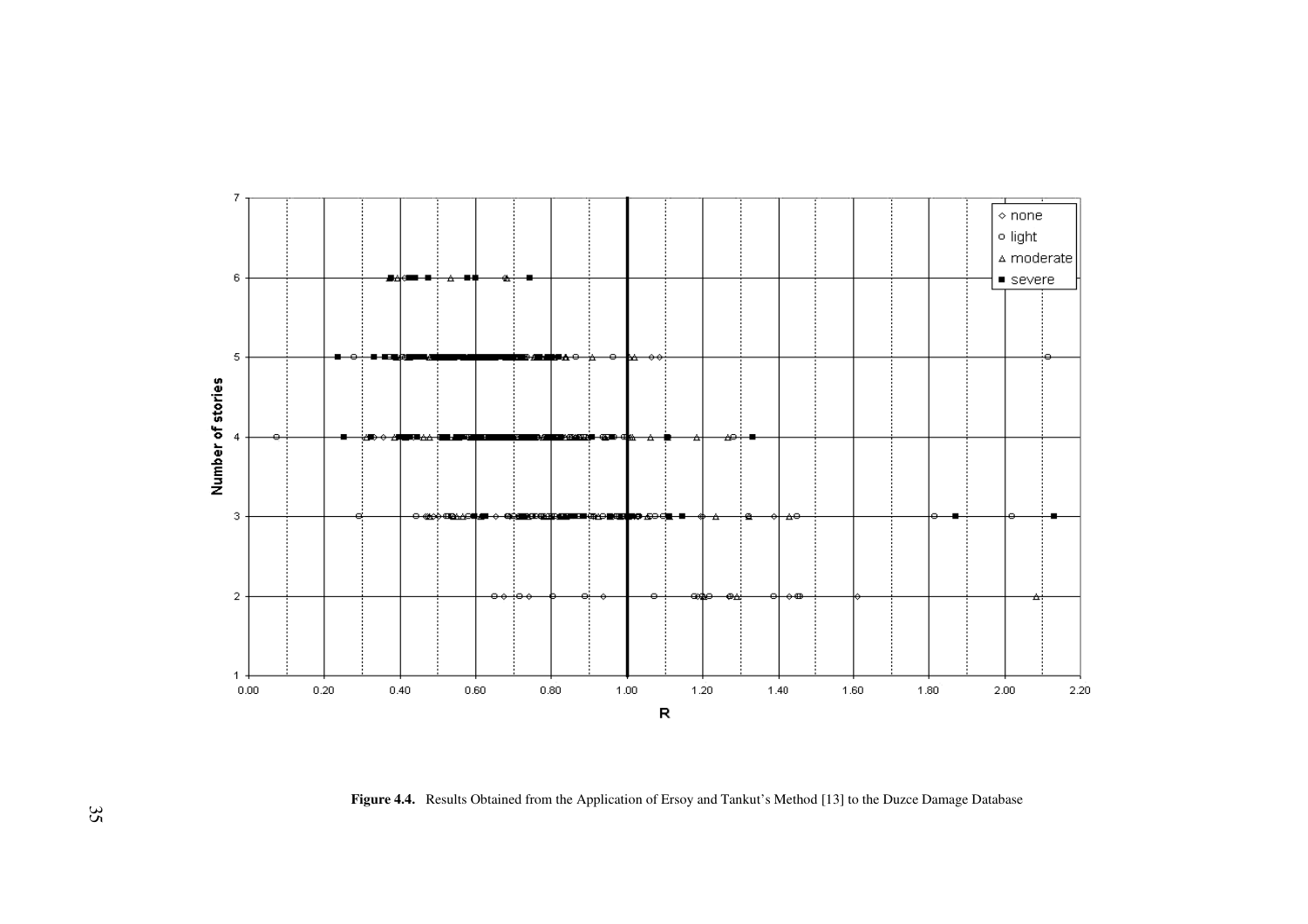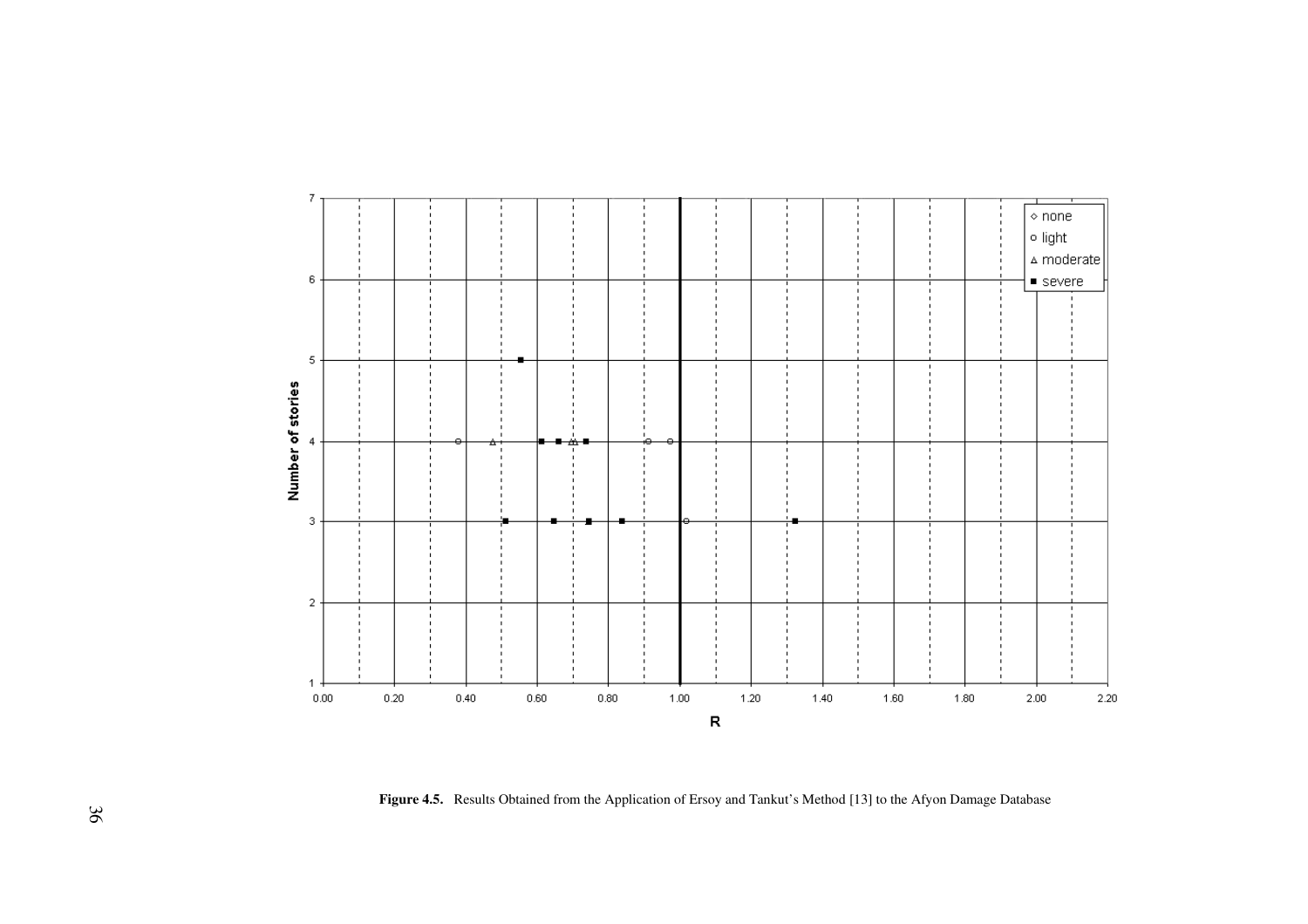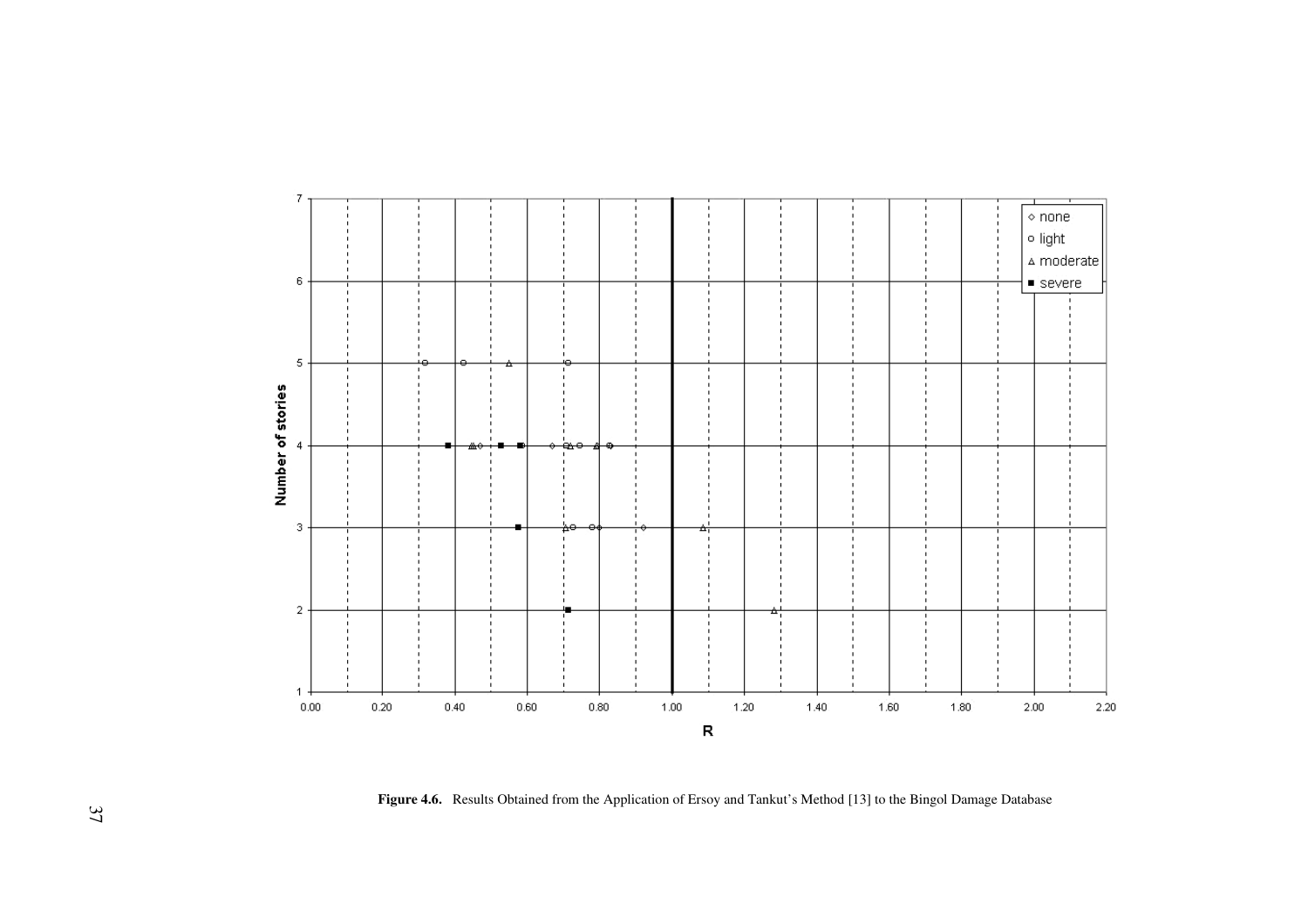# **CHAPTER 5: INCLUSION OF SITE CHARATERISTICS**

#### **5.1. GENERAL**

This chapter focuses on modifying the vulnerability assessment procedure, which was developed based on the structural characteristics of buildings in the city of Duzce with the purpose of including the site characteristics. The procedure, which is described in detail in the previous chapter, relies on the damage cutoff values developed using a statistical approach based on the damage data compiled from Duzce in the wake of 1999 earthquakes. Some selected building attributes are entered into a relation obtained from the discriminant analysis to compute a damage score. This damage score is then compared with a cutoff value, which identifies the buildings as "safe", "unsafe" or "requires further evaluation". The cutoff values recommended are considered to be valid for damaging earthquakes and the regions that have similar "distance to source" and site conditions to that of 1999 Duzce earthquake. To apply this procedure to the sites, which have different "distance to source" and soil properties than Duzce, modifications to the cutoff values have been computed.

The effects of distance to source and soil type are the two main parameters that should be taken into account, since the size of the earthquake considered is assumed to be similar to that of Duzce. The sites are classified according to the Turkish Seismic Design Code's [22] definitions based on the shear wave velocity. Various attenuation relations are used to account for the variation of the ground motion with distance and the soil type. Later, in this chapter, the modified cutoff values have been applied to Istanbul to get an estimate of what percentage of the buildings would perform unsatisfactorily if an expected earthquake of the same size as Duzce takes place in the vicinity of Istanbul.

#### **5.2. PROCEDURE**

The central point of the study presented in this chapter is to capture the relative variation of the ground motion intensity with the distance to source and the soil type. The spectral displacement  $(S_d)$  value was selected as the damage inducing ground motion parameter, as it is a widely used parameter for expressing the vulnerability of buildings.

A typical damage curve expressed in terms of the spectral displacement is shown in Figure 5.1 [10]. It is important to observe that the variation of damage with  $S_d$ follows the form of an exponential function. This inference is used to link the change in  $S_d$  to the change to be imposed on the cutoff values obtained for the Duzce damage database [7, 25]. In Figure 5.1, H denotes the height of the building.

The spectral displacement can be obtained from elastic site spectra computed using available attenuation relations. A number of relations, available in the literature, can be employed to relate inelastic spectral displacement  $(S_{di})$  to the elastic one. Although the expressions seem quite different, their influence on the cutoff modifications is shown to be insignificant, especially in the range considered in this study as illustrated in Figure 5.2 [5, 9]. For this reason, equal displacement rule is considered to be adequate.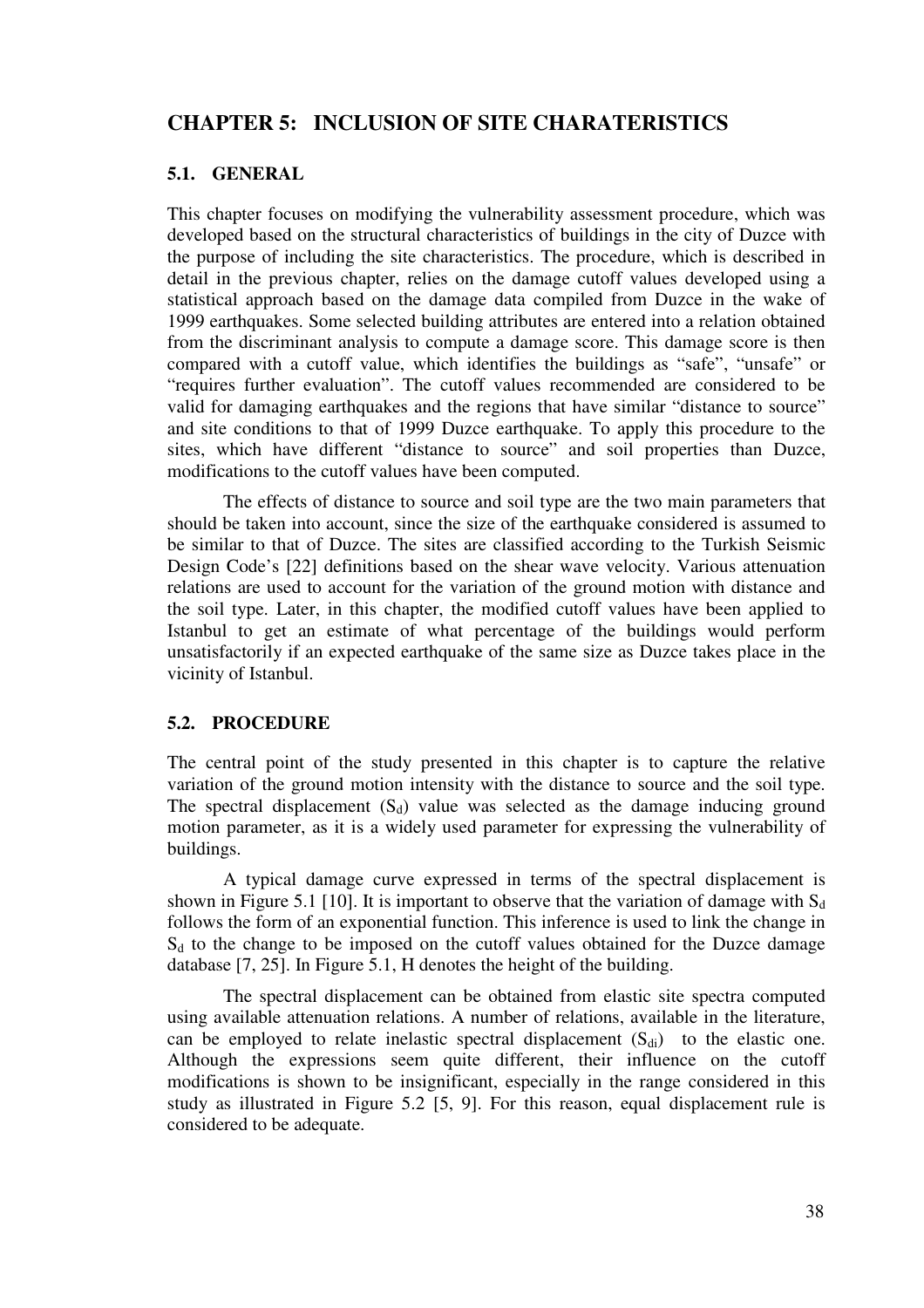

**Figure 5.1.** Typical Damage Curve





The proposed procedure is developed on the basis of several assumptions, which are listed below: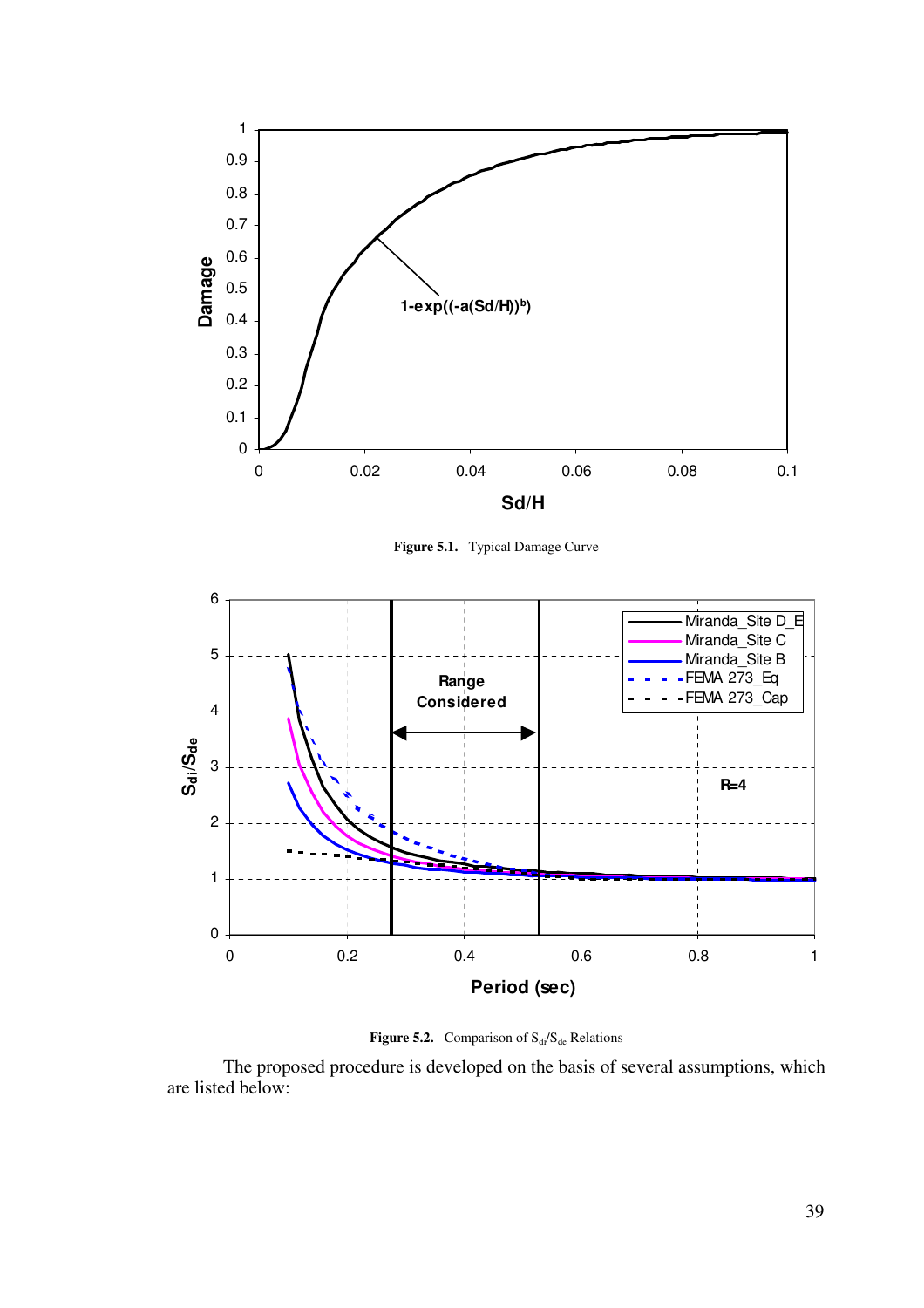- The earthquake magnitude in the region to which the method is applied is similar to the one that affected the reference site, i.e. Duzce.
- Attenuation relations are believed to represent the variation of the ground motion adequately.
- Construction practice does not show regional variations.
- Damage pattern observed in the reference site would be the same for other sites that have same distance to source and soil type.

The steps involved in this procedure can be outlined as follows;

- Step 1: Obtain site-specific response spectra using an appropriate attenuation model.
- Step 2: Calculate spectral displacement at the fundamental periods of interest.
- Step 3: Plot spectral displacement/n as a function of the fundamental period (or ns), ns representing number of stories considered in the Duzce study.
- Step 4: Convert spectral displacement to a damage index (cutoff value) by assuming an exponential relation.
- Step 5: Normalize all damage indexes at different sites and distances with the damage index obtained for the reference site, i.e. Duzce.
- Step 6: Modify Duzce cutoff values by multiplying them with the cutoff modification coefficients, i.e. normalized values calculated in Step 4.

#### **5.2.1. Site Classification**

Two major parameters used for site classification are the "distance to source  $(d_s)$ " and the "soil type (ST)". The sites were characterized by a pair of  $d_s$  and ST bins. Five  $d_s$ bins were selected in view of the variation in the response spectra with the distance. ST bins were determined based on the shear wave velocity (Vs) of the soil types employed by the Turkish Seismic Design Code [22]. Twenty different site classes were obtained from the combination of  $d_s$  and ST bins, which are illustrated in Table 5.1. Note that type C2 represents the reference site (Duzce). This way, any region with a certain  $d_s$ and ST is assigned a site class according to Table 5.1, excluding the sites located farther than 50 km from the source. The number of sites can easily be increased by incorporating other distance ranges and soil types (Vs>1000 m/s).

|                  | <b>Shear Wave</b>     | <b>Distance to Source (km)</b> |                |                |                |                |  |  |  |
|------------------|-----------------------|--------------------------------|----------------|----------------|----------------|----------------|--|--|--|
| <b>Soil Type</b> | <b>Velocity</b> (m/s) | $0 - 4$                        | $5 - 8$        | $9 - 15$       | $16 - 25$      | $26 - 50$      |  |  |  |
| A                | 701-1000              | A <sub>1</sub>                 | A <sub>2</sub> | A <sub>3</sub> | A <sub>4</sub> | A <sub>5</sub> |  |  |  |
| B                | 401-700               | B1                             | <b>B2</b>      | B <sub>3</sub> | <b>B4</b>      | B <sub>5</sub> |  |  |  |
| $\mathbf C$      | 201-400               | C <sub>1</sub>                 | C <sub>2</sub> | C <sub>3</sub> | C <sub>4</sub> | C <sub>5</sub> |  |  |  |
| D                | <200                  | D <sub>1</sub>                 | D <sub>2</sub> | D <sub>3</sub> | D4             | D <sub>5</sub> |  |  |  |

| <b>Table 5.1.</b> Site Classification |  |
|---------------------------------------|--|
|---------------------------------------|--|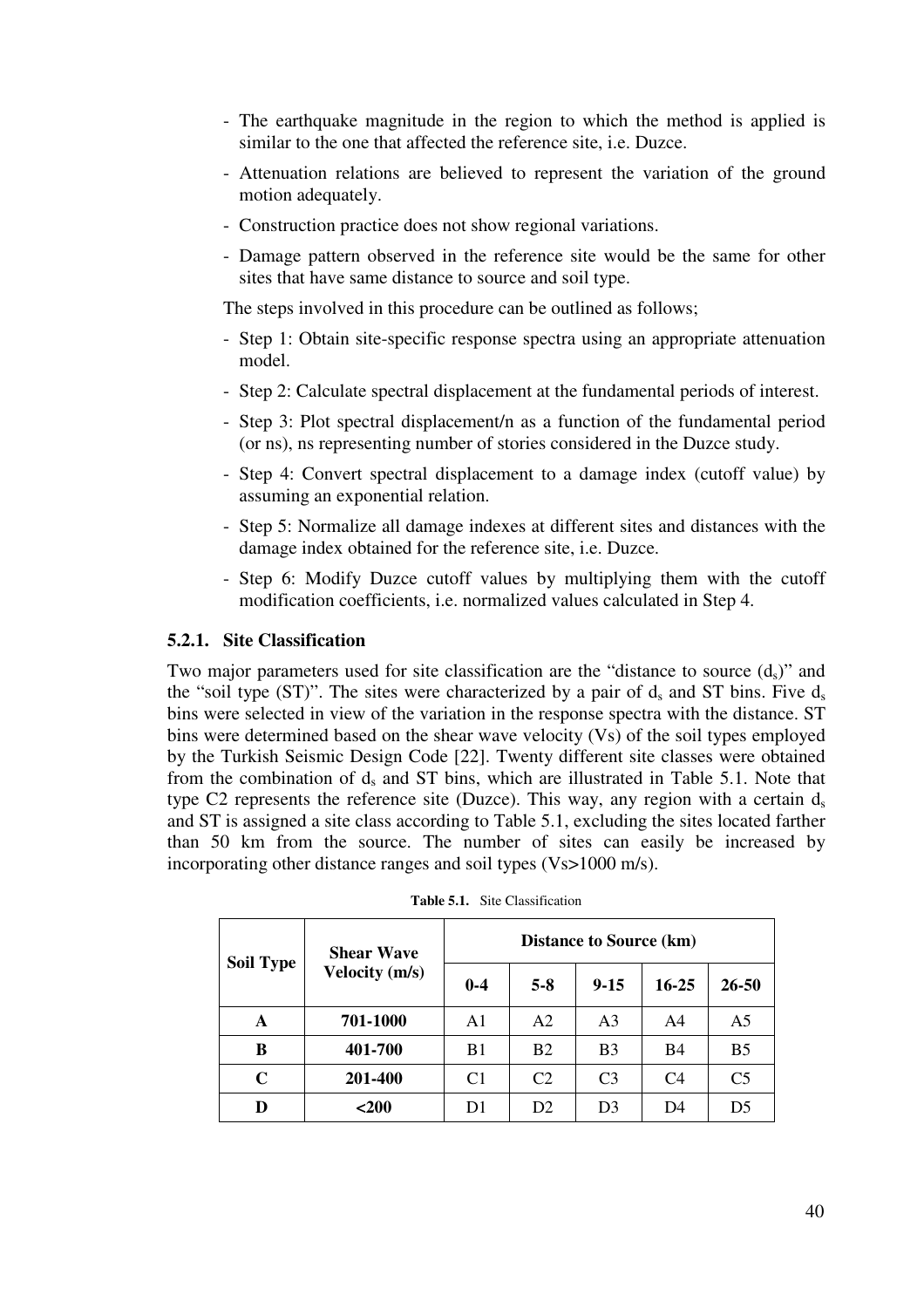#### **5.2.2. Attenuation Models**

Three attenuation relationships that are suitable for the source mechanism of the North Anatolian Fault were considered. The models developed by Boore et al. [8], Gulkan and Kalkan [15], and Abrahamson and Silva [1] were used to generate site-specific response spectra for all twenty sites included in Table 5.1. The relationships proposed by Boore et al., and Gulkan and Kalkan are the most convenient ones because they use the shear wave velocity directly to account for the soil type. For the attenuation relationship of Abrahamson and Silva, however, NEHRP amplification functions were applied on the rock motion to obtain response spectra. Since the uncertainty in attenuation models can be substantial, using different attenuation models is believed to give a better representation of the actual condition. Among the ones selected, Gulkan and Kalkan's model has been developed based on the local data recorded in Turkey. These models are compared at different distances as shown in Figure 5.3. Although at short distances Gulkan and Kalkan's model suggest lower estimates as compared to others, at far distances the situation is the other way around.



**Figure 5.3.** Comparisons of the Attenuation Models for  $d = 7$  km and  $d = 35$  km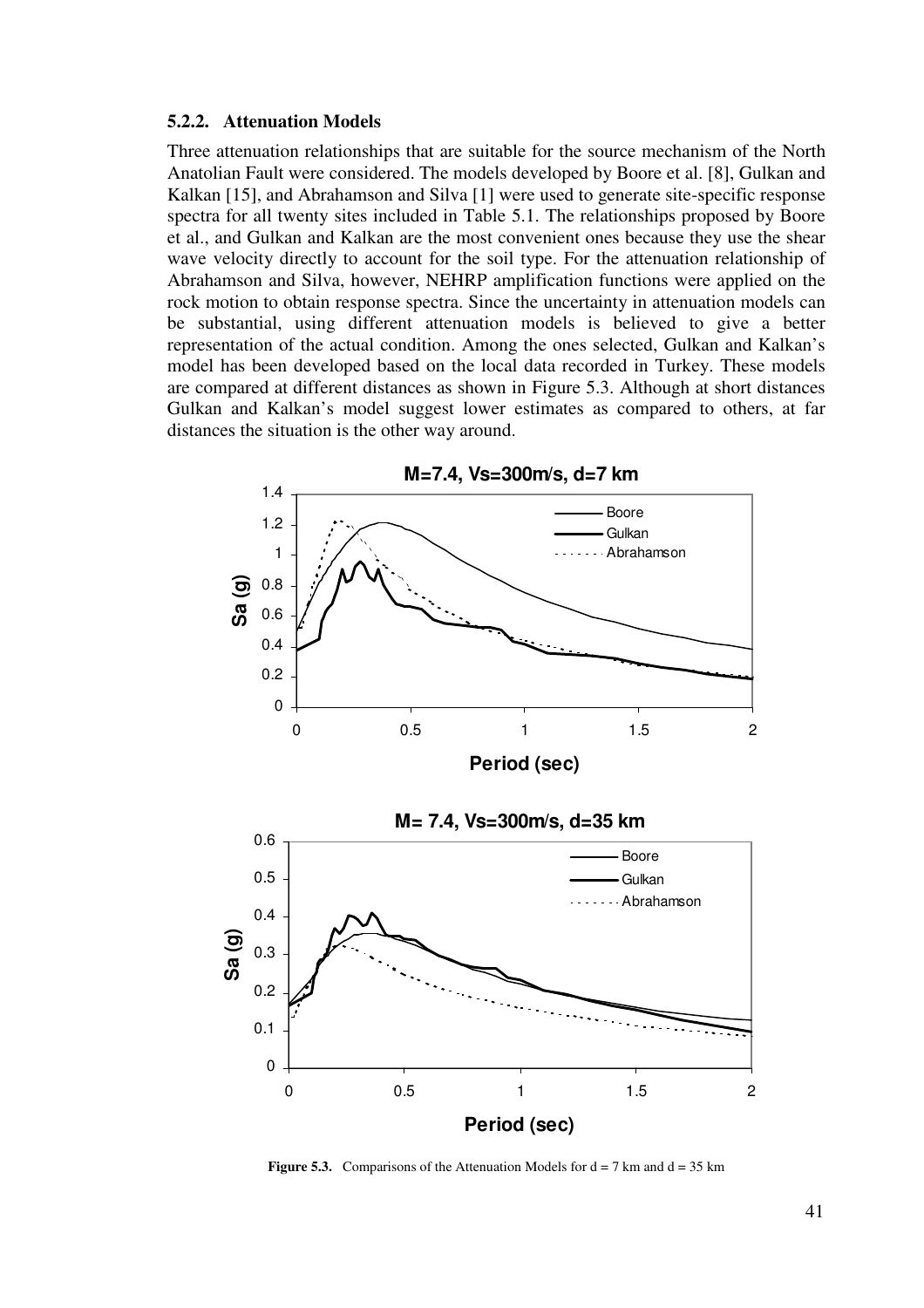#### **5.2.3. Number of Stories and Period Relationship**

Since the reference cutoff values were obtained as a function of the building height (number of stories), modification factors were also intended for the discrete height levels included in the database. Hence, a relationship between number of stories and the fundamental period was established based on the Turkish Seismic Code formulae. The mean values of the period and the number of stories obtained for the buildings contained in the Duzce seismic damage database are given in Table 5.2. Although the variation and dispersion of the period with number of stories is large for the buildings in the database, this would not significantly affect the modification factors as will be shown later.

| <b>Number of Stories</b> | Period (sec) |
|--------------------------|--------------|
| $\mathcal{D}_{\cdot}$    | 0.275        |
| 3                        | 0.355        |
|                          | 0.433        |
| 5                        | 0.504        |
|                          | 0.529        |

**Table 5.2.** Period versus Number of Stories for Duzce Damage Database

#### **5.2.4. Calculation of Spectral Displacement**

A series of site-specific response spectra computed for a magnitude 7.4 earthquake and a shear wave velocity of 350 m/s are shown in Figure 5.4. The variations in the spectral ordinates were considered insignificant within the distance bins that were selected. Spectral displacement values were obtained from the calculated spectral accelerations  $(S_a)$  at all periods given in Table 5.2 for each of the twenty site classes.



**M=7.3, Vs=350 m/s**

**Figure 5.4.** Acceleration Response Spectra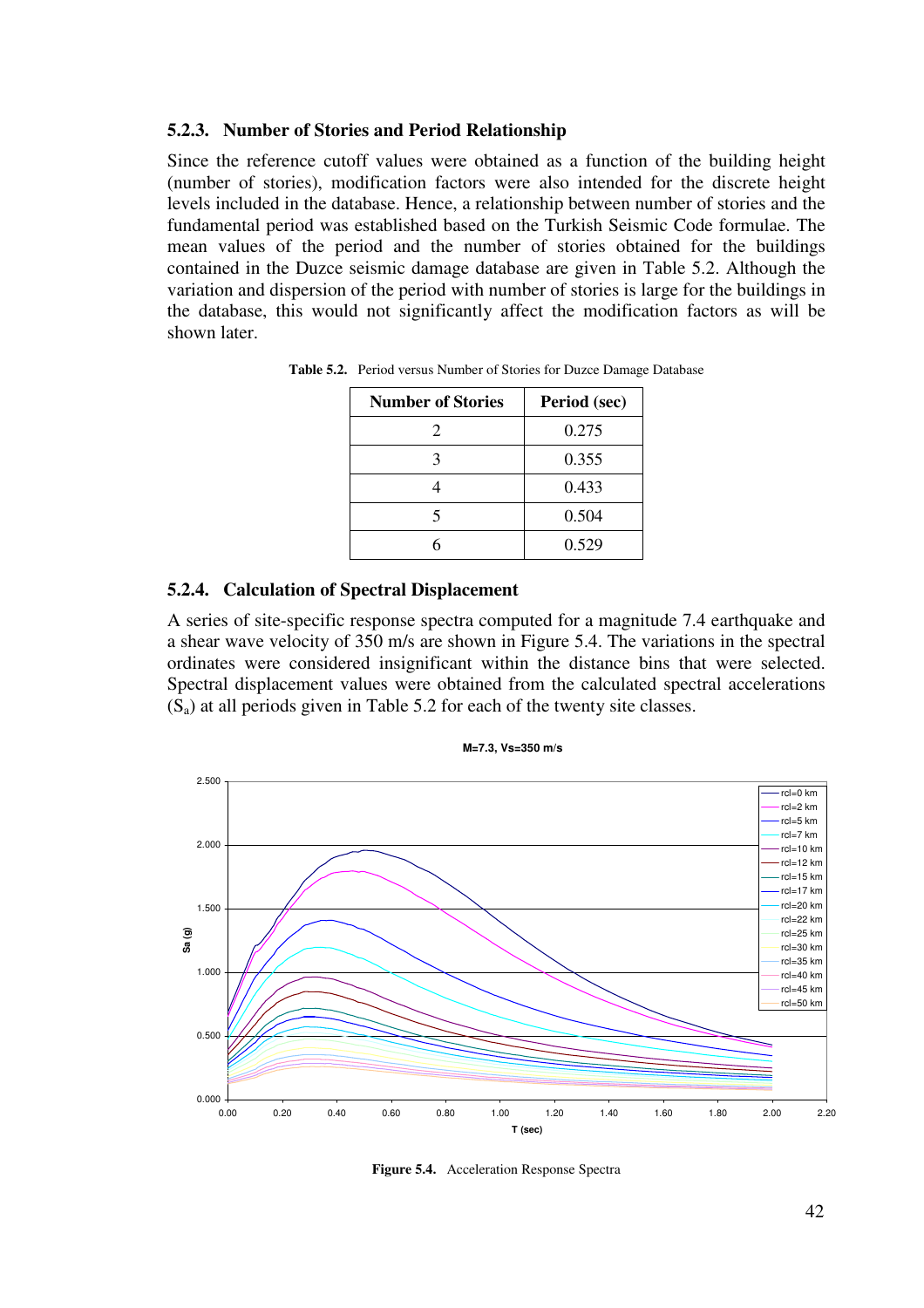

The spectral displacement normalized with number of stories (corresponding to the building period) is plotted against the number of stories as shown in Figure 5.5.

**Figure 5.5.** Normalized  $S_d$  versus Number of Stories (Linear Representation)

This normalization was done to obtain a similar term that would mimic the average drift. The change of  $S_d$  with the site class is also evident from these plots. When a linear regression is used to represent data a constant line develops, this is the simplest and the most convenient choice because it leaves out the number of stories. The trend of data implies a nonlinear behavior, so power function was used as an alternative to represent the data as displayed in Figure 5.6.

The modification coefficients were developed for both cases. The influence of the attenuation functions on the calculated response for site C3 is shown in Figure 5.7. Abrahamson and Silva yields similar results to that of Boore et al., Gulkan and Kalkan, however, provides lower estimates of  $S_d$  at all periods.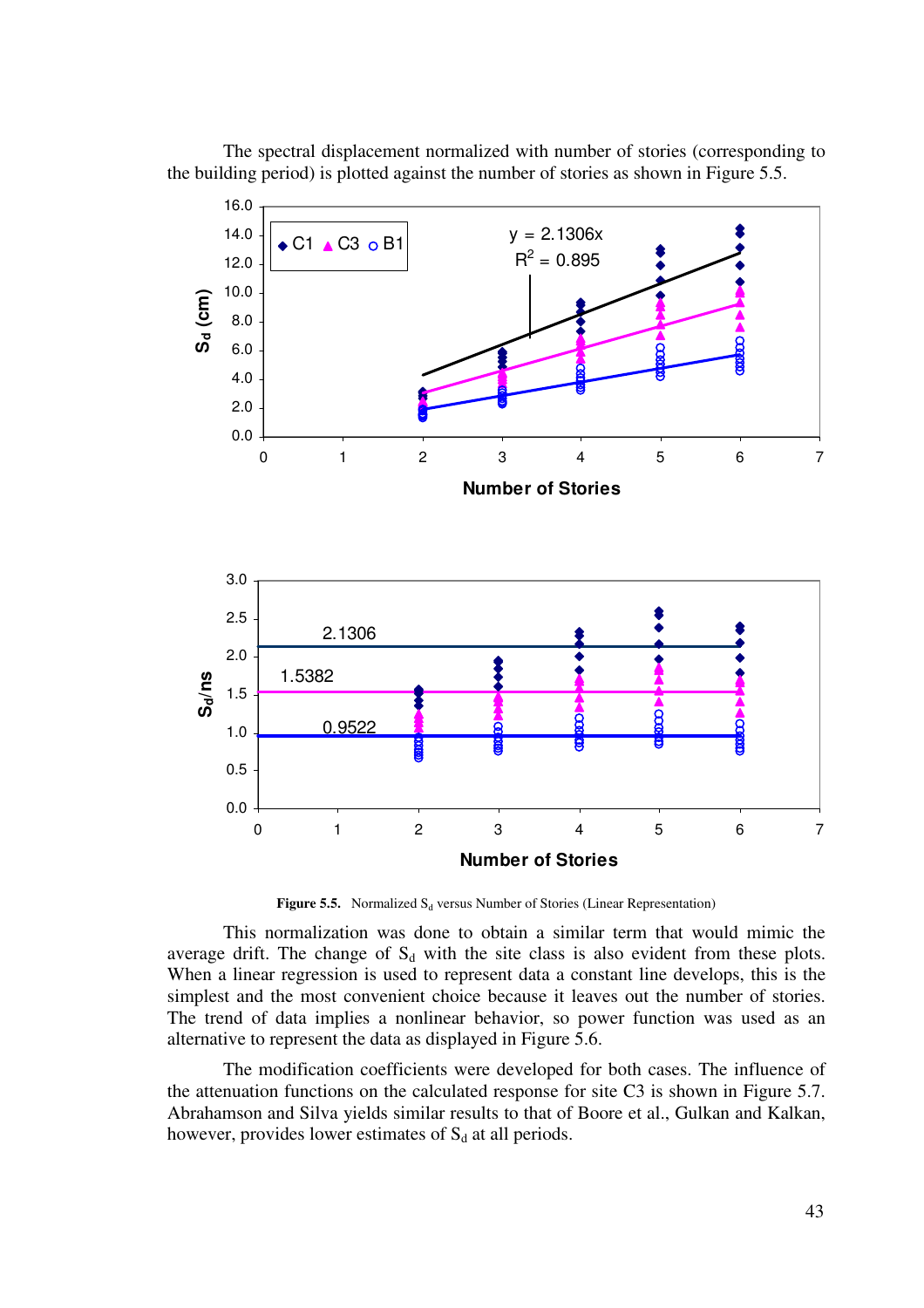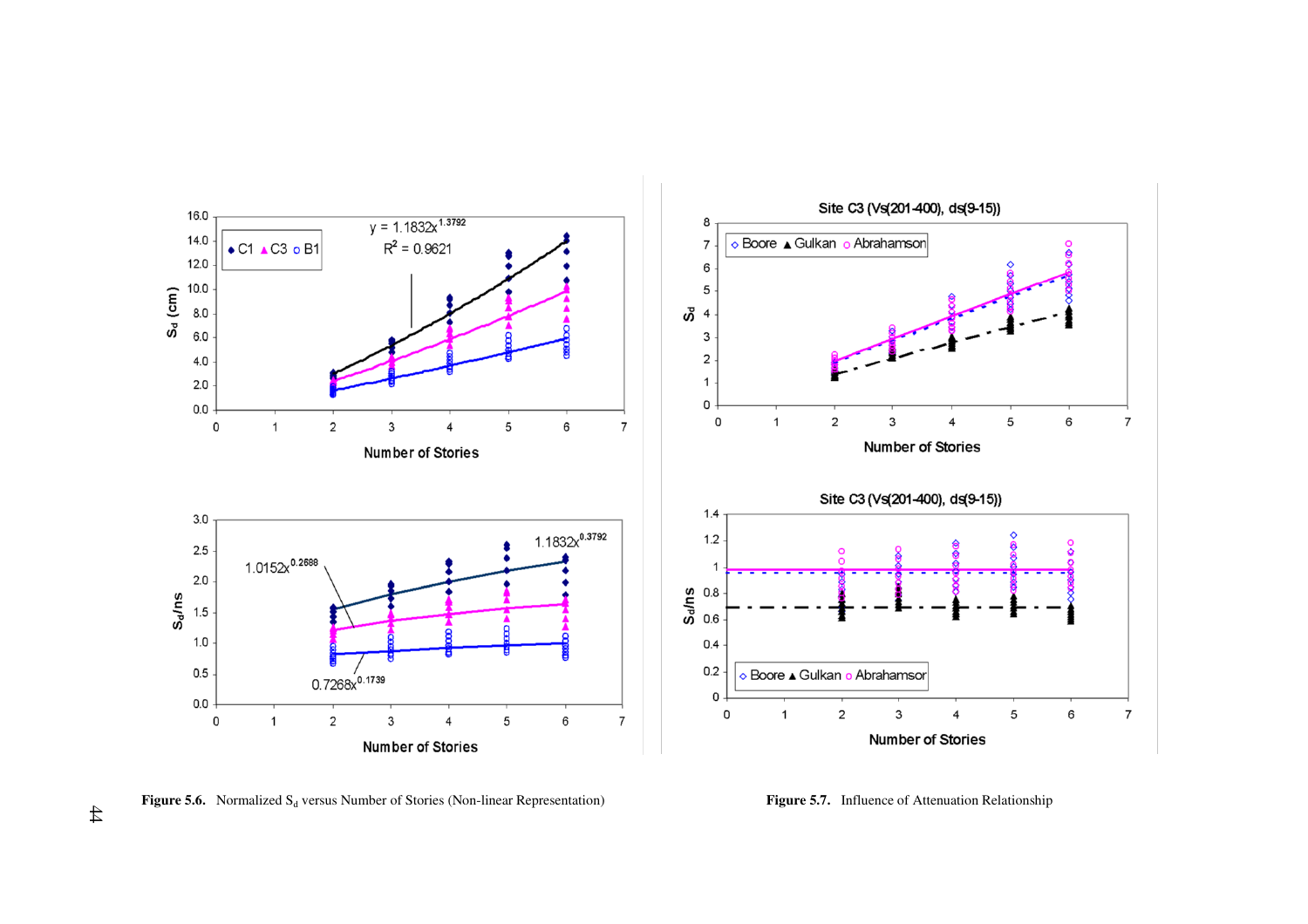#### **5.2.5. Calculation of Modification Factors**

Once  $S_d$  values for all sites are computed, they are translated into damage terms. In the vulnerability assessment procedure developed for Duzce, there is a reverse relationship between the cutoff value and the damage score of the evaluated building. In other words, as the cutoff value is raised the number of "unsafe" buildings decreases. In view of this relation, the change of the cutoff value (CV) with the normalized spectral displacement was assumed to follow a similar trend observed between damage and  $S_d/H$  (Figure 5.1). Thus, the following function is assumed to reflect the relation between the CV and the normalized spectral displacement  $(S_d/ns)$ ;

$$
CV = f\left[\frac{1}{1 - e^{-S_d / ns}}\right] \tag{5.1}
$$

Since the objective is to obtain cutoff modification coefficients (CMC) to be applied on the reference cutoff values  $(CV_r)$ , the variable of the function in Equation 5.1 can be used to get CMC values. The calculated CMC values are presented in Tables 5.3, 5.4 and 5.5 for the three attenuation models employed. These results verify the observation that non-linear and linear formulations of the spectral displacement versus number of story relation provide similar values. The CMC can take values between 0.78-3.90, 0.80-2.14, and 0.83-3.03 for the attenuation relationships developed by Boore et al., Gulkan and Kalkan, and Abrahamson and Silva, respectively. The CMC value for the reference site class C2 is 1.0 because of the normalization with respect to this site. Obviously, at better site conditions and farther distances cutoff values should be larger. These CMC values were multiplied with the respective reference cutoff values to obtain the cutoff values for other site classes. Modified cutoff values are computed merely from Equation 5.2, which can handle negative as well as positive values of reference cutoff values. As evidenced in these tables, among all of the attenuation models, the one by Gulkan and Kalkan led to narrower range of modification values, meaning that performance differences of the buildings between the sites would be less.

|           |           |               |                                                                                                   | <b>LINEAR</b> |       |       | <b>NON-LINEAR</b> |       |       |       |       |  |  |
|-----------|-----------|---------------|---------------------------------------------------------------------------------------------------|---------------|-------|-------|-------------------|-------|-------|-------|-------|--|--|
|           |           | Distance (km) |                                                                                                   |               |       |       |                   |       |       |       |       |  |  |
| <b>ns</b> | Vs(m/s)   | $0 - 4$       | $5 - 8$<br>$9 - 15$<br>$16 - 25$<br>$0 - 4$<br>$5 - 8$<br>$9 - 15$<br>$16 - 25$<br>$26+$<br>$26+$ |               |       |       |                   |       |       |       |       |  |  |
| $2 - 3$   | $0 - 200$ | 0.778         | 0.824                                                                                             | 0.928         | 1.128 | 1.538 | 0.764             | 0.826 | 0.959 | 1.207 | 1.726 |  |  |
|           | 201-400   | 0.864         | 1.000                                                                                             | 1.240         | 1.642 | 2.414 | 0.875             | 1.000 | 1.239 | 1.654 | 2.496 |  |  |
|           | 401-700   | 0.970         | 1.180                                                                                             | 1.530         | 2.099 | 3.177 | 0.978             | 1.150 | 1.468 | 2.010 | 3.101 |  |  |
|           | $701+$    | 1.082         | 1.360                                                                                             | 1.810         | 2.534 | 3.900 | 1.075             | 1.288 | 1.675 | 2.329 | 3.640 |  |  |
|           | $0 - 200$ | 0.778         | 0.824                                                                                             | 0.928         | 1.128 | 1.538 | 0.781             | 0.825 | 0.928 | 1.125 | 1.535 |  |  |
| $4 - 6$   | 201-400   | 0.864         | 1.000                                                                                             | 1.240         | 1.642 | 2.414 | 0.865             | 1.000 | 1.242 | 1.642 | 2.424 |  |  |
|           | 401-700   | 0.970         | 1.180                                                                                             | 1.530         | 2.099 | 3.177 | 0.970             | 1.182 | 1.537 | 2.106 | 3.204 |  |  |
|           | $701+$    | 1.082         | 1.360                                                                                             | 1.810         | 2.534 | 3.900 | 1.082             | 1.364 | 1.824 | 2.552 | 3.948 |  |  |

**Table 5.3.** Cutoff Modification Coefficients (CMC) for the Attenuation Relationship of Boore et. al. [8]

 $CV = CV_r + ABS(CV_r)^*(CM-1)$  (5.2)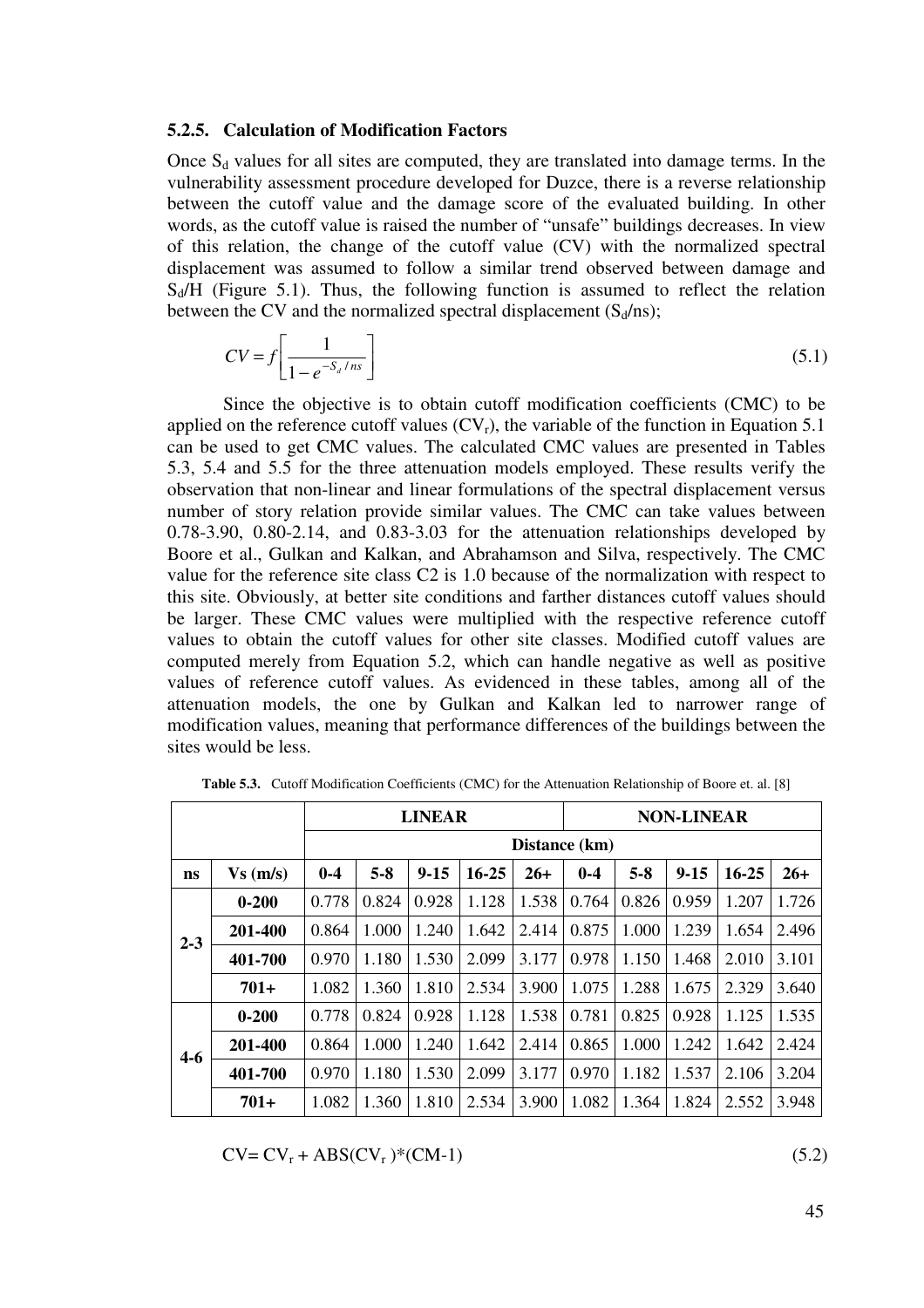|           |           |               |                                                                                                   | <b>LINEAR</b> |       |       | <b>NON-LINEAR</b> |       |       |       |       |  |  |
|-----------|-----------|---------------|---------------------------------------------------------------------------------------------------|---------------|-------|-------|-------------------|-------|-------|-------|-------|--|--|
|           |           | Distance (km) |                                                                                                   |               |       |       |                   |       |       |       |       |  |  |
| <b>ns</b> | Vs(m/s)   | $0 - 4$       | $5 - 8$<br>$9 - 15$<br>$0 - 4$<br>$5 - 8$<br>$9 - 15$<br>$16 - 25$<br>$16 - 25$<br>$26+$<br>$26+$ |               |       |       |                   |       |       |       |       |  |  |
| $2 - 3$   | $0 - 200$ | 0.791         | 0.840                                                                                             | 0.931         | 1.083 | 1.359 | 0.748             | 0.815 | 0.926 | 1.099 | 1.413 |  |  |
|           | 201-400   | 0.932         | 1.000                                                                                             | 1.126         | 1.334 | 1.706 | 0.892             | 1.000 | 1.171 | 1.431 | 1.896 |  |  |
|           | 401-700   | 1.032         | 1.113                                                                                             | 1.263         | 1.508 | 1.946 | 1.006             | 1.142 | 1.355 | 1.678 | 2.252 |  |  |
|           | $701+$    | 1.115         | 1.207                                                                                             | 1.376         | 1.652 | 2.144 | 1.106             | 1.265 | 1.514 | 1.891 | 2.558 |  |  |
|           | $0 - 200$ | 0.791         | 0.840                                                                                             | 0.931         | 1.083 | 1.359 | 0.799             | 0.843 | 0.932 | 1.081 | 1.357 |  |  |
| $4 - 6$   | 201-400   | 0.932         | 1.000                                                                                             | 1.126         | 1.334 | 1.706 | 0.939             | 1.000 | 1.121 | 1.324 | 1.695 |  |  |
|           | 401-700   | 1.032         | 1.113                                                                                             | 1.263         | 1.508 | 1.946 | 1.037             | 1.110 | 1.253 | 1.492 | 1.927 |  |  |
|           | $701+$    | 1.115         | 1.207                                                                                             | 1.376         | 1.652 | 2.144 | 1.120             | 1.201 | 1.363 | 1.630 | 2.118 |  |  |

**Table 5.4.** Cutoff Modification Coefficients (CMC) for the Attenuation Relationship of Gulkan and Kalkan [15]

**Table 5.5.** Cutoff Modification Coefficients (CMC) for the Attenuation Relationship of Abrahamson and Silva [1]

|           |           |               |                                                                                                   | <b>LINEAR</b> |       |       | <b>NON-LINEAR</b> |       |       |       |       |  |  |
|-----------|-----------|---------------|---------------------------------------------------------------------------------------------------|---------------|-------|-------|-------------------|-------|-------|-------|-------|--|--|
|           |           | Distance (km) |                                                                                                   |               |       |       |                   |       |       |       |       |  |  |
| <b>ns</b> | Vs(m/s)   | $0 - 4$       | $5 - 8$<br>$9 - 15$<br>$16 - 25$<br>$5 - 8$<br>$9 - 15$<br>$16 - 25$<br>$26+$<br>$26+$<br>$0 - 4$ |               |       |       |                   |       |       |       |       |  |  |
| $2 - 3$   | $0 - 200$ | 0.826         | 0.917                                                                                             | 1.084         | 1.362 | 1.887 | 0.850             | 0.967 | 1.185 | 1.554 | 2.288 |  |  |
|           | 201-400   | 0.873         | 1.000                                                                                             | 1.219         | 1.575 | 2.236 | 0.870             | 1.000 | 1.240 | 1.642 | 2.438 |  |  |
|           | 401-700   | 0.919         | 1.077                                                                                             | 1.341         | 1.765 | 2.542 | 0.903             | 1.055 | 1.329 | 1.783 | 2.676 |  |  |
|           | $701+$    | 0.999         | 1.205                                                                                             | 1.539         | 2.065 | 3.032 | 0.947             | 1.125 | 1.439 | 1.957 | 2.970 |  |  |
|           | $0 - 200$ | 0.826         | 0.917                                                                                             | 1.084         | 1.362 | 1.887 | 0.825             | 0.917 | 1.085 | 1.362 | 1.894 |  |  |
| $4-6$     | 201-400   | 0.873         | 1.000                                                                                             | 1.219         | 1.575 | 2.236 | 0.872             | 1.000 | 1.221 | 1.574 | 2.241 |  |  |
|           | 401-700   | 0.919         | 1.077                                                                                             | 1.341         | 1.765 | 2.542 | 0.919             | 1.078 | 1.344 | 1.763 | 2.550 |  |  |
|           | $701+$    | 0.999         | 1.205                                                                                             | 1.539         | 2.065 | 3.032 | 1.001             | 1.208 | 1.545 | 2.069 | 3.046 |  |  |

#### **5.3. AN APPLICATION OF THE PROPOSED PROCEDURE**

As alluded to before, Istanbul is on the verge of being struck by a devastating earthquake, similar to the one that hit Duzce. Assuming that the construction practices in Duzce and in Istanbul are similar, the procedure would provide reasonable results when applied to Istanbul. To see the extent and relativity of the expected damage or the layout of the risk within Istanbul an exercise was undertaken, in which, all buildings in Duzce database were assumed to portray buildings all over Istanbul. In other words, a uniform exposure that is identical to the compiled database for Duzce is assigned to all districts of Istanbul. The earthquake scenario "Model A" and shear wave velocity estimates of JICA study [19] were employed to model the fault and to classify the sites. The modified cutoff values were applied and all buildings were identified as "safe", "unsafe" or "intermediate" in all districts of Istanbul. It should be pointed out that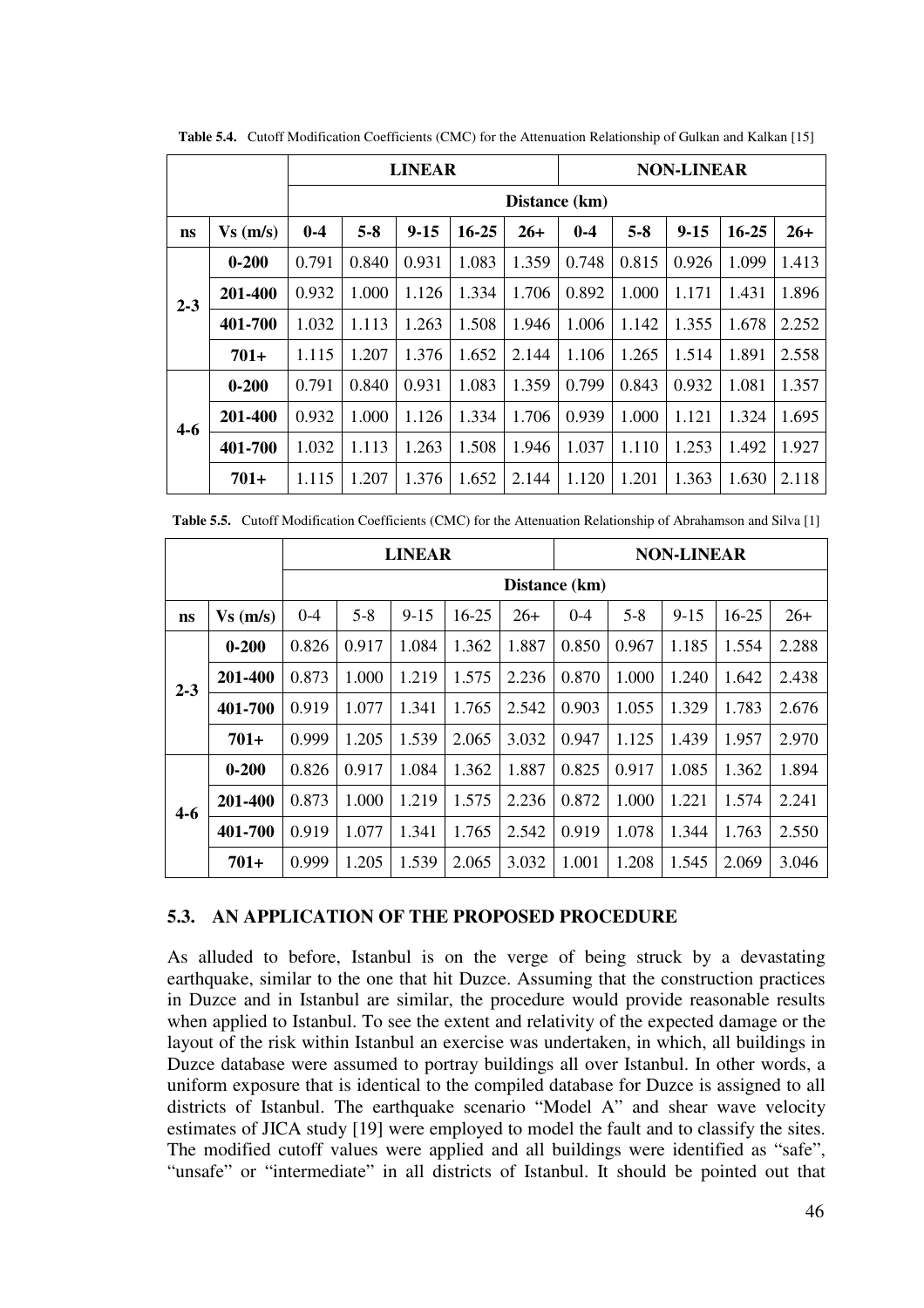"safe" buildings represent the structures that would experience none or light damage states, "unsafe" buildings include those that are expected to suffer severe damage or would collapse, and "intermediate" buildings might encompass buildings with all degrees of damage that can not be clearly identified.

Figures 5.8 to 5.10 display results obtained by using the attenuation relationship of Boore et al. [8]. In these figures, results are presented in the form of the ratio of the classified buildings to the total number of buildings. The visual plots indicate some spotty areas, which reflect the local soil profile. The effect of distance to source is clearly observed. The range of safe buildings varies from 38% to 60% depending on the site class. Unsafe buildings constitute 1-40 % and buildings identified as intermediate, which represent buildings that could not be clearly classified as safe or unsafe, have a share of 21-39%. Of the indeterminate buildings, around 50% were moderately damaged, 38% had light or no damage and 10% were severely damaged in Duzce.

The JICA estimates of the heavily damaged building percentages are shown in Figure 5.11. These results were obtained based on the actual exposures extracted from the data released by the State Statistics Institute of Turkey; the apparent discrepancy is due to this fact.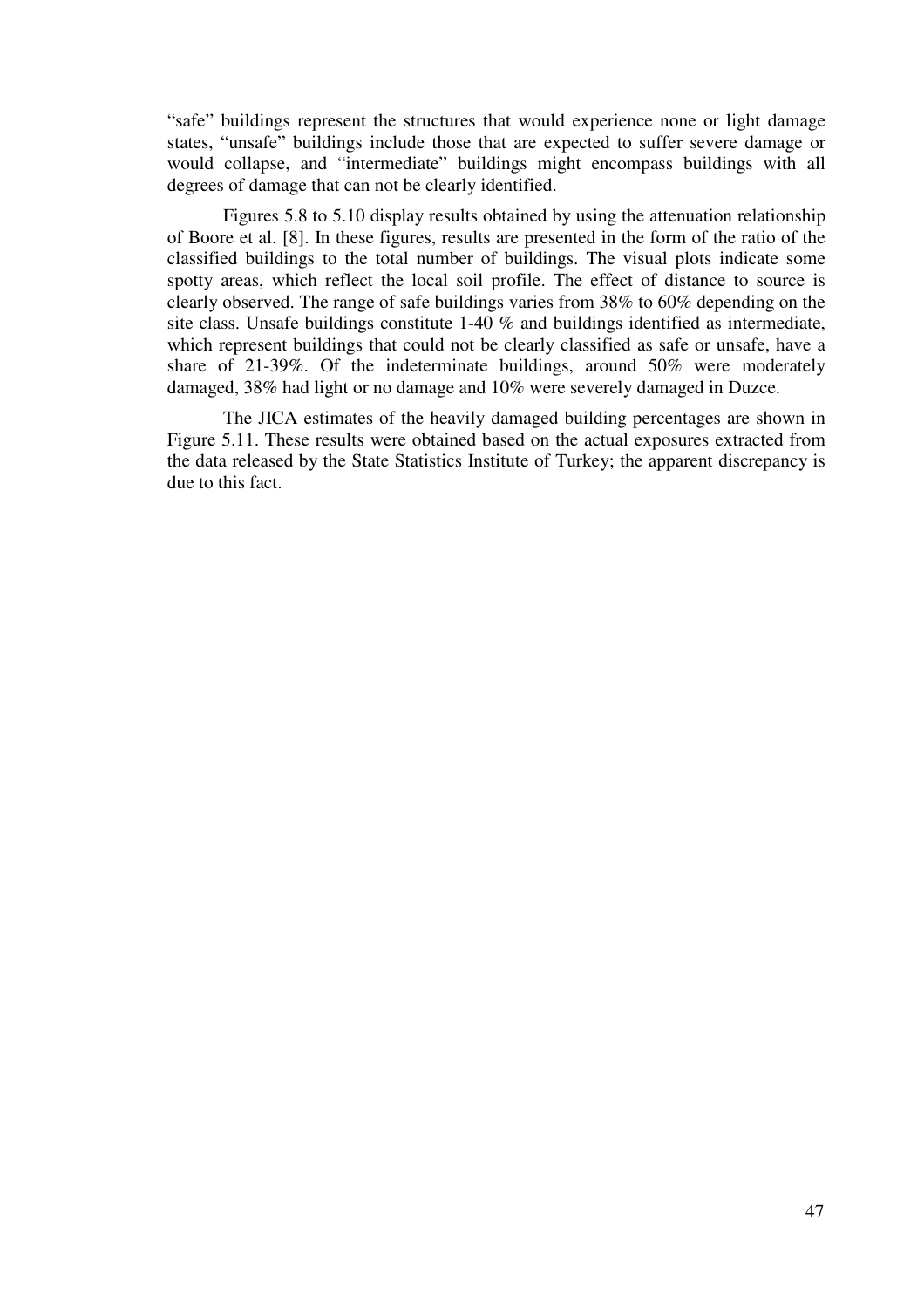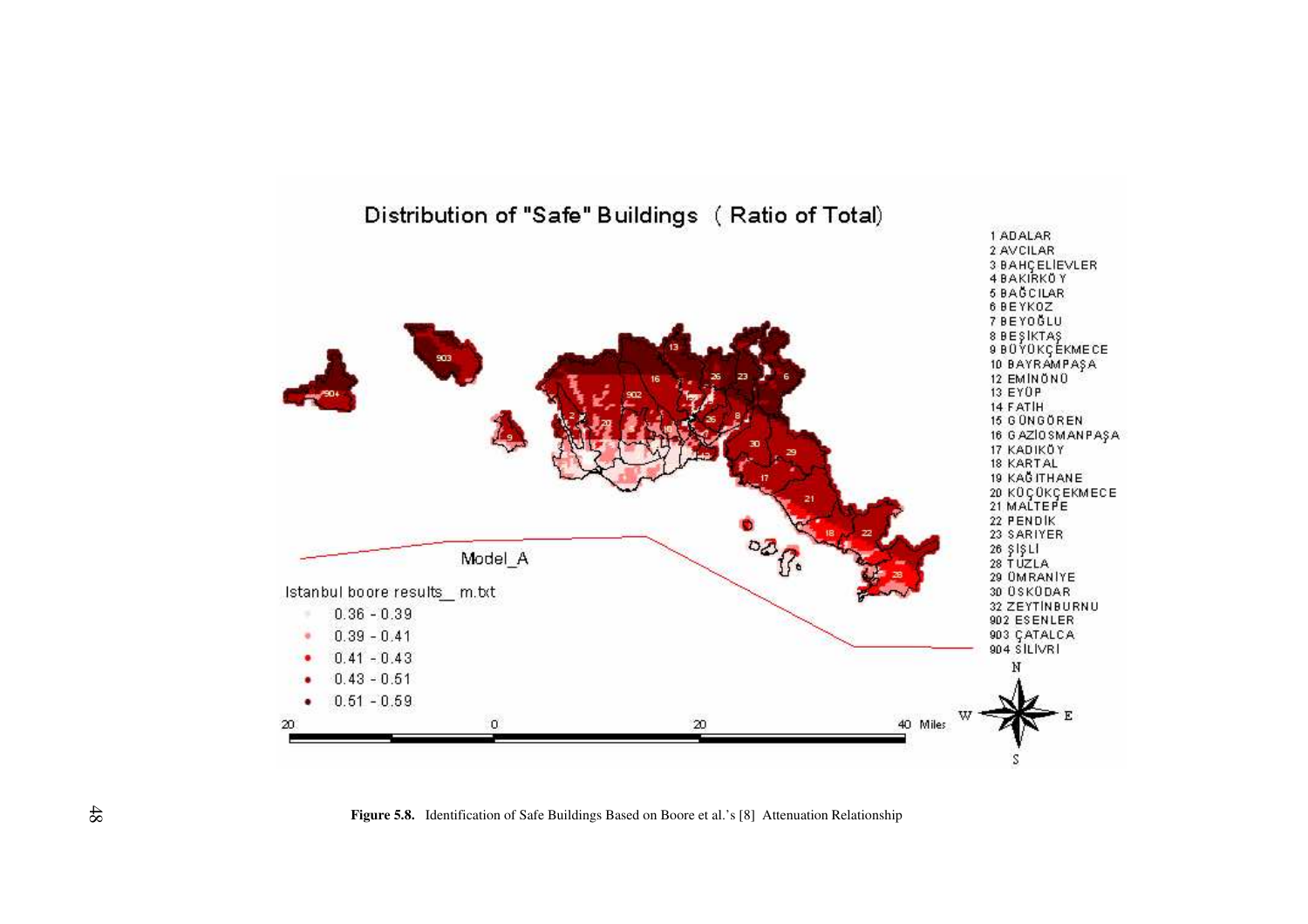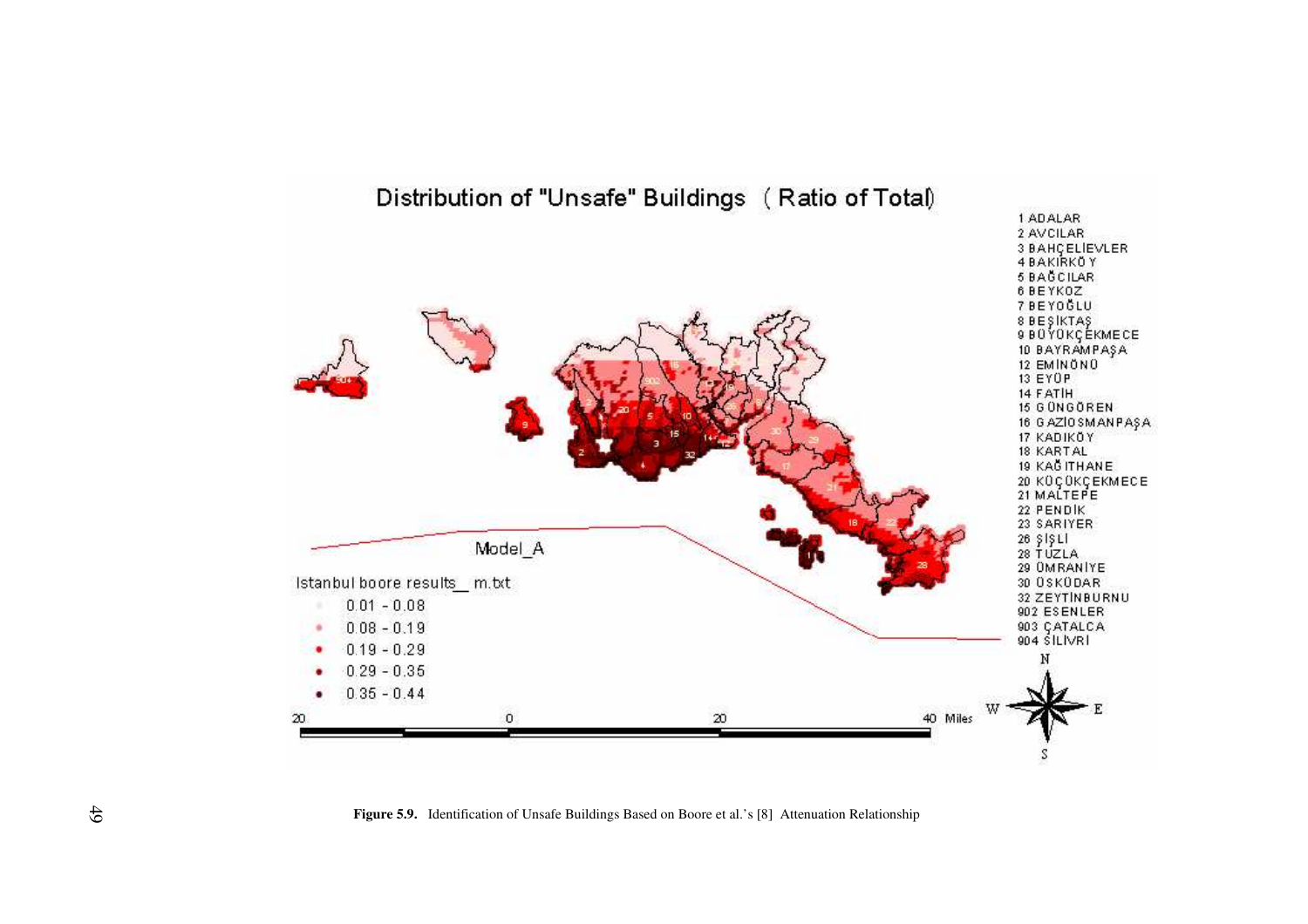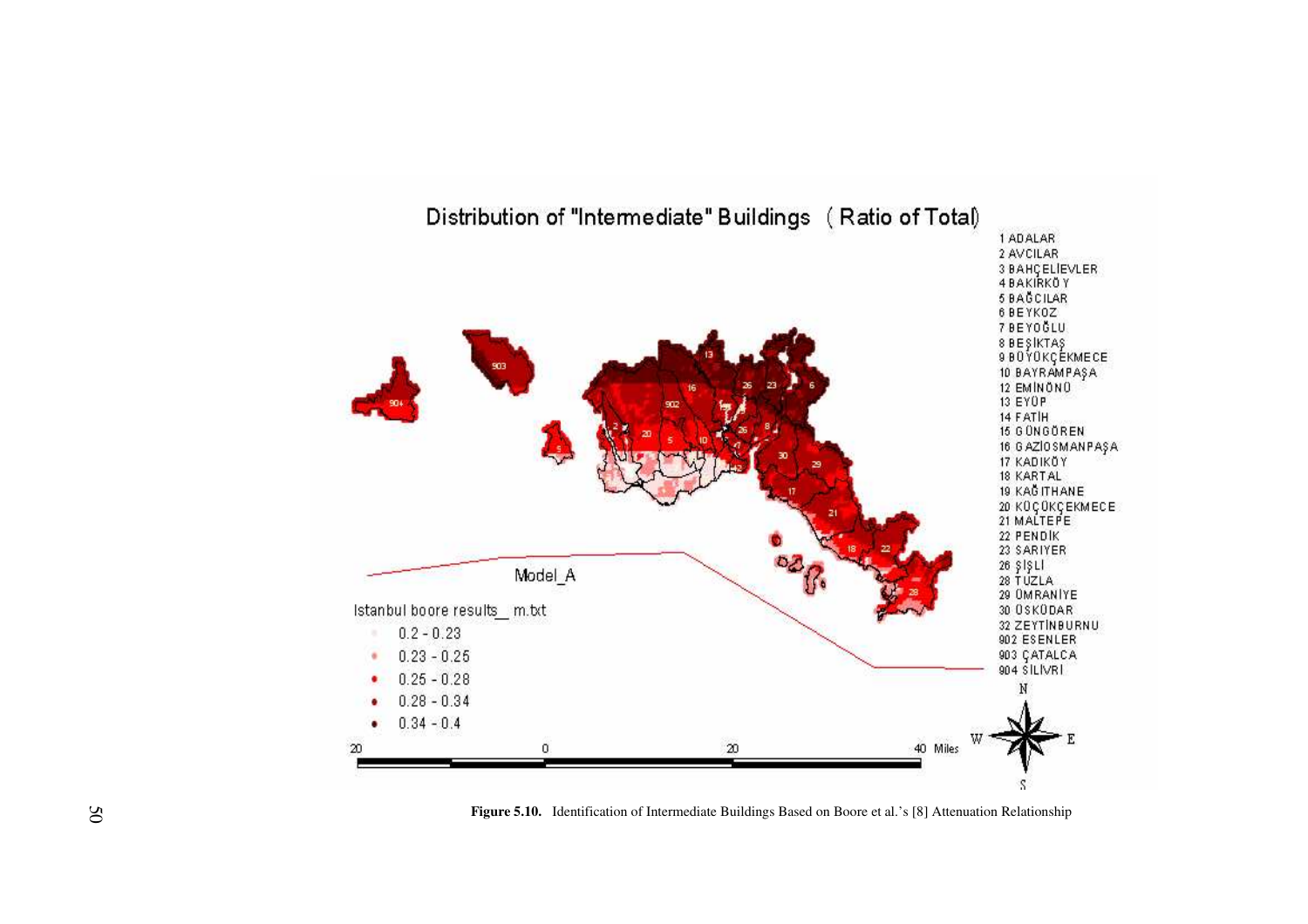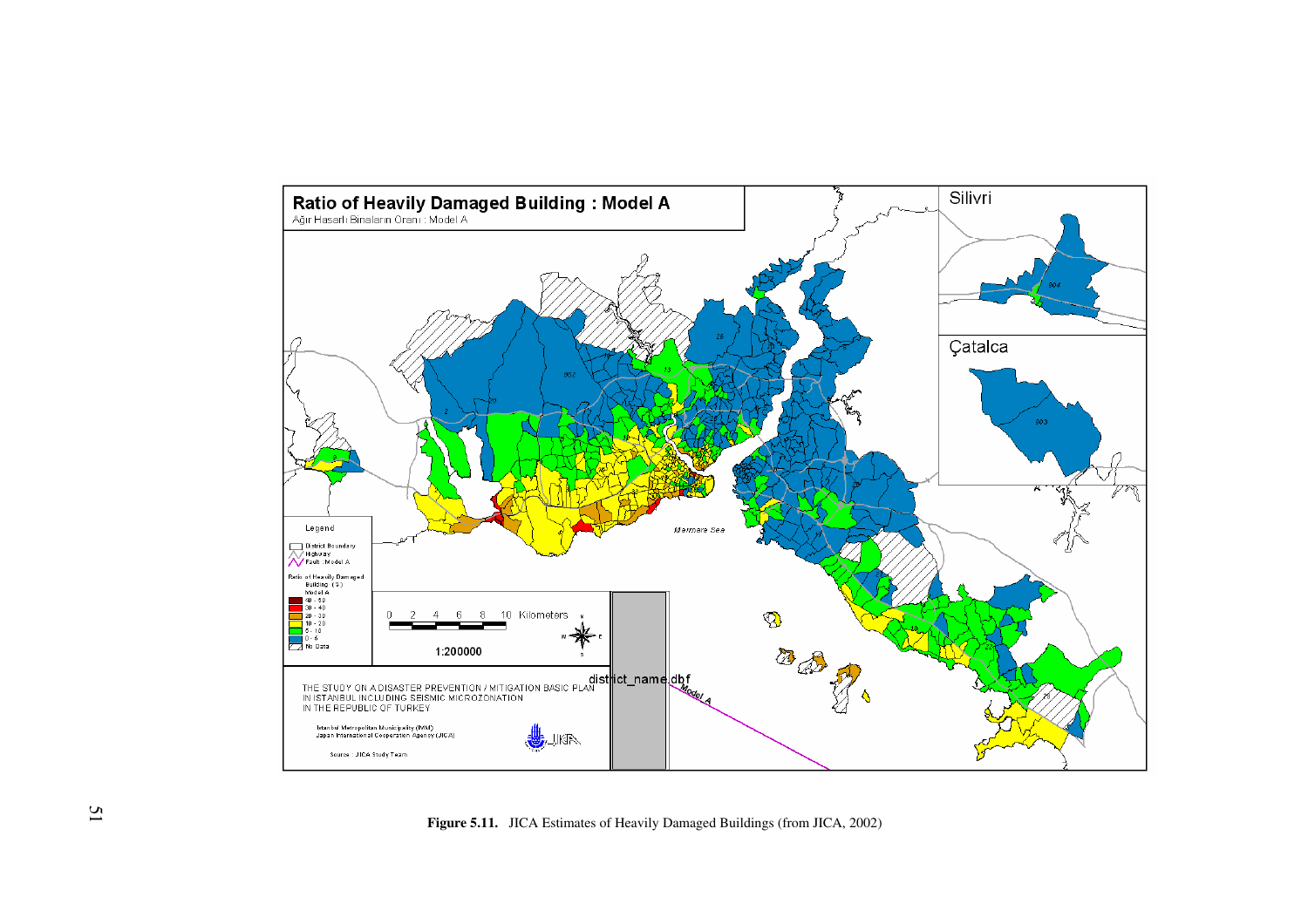# **CHAPTER 6: SUMMARY AND CONCLUSIONS**

#### **6.1. SUMMARY**

In this study, a new statistical model was developed for the preliminary seismic vulnerability assessment of low- to mid-rise existing reinforced concrete structures by using a multivariate statistical procedure, called discriminant analysis. The database used in the discriminant analysis was compiled by reconnaissance surveys conducted in Duzce after 17 August 1999 Kocaeli and 12 November 1999 Duzce earthquakes.

Considering the characteristics of the damaged reinforced concrete structures, the following parameters were selected as the basic estimation parameters to be used in the proposed models: "number of stories" (*ns*), "minimum normalized lateral stiffness index" (*mnlstf*), "minimum normalized lateral strength index" (*mnlstr*), "normalized redundancy score" (*nrs*), "soft story index" (*ssi*) and "overhang ratio" (*or*). The discriminant analyses were conducted in two different stages. In the first stage, two damage state groupings were utilized by considering LSPL and IOPL. Later, optimal classification methodology was developed for the two-damage state grouping for the purpose of improving the correct classification rates. All statistical analyses were carried out by using the SPSS software.

The validity of the proposed statistical models was verified by applying the models to the Erzincan, Afyon and Bingol damage databases. Moreover, applications of the previous vulnerability assessment methodologies proposed by Hassan and Sozen [17] and Ersoy and Tankut [13] are utilized in order to compare the effectiveness of the proposed model in this study with respect to damage estimation.

It has been shown that vulnerability assessment procedures based on observed damage from a particular region can be extrapolated to other sites having similar construction practices and building stock. The variation of ground motion parameters that have known relationship to the damage of buildings are captured using attenuation models that reflect the properties of the sites, i.e. the distance to source and soil type. When the assumptions made are considered to be convincing, which is the case for Istanbul, high-risk areas and vulnerable regions can be identified in a reliable way. This would help determine the rank of regional vulnerability and the mitigation priorities, especially for the mega city of Istanbul for which a large earthquake is due.

#### **6.2. CONCLUSIONS**

The following conclusions can be stated based on the results of this study:

- Among the six damage-inducing parameters considered, the number of stories is found to be the most effective discriminating parameter in all damage state classifications.
- The discriminant analyses are carried out in two stages. In the case of two damage state groupings, correct classification rates of 69.0% in LSPL and 72.5% in IOPL are achieved.
- Optimal classification procedure improves the efficiency and accuracy of the proposed model in the case of two damage state groupings. The correct classification rate in determining the severely damaged and collapsed structures is increased to 80.3 %, whereas total misclassification rate that may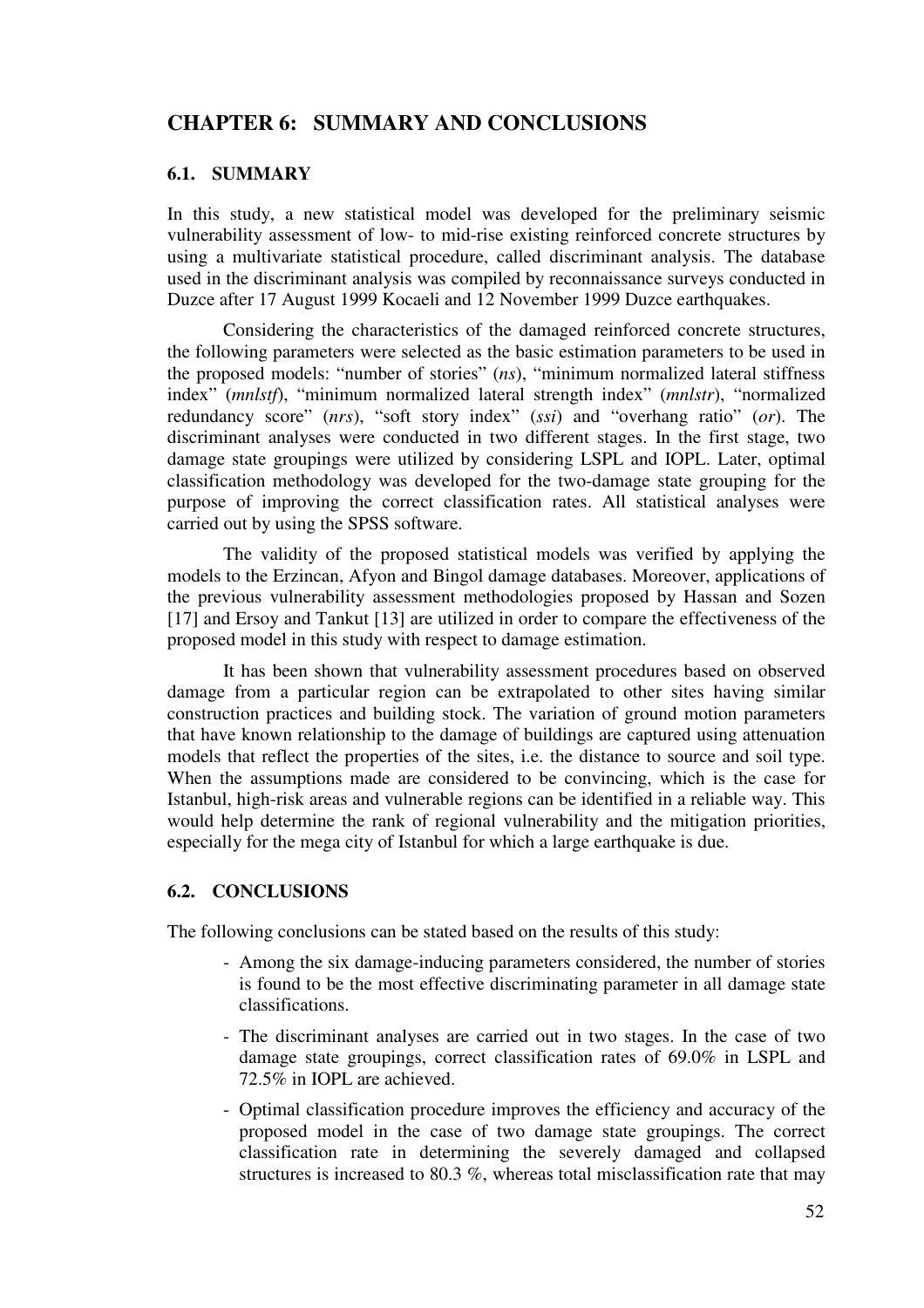lead to loss in human lives is reduced to 2.7 %, in the case of Duzce damage database.

- The proposed classification models are checked by using the Erzincan, Afyon and Bingol damage databases. The high correct classification rates demonstrate the predictive ability of the proposed methodology. The individual correct classification rates as well as the overall classification rates for all damage databases in all models indicate that the discriminant analysis technique is a rational approach for the seismic vulnerability assessment of existing reinforced concrete buildings.
- Applications of the previous vulnerability assessment methodologies proposed by Hassan and Sozen [17] and Ersoy and Tankut [13] were utilized in order to compare the effectiveness of the models proposed in this study with respect to those proposed by above research works. The results indicate that the parameters considered in this study are more efficient in identifying the damage states.
- The technique presented in Chapter 4 is a reasonable theoretical approach that uses available tools to predict the spatial variation of ground motion. Further improvements to the procedure can be made, especially in the intermediate steps, but the end results, which are the modification coefficients, would not be influenced considerably. Besides, the assumptions and approximations already introduced are far beyond the accuracy that would be gained this way.
- The seismic vulnerability assessment methodology for existing low-rise to mid-rise reinforced concrete buildings developed in this study is still open to improvements and revisions based on new additional data and the inclusion of more estimation parameters.

#### **6.3. FUTURE RECOMMENDATIONS**

In view of the results and conclusions of this study, the following points should be taken into consideration in future studies:

- The earthquake data, collected immediately in the aftermath of an earthquake, should be as complete and random as possible in order to avoid any bias towards a particular damage state.
- The subjectivity in the assignment of the damage states of structures should be minimized by developing a common damage assessment technique.
- Additional damage-inducing parameters like excitation and soil parameters might be developed as input to the discriminant analysis and their significance should be investigated.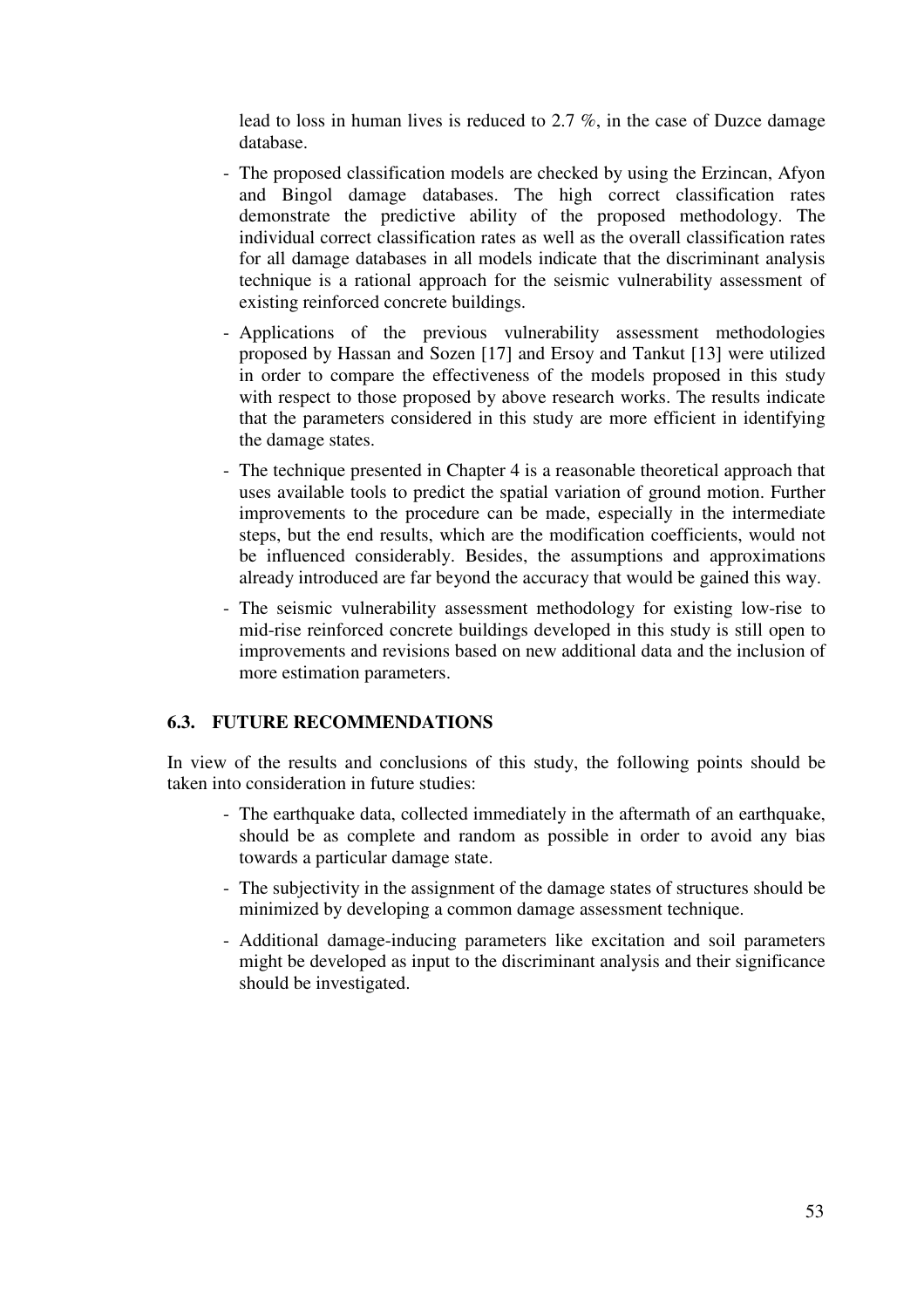#### **REFERENCES**

- [1] Abrahamson, N.A. and Silva, W.J, "Empirical Response Spectral Attenuation Relations for Shallow Crustal Earthquakes", Seismological Research Letters, Volume 68, Number 1, January/February, pp.94-127, 1997.
- [2] Altin, S., "Strengthening of Reinforced Concrete Frames with Reinforced Concrete Infills", Ph.D. Thesis, Middle East Technical University, 1990.
- [3] Applied Technology Council, "Rapid Visual Screening of Buildings for Potential Hazards" A Handbook, (ATC-21), Federal Management Agency Report FEMA-154, California, 1988.
- [4] Applied Technology Council, "A Handbook for Seismic Evaluation of Existing Building" (ATC-22), Federal Management Agency Report FEMA-178, California, 1989.
- [5] Applied Technology Council, "NEHRP Guidelines for the Seismic Rehabilitation of Buildings" (ATC 33), Federal Management Agency Report FEMA-273, Washington, 1997.
- [6] Askan, A., "Stochastic Methods for the Estimation of Potential Seismic Damage", M.Sc. Thesis, Middle East Technical University, Ankara, 2002.
- [7] Aydogan, V., "Seismic Vulnerability Assessment of Existing Reinforced Concrete Buildings in Turkey", M.Sc. Thesis, Middle East Technical University, Ankara, 2003.
- [8] Boore, D.M, Joyner, W.B. and Fumal, T.E., "Equations for Estimating Horizontal Response Spectra and Peak Acceleration from Western North American Earthquakes: A Summary of Recent Work", Seismological Research Letters, Volume 68, Number 1, January/February, pp.128-153, 1997.
- [9] Comartin, C. D., "A Progress Report on ATC-55: Evaluation and Improvement of Inelastic Seismic Analysis Procedures", Fall, 2002.
- [10] Erduran, E. and Yakut A., "Drift Based Damage Functions for Reinforced Concrete Columns", Submitted to Computers & Structures for possible publication, in Review, 2003
- [11] Ersoy, U., "Basic Principles for the Design of Seismic Resistant Reinforced Concrete Structures", Turkish Jordanian Symposium on Earthquake, Amman, 1987.
- [12] Ersoy, U., "Seismic Resistant Reinforced Concrete Structures-Design Principles", Journal of Islamic Academy of Sciences, pp.20-26, 1988.
- [13] Ersoy, U. and Tankut, T., " A Proposal for the Seismic Design of Low-rise Buildings, " Turkiye Muhendislik Haberleri (Turkish Engineering News), No.386, pp. 40-43, 1996 (in Turkish).
- [14] Ersoy, U., "Influence of Architecture and Structural System of Buildings on the Seismic Capacity", Deprem Guvenli Konut Sempozyumu (Earthquake-safe Building Symposium), Ankara, Boyut Matbaacilik, 1999. (in Turkish).
- [15] Gulkan and Kalkan, "Attenuation Modeling of Recent Earthquakes in Turkey", Journal of Seismology, 6:397-409. Kluwer Academic Publishers, 2002.